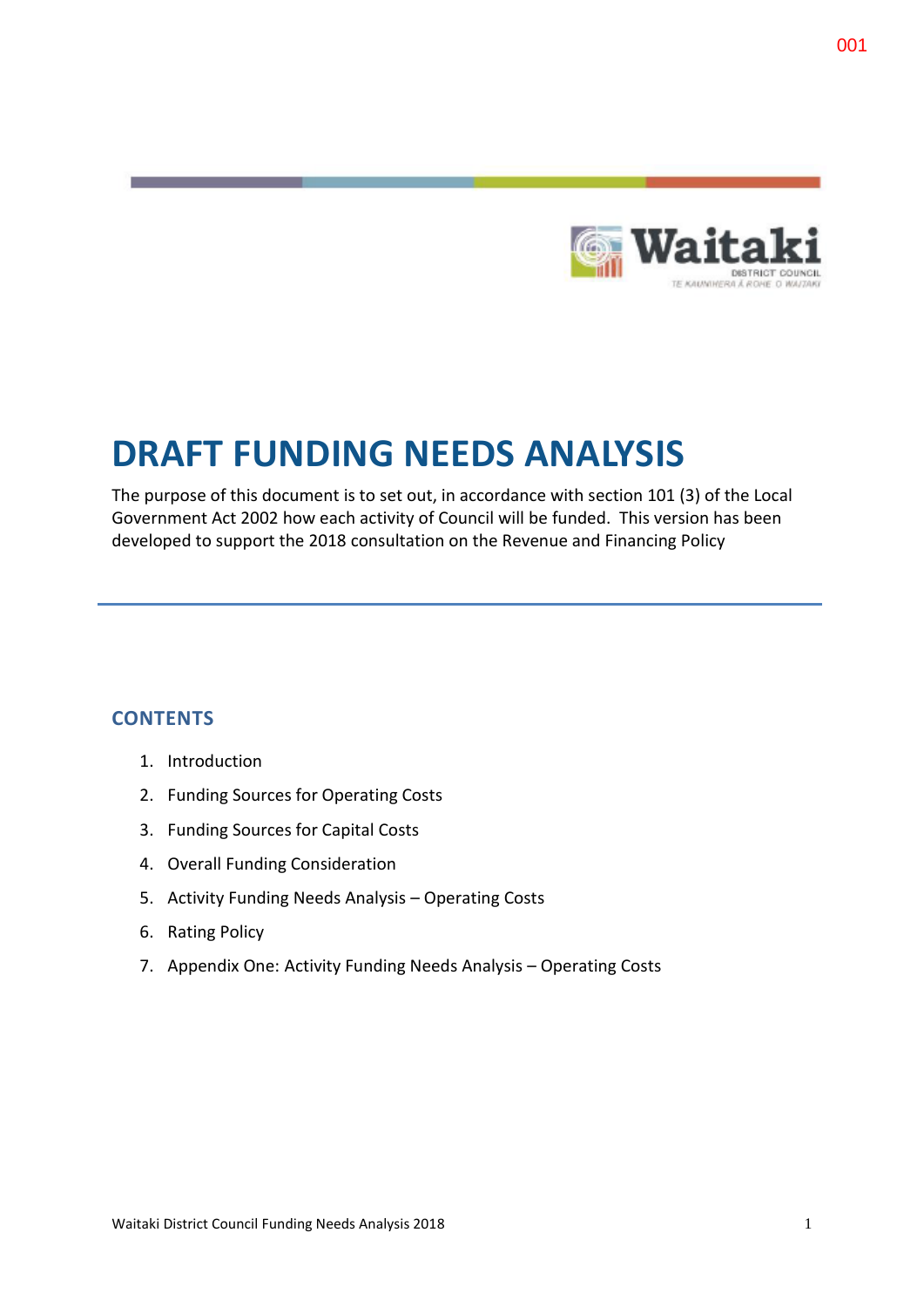# **INTRODUCTION**

The Funding Needs Analysis provides the background and analysis to explain the funding decisions made by Council. It is guided by the funding principles documented in the Revenue and Financing Policy.

Council must comply with section  $101(3)^1$ . For each activity, Council must, in the first instance, determine the appropriate sources of funding<sup>2</sup> that will meet the funding needs of each activity. In determining this Council will take into consideration:

- The community outcomes to which the activity primarily contributes.
- The distribution of benefits between the community as a whole, any identifiable part of the community, and individuals.
- The period in or over which those benefits are expected to occur.
- The extent to which the actions or inaction of particular individuals or a group contribute to the need to undertake the activity.
- The costs and benefits, including consequences for transparency and accountability, of funding the activity distinctly from other activities.

Having completed the above analysis Council must then consider:

The overall impact of any allocation of liability for revenue needs on the community.

The application of these requirements is very subjective. The legislation places no more or less weight or priority on any one of the factors listed in section  $101(3)(a)^3$ . It also provides Council with considerable latitude for judgement in the consideration of the section 101(3)(b) requirement.

The following sections document the matters and approaches Council has taken in determine the funding needs of an activity and how that translates into Council's decision on the appropriate funding sources to be used.

### **Previous reviews**

Council undertook a major first principles review of its funding policy in 2002/3. This review fundamentally altered the allocation of rates liabilities in the district. It saw a move to the current area of benefit targeted rate system away from the traditional differentiated land value rating system previously in place. In 2004/14 Council prepared its first Long Term Council Community Plan (later to be named the Long Term Plan). A requirement of the plan was to every three years review and consult on the Revenue and Financing Policy. The Funding Needs Analysis was incorporated in its entirety in these previous Revenue and Financing Policies.

At each review Council has considered particular activities that may need re-analysis. Council does not reconsider all of the options for funding each activity at each review; this would be impractical and inefficient.

Although the policy has been redrafted a number of times to more clearly articulate its purpose there have been only minor amendments to some of the allocations since the policy was first adopted in 2003.

1

 $<sup>1</sup>$  All references to legislation are to the Local Government Act 2002, unless otherwise stated.</sup>

<sup>&</sup>lt;sup>2</sup> The funding sources are listed in s103 LGA.

<sup>3</sup> In his High Court judgement on Neil Construction Ltd and others v. North Shore City Council 2007, Potter J made it clear that Council must for each activity consider each element of s101(3).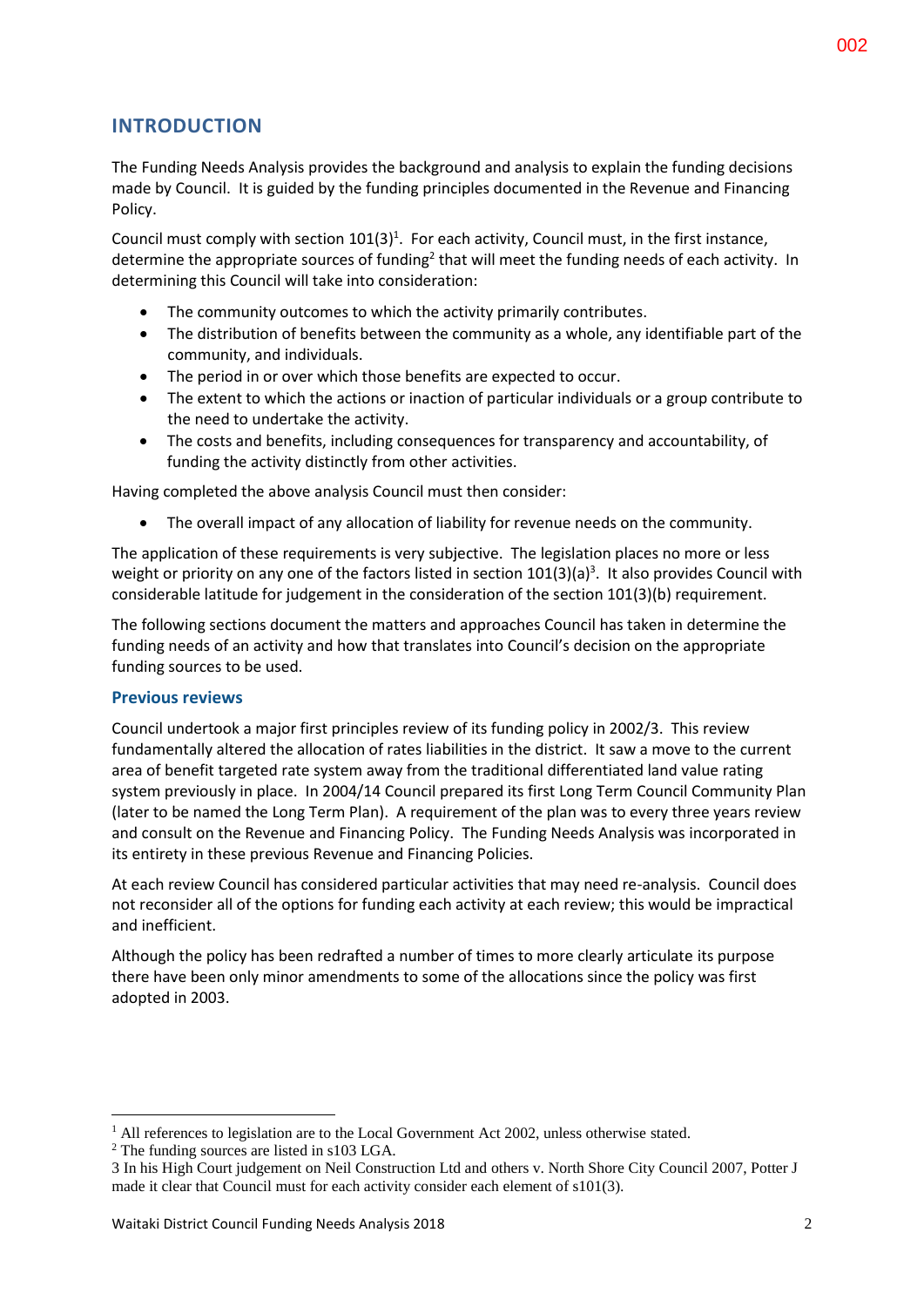# **FUNDING SOURCES FOR OPERATING COSTS**

Operating costs are the day to day spending that maintains the services delivered by Council. This includes contributions to the wear and tear on assets used (depreciation), interest charged on borrowing for capital projects and corporate overheads.

Council must consider the funding of each activity in a way that relates exclusively to that activity. Some activities may be best funded using user charges such as swimming pool admission fees, others with targeted rates such as a water rate and others from the general rate such as road maintenance. Distinct funding enables ratepayers or payers of user charges to assess more readily whether or not the cost of the service provided to them either directly or indirectly represents good value. They can also more easily determine how much money is being raised for the service and spent on the service, which promotes transparency and accountability.

The available funding sources for operating costs include:

- User charges
- Grants, sponsorship, subsidies and other income
- Investment income
- Financial contributions
- Reserve funds
- Rates

<u>.</u>

- o General rate
- o Targeted rates

Each funding source and how Council prefers to use that funding source for operating expenses is described in detail in the Revenue and Financing Policy and is applied in this analysis.

**Table 2: Consideration of legal requirements for operating expenses**

| Headings -s.101(a) reference            | <b>Matters Council might consider</b>                                                                                                                                                                                |
|-----------------------------------------|----------------------------------------------------------------------------------------------------------------------------------------------------------------------------------------------------------------------|
| Community outcomes - s.101(3)(a)(i)     | Council determines which of its 6 community outcomes an<br>activity contributes to. Council has not established strong<br>links between community outcomes and the funding<br>requirement decisions for an activity. |
| Distribution benefits - s.101(3)(a)(ii) | Council is required to consider the distribution of benefits<br>between the community as a whole, any identifiable part<br>of the community, and individuals.                                                        |
|                                         | The distribution of benefits is considered by Council,<br>reflecting its area of benefit preference to funding sources<br>for an activity.                                                                           |
|                                         | Determining benefit is not scientific <sup>4</sup> , is very subjective and<br>is for Council to determine.                                                                                                          |
|                                         | Council looks at many options before it determines the<br>appropriate funding sources for each activity.                                                                                                             |
|                                         | Council may choose to target those people or<br>organisations which Council has concluded get a greater<br>benefit. This may be done through user charges or<br>targeted rates on parts of the community.            |

<sup>4</sup> As concluded by Richardson P in the Court of Appeal decision on Wellington City Council v. Woolworths NZ Ltd and others (1996). *"The very complexity and inherent subjectivity of any benefit allocation for these specified outputs points away from using relative benefit as a definitive criterion."*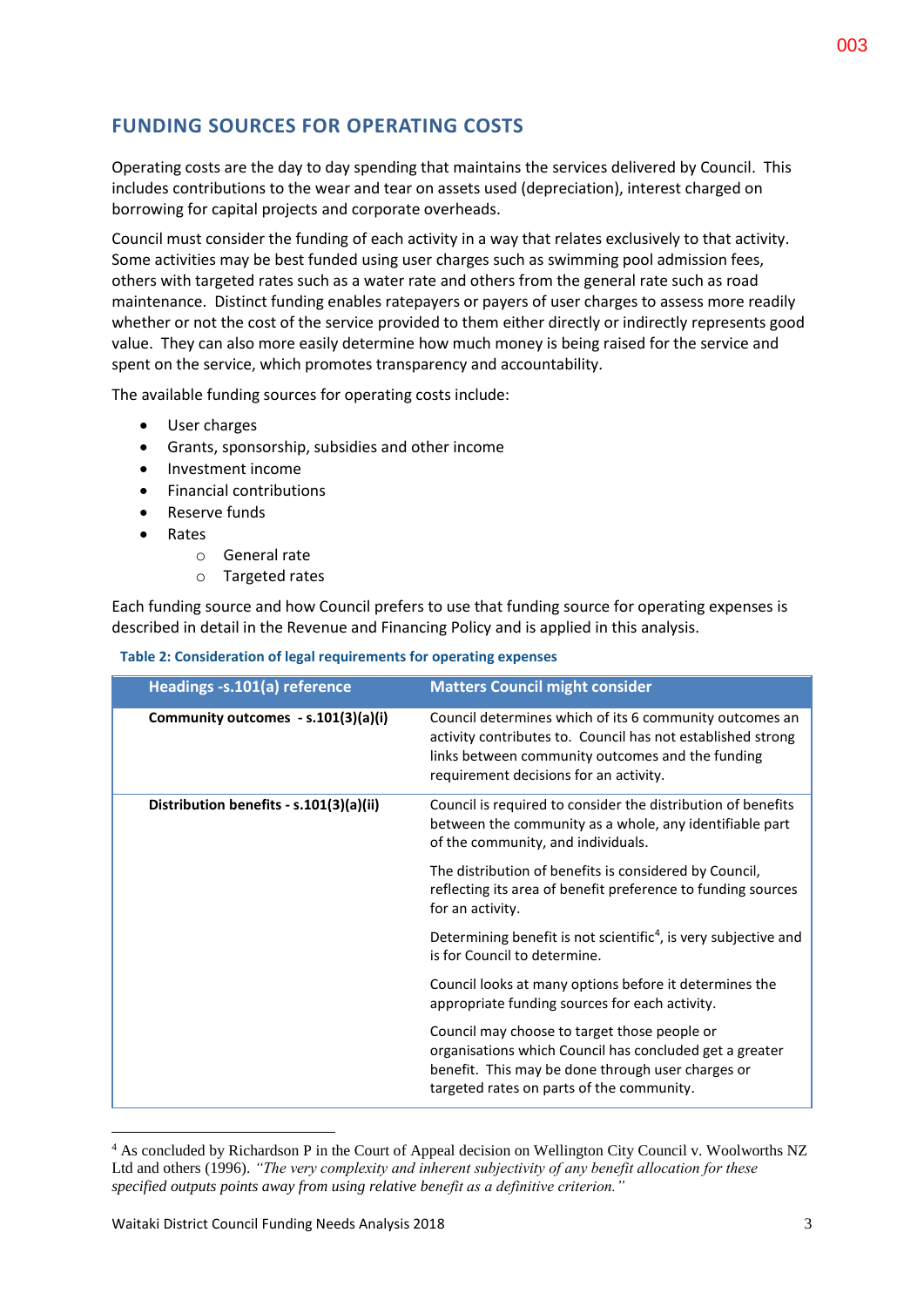| Headings -s.101(a) reference          | <b>Matters Council might consider</b>                                                                                                                                                                                                                                                                                                            |
|---------------------------------------|--------------------------------------------------------------------------------------------------------------------------------------------------------------------------------------------------------------------------------------------------------------------------------------------------------------------------------------------------|
| Period of benefit-s.101(3)(a)(iii)    | For most operational expenses the benefit is received in<br>the year the expense is made.                                                                                                                                                                                                                                                        |
|                                       | For most activities Council cash funds depreciation (an<br>operating expense) from revenue sources and places those<br>funds into a reserve fund for the future renewal of assets.                                                                                                                                                               |
|                                       | Some operational expenses may have a benefit over<br>multiple years and so Council may choose to fund the<br>activity over that period. Elections are an example of this<br>where Council has determined that, although the elections<br>occur in one financial year, the benefit exists for 3 years.<br>Reserve funds are used to achieve this. |
| Who creates the need- s.101(3)(a)(iv) | Some things Council must do because the actions or<br>inactions of individuals or groups create the need to<br>undertake the activity.                                                                                                                                                                                                           |
|                                       | Council may choose to target these people or<br>organisations through fines, charges or rates.                                                                                                                                                                                                                                                   |
| Separate funding- s.101(3)(a)(v)      | Council must consider the practicalities of separate<br>funding along with transparency and accountability.                                                                                                                                                                                                                                      |
|                                       | In some cases while it may be desirable to charge<br>individuals there may be no practical way of doing so.<br>Alternatively Council's financial systems limit the number<br>of rates Council can charge and so it is not practical to<br>have more rates than the system allows.                                                                |
|                                       | For all activities Council is able to easily identify what<br>proportion of operational expenses is recovered from each<br>funding sources. In the case of rates Council is able to<br>inform individual ratepayers of their rates contribution to<br>each activity.                                                                             |

### **Analysis for operating expenditure by activity**

Appendix One analyses each activity against the requirements of section 101(3)(a). These views are subjective and have been formed by successive councils, having reviewed the policy at least every three years.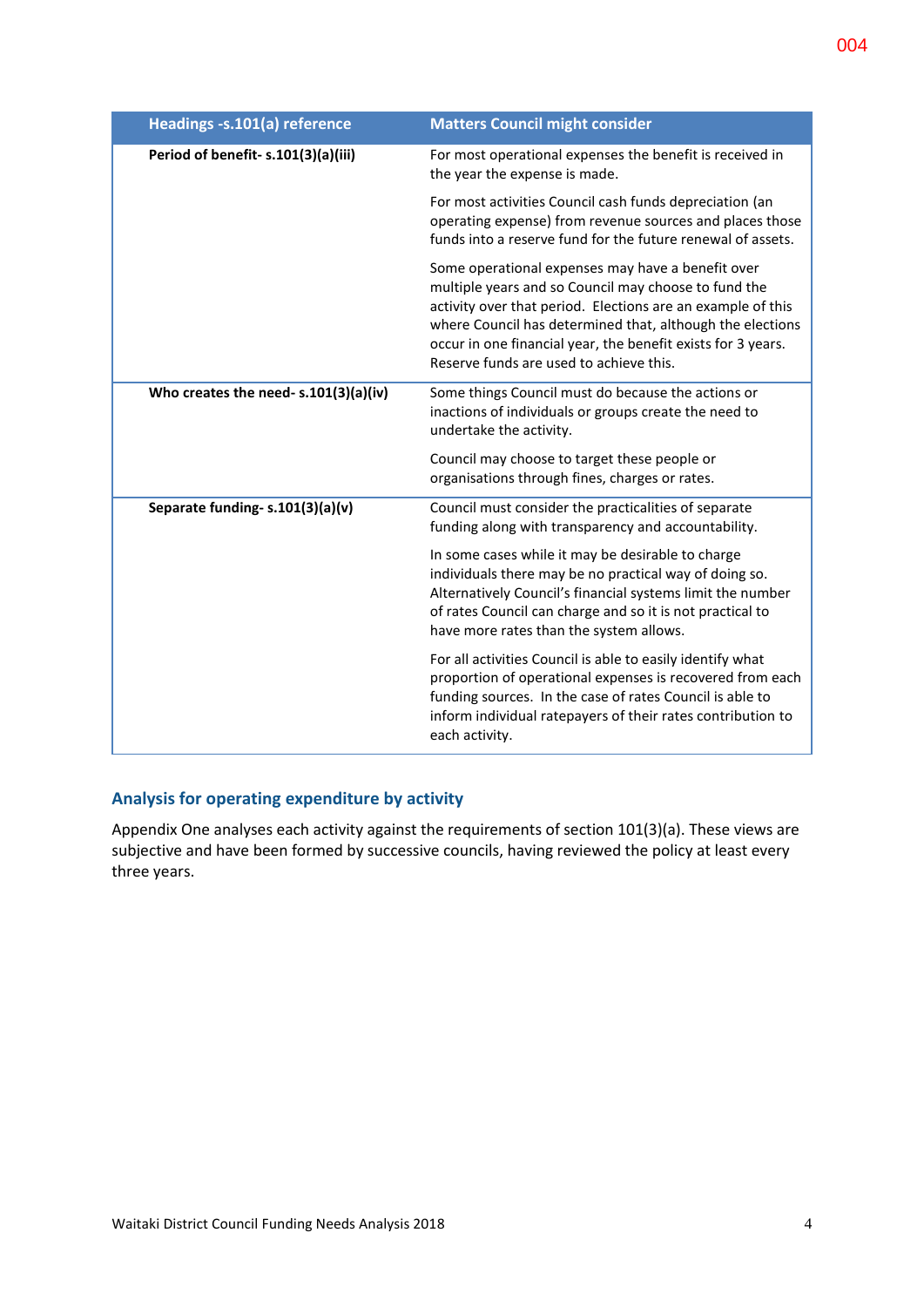# **FUNDING SOURCES FOR CAPITAL COSTS**

Capital costs are those costs associated with the purchase and improvement of assets and for the repayment of debt. The funding sources for capital costs include:

The available funding sources for operating costs include:

- User charges
- Grants, sponsorship, subsidies and other income
- Investment income
- Financial contributions
- Reserve funds
- Development contributions, proceeds from the sale of assets and lump sum contributions
- **•** Borrowing
- Rates
	- o General rate
	- o Targeted rates

Each funding source and how Council prefers to use that funding source for capital expenses is described in detail in the Revenue and Financing Policy and is applied in this analysis.

#### **Analysis for capital expenditure by activity**

Council will fund capital costs on the same basis as determined by the operating costs funding policy, unless Council resolves otherwise. It is not practicable to determine a funding policy for an unknown future project at this time.

Council uses the following guidelines when considering the funding of capital projects:

- All projects are first funded from grants, subsidy or other income.
- Renewal projects that maintain service levels are then funded from reserves set aside for this purpose.
- Growth projects for network infrastructure that are required to meet increased demand are funded from development contributions.
- Reserve funds for other purposes (e.g. financial contributions) are considered.
- Lump sum rating options are considered.
- Capital projects that have exhausted previous funding sources or are for new or increased service levels or for growth in non-network infrastructure are then funded from borrowing

A single project may have a mix of each of these funding options.

Generally it is not practical to create separate funding policies for each and every capital project. Council will only do this when a project is particularly large, affects a particular group or does not fit with an existing funding policy or activity. Whenever Council resolves to consider a separate funding policy it will consider the sources of funds above, the Revenue and Financing Policy and complete a section 101(3) assessment to determine an appropriate funding policy for the project. Generally Council will resolve the funding policy at the time the project is proposed in an Annual Plan or Longterm Plan. In undertaking this assessment it shall have regard to the matters in table three.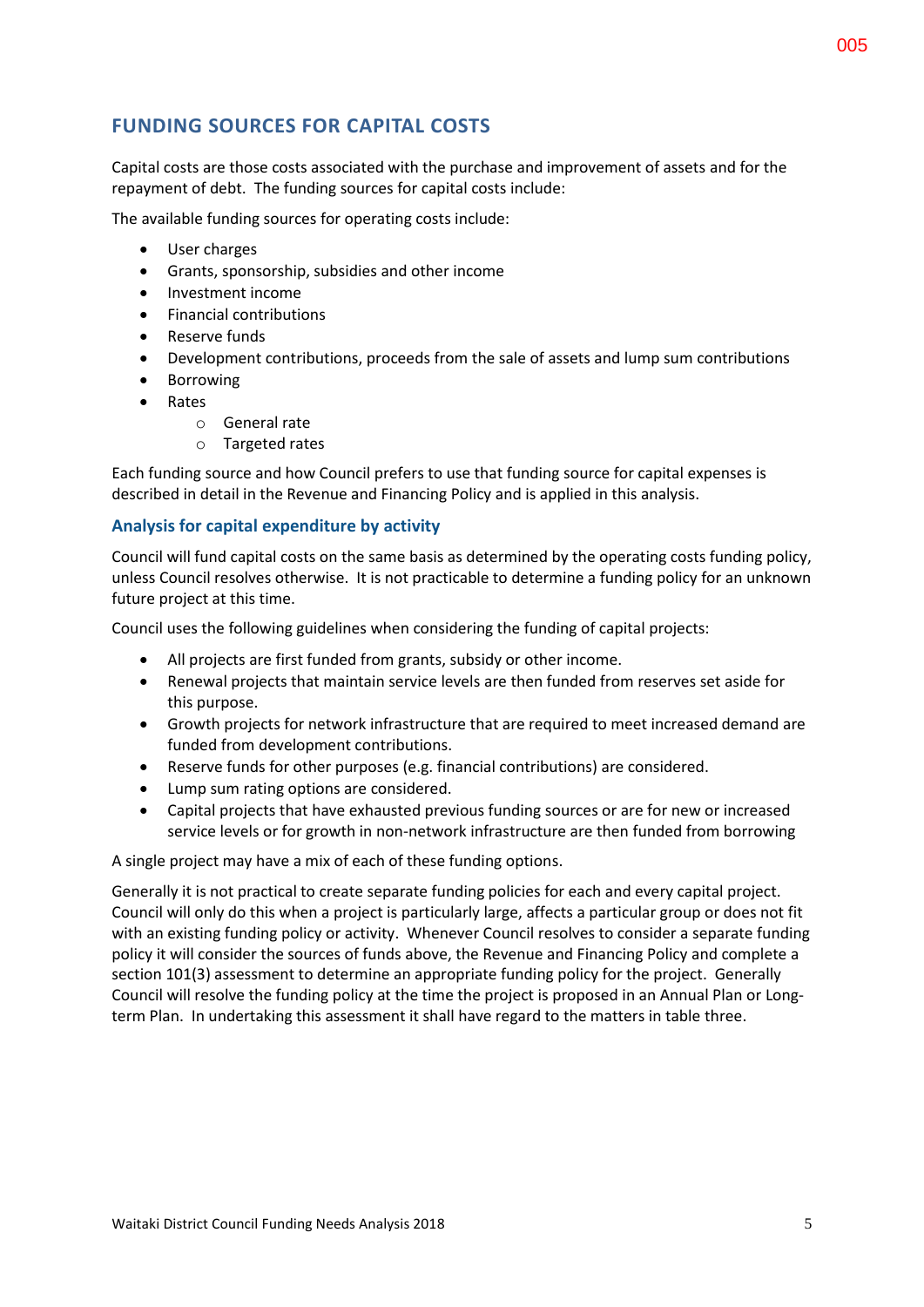| <b>Headings -s.101 reference</b>        | <b>Matters Council might consider</b>                                                                                                                                                                                                                                                                              |
|-----------------------------------------|--------------------------------------------------------------------------------------------------------------------------------------------------------------------------------------------------------------------------------------------------------------------------------------------------------------------|
| Community outcomes - s.101(3)(a)(i)     | A capital project is expected to contribute to the<br>community outcomes in the activity in which it is funded,<br>unless Council resolves otherwise.                                                                                                                                                              |
| Distribution benefits - s.101(3)(a)(ii) | The distribution of benefits is expected to be the same as<br>that for the operating costs of the activity in which it is<br>funded, unless Council resolves otherwise.                                                                                                                                            |
|                                         | Council may choose to target these people or<br>organisations through financial and development<br>contributions, lump sum options or targeted rates.                                                                                                                                                              |
| Period of benefit-s.101(3)(a)(iii)      | For most capital projects the benefit is received over the<br>life of the asset. Council will have regard to the equitable<br>distribution of costs to each generation for the building<br>and renewal of the asset. For example this may result in<br>Council not funding asset renewal while still funding debt. |
| Who creates the need- s.101(3)(a)(iv)   | Some things Council has to do because the actions or<br>inactions of individuals or groups create the need to<br>undertake the activity.                                                                                                                                                                           |
|                                         | Council may choose to target these people or<br>organisations through financial and development<br>contributions or targeted rates.                                                                                                                                                                                |
| Separate funding- s.101(3)(a)(v)        | Council must consider the practicalities of separate<br>funding along with transparency and accountability.                                                                                                                                                                                                        |
|                                         | In some cases while it may be desirable to charge<br>individuals there may be no practical way of doing so.<br>Alternatively Council's financial systems limit the number<br>of rates Council can charge and so it is not practical to<br>have more rates than the system allows.                                  |
|                                         | For many smaller capital projects it is not practical to have<br>a separate funding policy. Where Council does not resolve<br>otherwise a capital project will be funded in accordance<br>with the funding mechanism available for the operating<br>costs in activity in which it is funded.                       |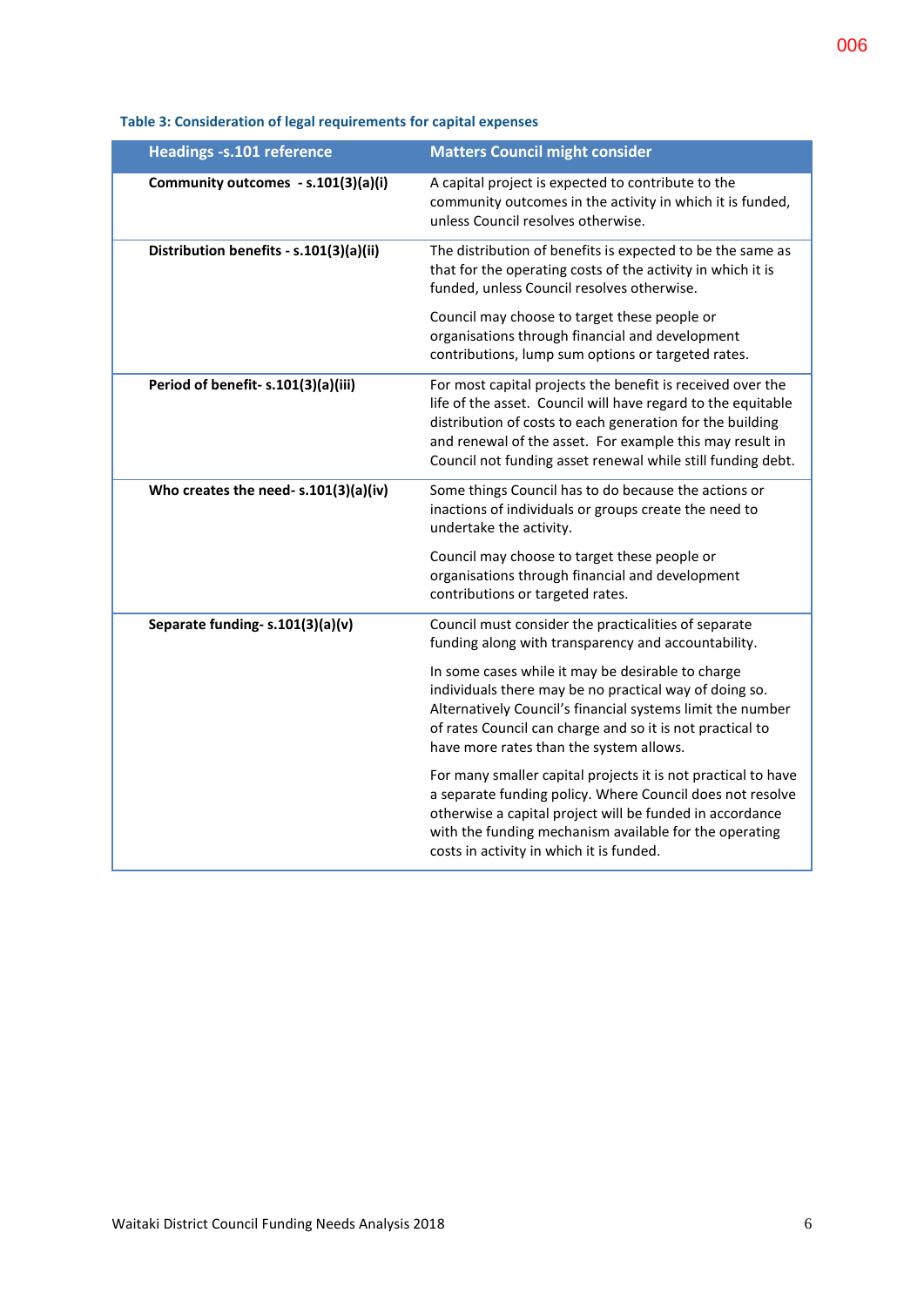# **OVERALL FUNDING CONSIDERATION**

Council is required by section 101(3)(b) to consider the overall impact of the allocation of liability for revenue needs on the community. It allows Council, as a final measure, to modify the overall mix of funding in response to these considerations.

- 1. Council is required to adjust the total amount collected from the certain rate, primarily the 'uniform annual general charge' portion of the general rate to be within the 30% rule.<sup>5</sup> Therefore, if the sum of the activities to be funded from the uniform annual general charge is more than the 30% cap, Council will adjust the rate down to the cap and the balance will be funded from the general rate.
- 2. Council may use accounting provisions and reserve funds to spread the costs of activities over multiple years for the purpose of smoothing the cost to users and ratepayers.
- 3. Council may waive or discount fees and charges where it considers it appropriate to do so. Some matters Council may consider when deciding whether it is appropriate to waive fees are:
	- a. for social reasons,
	- b. for the promotion of events and facilities
	- c. for commercial reasons
	- d. due to poor or interrupted service provision
	- e. to minimise risk.

<sup>1</sup> <sup>5</sup> Local Government Rating Act 2002 - s.21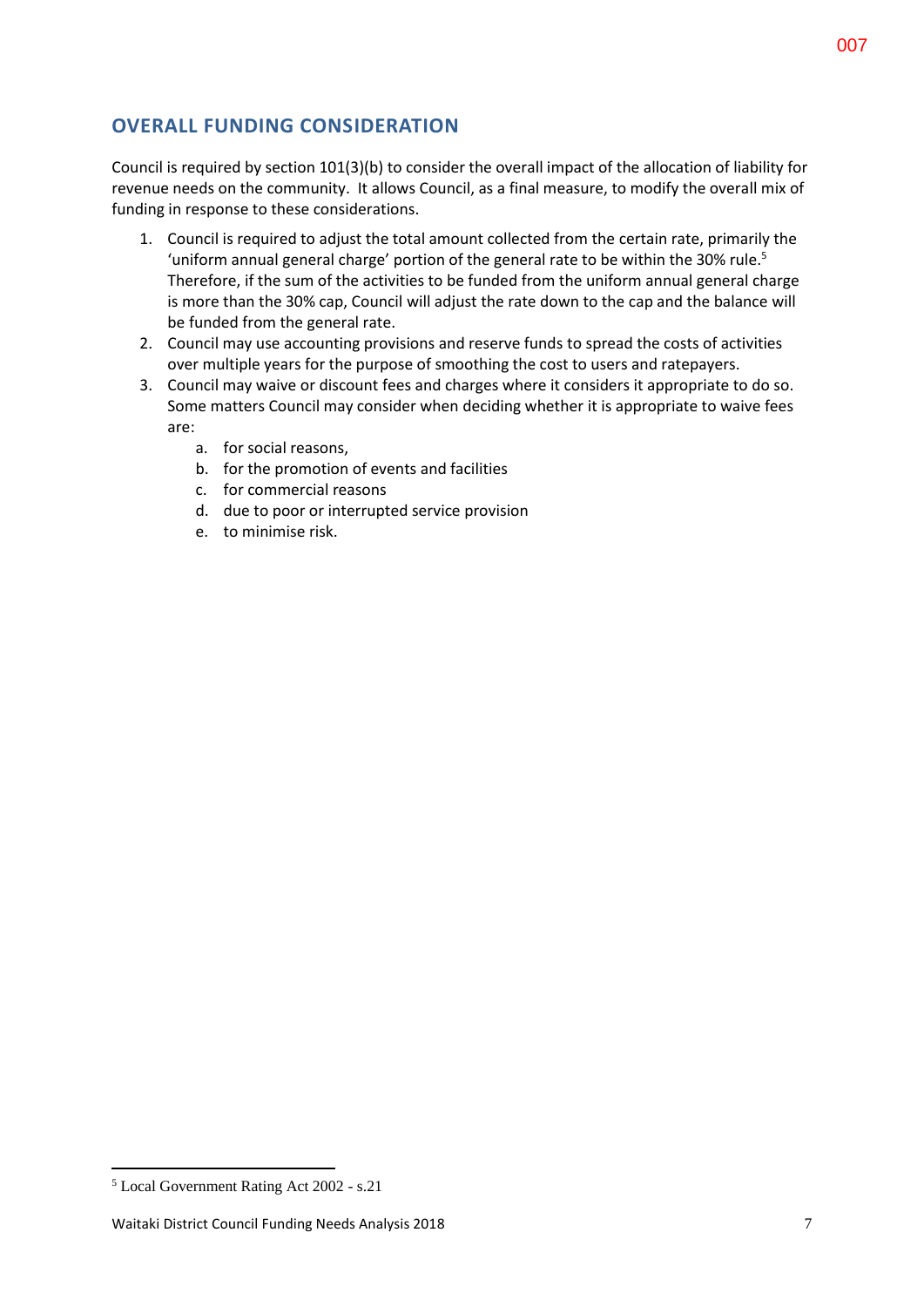# **ACTIVITY FUNDING NEEDS ANALYSIS – OPERATING COSTS**

Appendix One lists each activity<sup>6</sup> and documents Council's assessment of the components of section 101(3)(a) as it applies to that activity. Table two lists the matters Council might consider under each part of the section.

#### **Funding Bands**

After considering the section 101(3)(a) components, Council considers to what extent each of the funding sources is able to fund the activity. Because this policy is intended to be in place for the next three years before it is reviewed and because things change over time, it is not possible to determine the precise percentage accurately. For this reason Council has decided to band the percentages into the categories listed in table four.

The assessment in Appendix One identifies the most likely sources of income an activity is budgeted to earn. In all cases rates fund the balance of the activity after all other sources have been considered. It is likely that, from time to time, Council will secure additional funding that may become available.

Council budgets will normally be set within these ranges. As these ranges are expressed as a percentage of the cost of the activity they may change over time because of changes in expenditure rather than changes in revenue. If budgets were marginally outside these ranges, it is unlikely that Council will consider that matter to have a high degree of significance and therefore warrant a consultation to change the Revenue and Financing Policy. It is also likely that actual funding sources will be different from budgeted funding sources.

| <b>Name</b>     | <b>Percentage Range</b> |
|-----------------|-------------------------|
| <b>Unlikely</b> | 0%                      |
| <b>Minimal</b>  | $0\% - 20\%$            |
| Low             | 20% - 40%               |
| <b>Moderate</b> | 40% - 60%               |
| High            | 60% - 80%               |
| <b>Most</b>     | 80% - 100%              |
| All             | 100%                    |

#### **Table 4: Funding Bands**

#### **Funding Sources and Rationale**

1

This column of Appendix One identifies which of the funding sources Council plans to use in budgeting to fund the operating costs of each activity. It is determined by Council after consideration of each clause of section 101(3)(a).

As the assessment of the funding sources is a complex matter of weighing up the requirements of section 101(3)(a) with the available sources and Council's preferences for using these sources, the final choice of funding sources is subjective. Therefore Council has documented its rationale for choosing the funding source.

The funding source for an activity may be modified by Council when it considers the requirements of section 101(3)(b). If this has occurred it is considered as part of the overall funding considerations section of this policy.

<sup>6</sup> For a description of each activity see the Long-term Plan.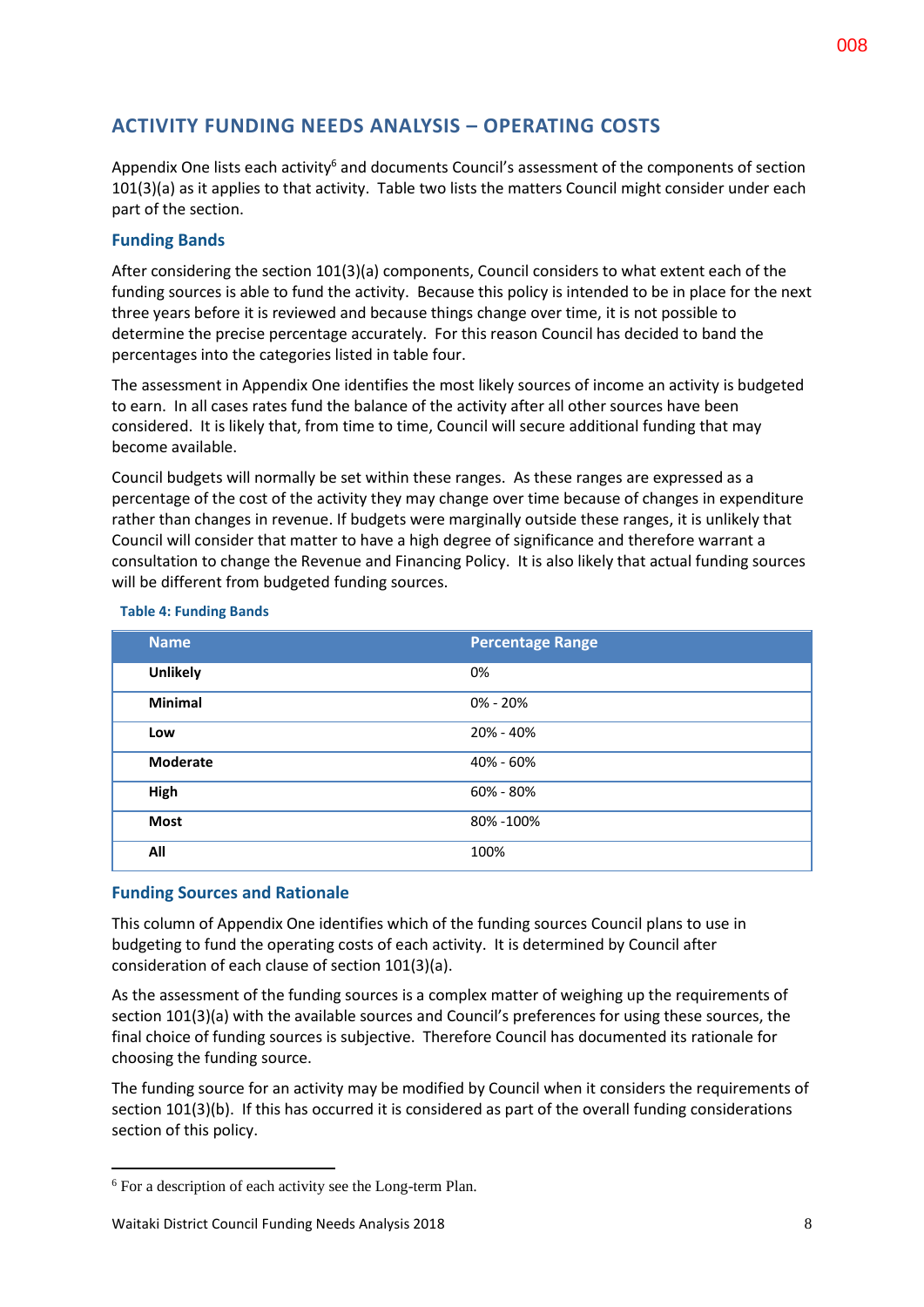### **RATING POLICY**

The requirements of section 101(3)(a) and section 103 only require Council to consider the rating funding sources at the level of:

*"(a) general rates, including—*

*(i) choice of valuation system; and*

*(ii) differential rating; and*

*(iii) uniform annual general charges:*

*(b) targeted rates"*

This is consistent with the purpose of the revenue and financing policy to "describe the policies" of funding.

The Revenue and Financing Policy is intended to provide policy direction for but not intended to replace the decision making requirements for calculation of the rates as described for the Funding Impact Statement in clause 15 or clause 20 of schedule 10. Nor is it intended that the Revenue and Financing Policy replace the requirements of the Local Government (Rating) Act 2002.

Council has a preference that its decisions on the allocation of the rates provide predictability and certainty. For this reason Council has developed its rating policies to provide information that further assists in understanding the rates calculation processes used by Council.

# **MAJOR CHANGES PROPOSEED TO THE CURRENT POLICY**

As part of the 2012-22 Long Term Plan process the Funding Needs Analysis was separated from the Revenue and Financing Policy. This was done to make the information clearer and reduce duplication. No similar level of change is proposed during this review.

There are no major changes proposed to the funding needs analysis. There are a number of minor to moderate changes proposed and will be consider as part of the consultation on the Revenue and Financing Policy:

- 1 Residual Waste Management will change to 'Most" for rates and "Minimal" for user charges due to the change in operations following the closure of the Oamaru Landfill.
- 2 Waitaki Lakes Camping will use a different target rate and the commentary will change to reflect a greater share of District benefit.
- 3 Public Toilets will be changed to remove the targeted rate component as the service level differences that triggered this no longer exists.
- 4 Civil Defence will have the targeted rate component removed as the part of the activity this was attached to is now delivered and funded on a regional basis.
- 5 Rural Fire will be removed as it is no longer a Council function following the creation of Fire and Emergency New Zealand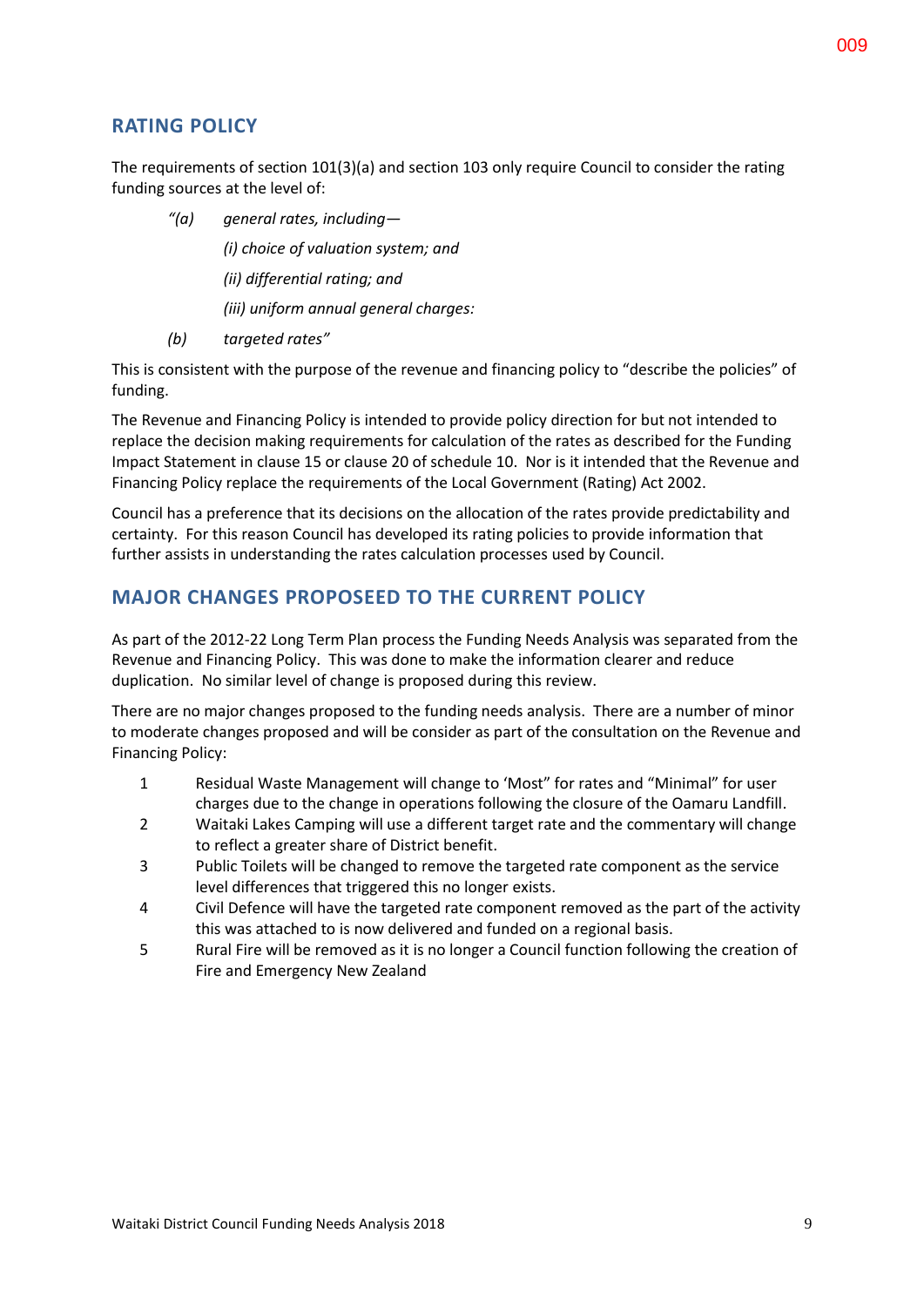| Activity                                                                                                                                                                                                                                                                                                                                            | <b>Community Outcomes</b>                                                                                                                                                                                                                                                                                                                                                                 | <b>Distribution of Benefits</b>                                                                                                                                                                                                                                                                                                                                                                                                                                                                                                                    | <b>Period of Benefit</b>                                                                                                                                                                                                                                                                                                         | Whose Act Creates a Separate Funding<br><b>Need</b>                                                                                                                     |                                                                                                                                       | <b>Funding Source and</b><br><b>Bands</b>                                                                                                                         | Rationale                                                                                                                                                                                                                                                                                                                                                                                                                                                                                                           |  |  |
|-----------------------------------------------------------------------------------------------------------------------------------------------------------------------------------------------------------------------------------------------------------------------------------------------------------------------------------------------------|-------------------------------------------------------------------------------------------------------------------------------------------------------------------------------------------------------------------------------------------------------------------------------------------------------------------------------------------------------------------------------------------|----------------------------------------------------------------------------------------------------------------------------------------------------------------------------------------------------------------------------------------------------------------------------------------------------------------------------------------------------------------------------------------------------------------------------------------------------------------------------------------------------------------------------------------------------|----------------------------------------------------------------------------------------------------------------------------------------------------------------------------------------------------------------------------------------------------------------------------------------------------------------------------------|-------------------------------------------------------------------------------------------------------------------------------------------------------------------------|---------------------------------------------------------------------------------------------------------------------------------------|-------------------------------------------------------------------------------------------------------------------------------------------------------------------|---------------------------------------------------------------------------------------------------------------------------------------------------------------------------------------------------------------------------------------------------------------------------------------------------------------------------------------------------------------------------------------------------------------------------------------------------------------------------------------------------------------------|--|--|
| <b>Oamaru Harbour</b>                                                                                                                                                                                                                                                                                                                               |                                                                                                                                                                                                                                                                                                                                                                                           |                                                                                                                                                                                                                                                                                                                                                                                                                                                                                                                                                    |                                                                                                                                                                                                                                                                                                                                  |                                                                                                                                                                         |                                                                                                                                       |                                                                                                                                                                   |                                                                                                                                                                                                                                                                                                                                                                                                                                                                                                                     |  |  |
| Coastal<br>Protection                                                                                                                                                                                                                                                                                                                               | Council's investment in<br>coastal protection to the<br>north and around the<br>harbour primarily<br>contributes to the<br>following community<br>outcomes:<br>• We provide and enable<br>services and facilities so<br>that people want to stay<br>and move here.<br>• We maintain the safest<br>community we can.<br>· Waitaki's distinctive<br>environment is valued<br>and protected. | The primary benefit from the<br>breakwater is the protection of<br>the coastline, especially in the<br>area of the Oamaru Harbour.<br>The residents of Oamaru as a<br>group enjoy greater benefit<br>because of their proximity to the<br>coastline, especially those in the<br>environs of the central business<br>area.<br>There are benefits to the district<br>as a whole from the protection<br>of the harbour, which contains<br>structures, and fauna of regional<br>significance, and its contribution<br>to the regional visitor economy. | The benefit of most<br>operating expenditure<br>is expected to occur in<br>the year the funding is<br>sourced.<br>Annual funding is<br>sourced from the<br>rating for maintenance<br>that is likely to be<br>spent partially in the<br>current year and<br>partially in future<br>years. This is managed<br>using reserve funds. | Very limited impact<br>from the actions or<br>inactions of others.<br>Council owns all of<br>the land immediately<br>protected by Council<br>maintained<br>breakwaters. | Identifying separate<br>funding assists in the<br>accountability and<br>transparency of<br>Council's expenditure<br>on this activity. | <b>ALL</b><br>Targeted rates.<br><b>UNLIKELY</b><br>All other funding<br>sources.                                                                                 | Rates are the only funding source<br>as there are no practical means to<br>obtaining funding from other<br>sources.<br>This is a property-based benefit<br>since it protects properties from<br>erosion, specifically those in the<br>Oamaru area.<br>As the primary benefit accrues to<br>the Oamaru urban area this is<br>funded from a targeted rate on the<br>capital values of Oamaru<br>properties.<br>The use of the district services rate<br>based on capital value recognises<br>that there are cultural, |  |  |
| <b>Port Operations</b>                                                                                                                                                                                                                                                                                                                              | Council's port operation at                                                                                                                                                                                                                                                                                                                                                               | There are primarily private                                                                                                                                                                                                                                                                                                                                                                                                                                                                                                                        | The benefit of most                                                                                                                                                                                                                                                                                                              | Very limited impact                                                                                                                                                     | Identifying separate                                                                                                                  | <b>HIGH</b>                                                                                                                                                       | recreational, and economic<br>development benefits to the whole<br>district.<br>Property and land rentals from                                                                                                                                                                                                                                                                                                                                                                                                      |  |  |
| benefits from the port<br>(including<br>Oamaru Harbour primarily<br>harbour<br>contributes to the<br>following community<br>endowment and<br>slipways. These are both to<br>non-endowment outcomes:<br>land)<br>• We enable opportunities<br>users.<br>for new and existing<br>businesses.<br>• We provide and enable<br>services and facilities so |                                                                                                                                                                                                                                                                                                                                                                                           | operations including the harbour<br>channel, wharves, moorings and                                                                                                                                                                                                                                                                                                                                                                                                                                                                                 | operating expenditure<br>is expected to occur in<br>the year the funding is                                                                                                                                                                                                                                                      | from the actions or<br>inactions of others.                                                                                                                             | funding assists in the<br>accountability and<br>transparency of                                                                       | User charges (including<br>leases, rents and fees).<br>Rates.                                                                                                     | harbour endowments are funding<br>most of the revenue requirements<br>of this activity.                                                                                                                                                                                                                                                                                                                                                                                                                             |  |  |
|                                                                                                                                                                                                                                                                                                                                                     | commercial and recreational                                                                                                                                                                                                                                                                                                                                                               | sourced.<br>Annual funding is<br>sourced from revenue<br>for depreciation that is<br>likely to be spent<br>partially in the current                                                                                                                                                                                                                                                                                                                                                                                                                |                                                                                                                                                                                                                                                                                                                                  | Council's expenditure<br>on this activity.                                                                                                                              | <b>MINIMAL</b><br>Targeted rates.<br>General rates.<br>Reserves.<br><b>UNLIKELY</b>                                                   | Council seeks to maximise<br>revenues from those commercial<br>and recreational users that have<br>exclusive or near exclusive use of<br>parts of the facilities. |                                                                                                                                                                                                                                                                                                                                                                                                                                                                                                                     |  |  |

# **APPENDIX ONE: ACTIVITY FUNDING NEEDS ANALYSIS – OPERATING COSTS**

Waitaki District Council Funding Needs Analysis 2015 10

010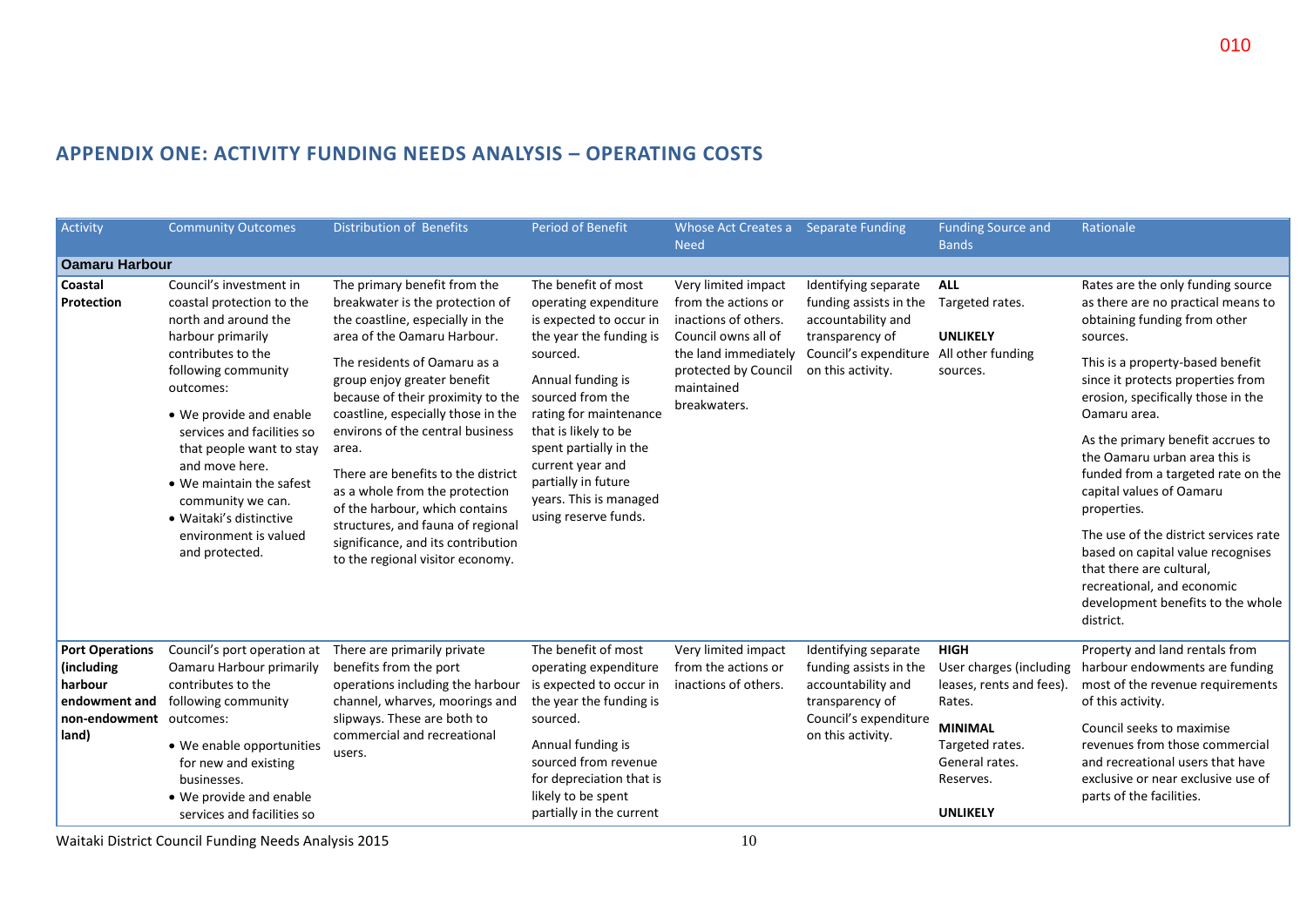| Activity                    | <b>Community Outcomes</b>                                                                                                                                                                                    | Distribution of Benefits                                                                                                                                                                                                                                                                                                                                                                                                                                                                                                                                                   | <b>Period of Benefit</b>                                                                                                                                                                                                                                                                                                                                                     | Whose Act Creates a Separate Funding<br><b>Need</b>                                                                                                                                          |                                                                                                                                                 | <b>Funding Source and</b><br><b>Bands</b>                                                                                                          | Rationale                                                                                                                                                                                                                                                                                                                                                                                                                                                                                                                                            |
|-----------------------------|--------------------------------------------------------------------------------------------------------------------------------------------------------------------------------------------------------------|----------------------------------------------------------------------------------------------------------------------------------------------------------------------------------------------------------------------------------------------------------------------------------------------------------------------------------------------------------------------------------------------------------------------------------------------------------------------------------------------------------------------------------------------------------------------------|------------------------------------------------------------------------------------------------------------------------------------------------------------------------------------------------------------------------------------------------------------------------------------------------------------------------------------------------------------------------------|----------------------------------------------------------------------------------------------------------------------------------------------------------------------------------------------|-------------------------------------------------------------------------------------------------------------------------------------------------|----------------------------------------------------------------------------------------------------------------------------------------------------|------------------------------------------------------------------------------------------------------------------------------------------------------------------------------------------------------------------------------------------------------------------------------------------------------------------------------------------------------------------------------------------------------------------------------------------------------------------------------------------------------------------------------------------------------|
|                             | people want to stay and<br>move here.<br>• We maintain the safest<br>community we can.<br>• Waitaki's distinctive<br>environment is valued<br>and protected.                                                 | There is also a benefit in having<br>an accessible safe haven for<br>small coastal traffic.<br>The use of the harbour environs<br>for passive recreation, and the<br>landscape amenity of the area<br>benefit the residents of Oamaru<br>as a group because of their<br>proximity to the harbour, but<br>there are some benefits to other<br>wards whose residents can use<br>the harbour.<br>The benefits are expected to<br>occur:<br>• Primarily to individual port<br>users.<br>• Partly to Oamaru area<br>property owners.<br>• Partly to the district as a<br>whole. | year and partially in<br>future years. This is<br>managed using reserve<br>funds.                                                                                                                                                                                                                                                                                            |                                                                                                                                                                                              | <b>Additional Rates</b><br>Information:<br>Council has chosen<br>to set rates:<br>30%<br>General<br>70%<br><b>Targeted Oamaru</b><br>urban area | All other funding<br>sources.                                                                                                                      | The use of the general rate based<br>on land value recognises that there<br>is amenity and economic benefits<br>to the whole district and these are<br>property based. The choice of land<br>value also has links to the historic<br>use of the port to get agricultural<br>products to market.<br>A targeted rate in Oamaru<br>recognises that most of the benefit<br>is to Oamaru and that it is property<br>based.                                                                                                                                |
| <b>Roads and Footpaths</b>  |                                                                                                                                                                                                              |                                                                                                                                                                                                                                                                                                                                                                                                                                                                                                                                                                            |                                                                                                                                                                                                                                                                                                                                                                              |                                                                                                                                                                                              |                                                                                                                                                 |                                                                                                                                                    |                                                                                                                                                                                                                                                                                                                                                                                                                                                                                                                                                      |
| Roads and<br><b>Bridges</b> | The Roads and Bridges<br>activity primarily<br>contributes to the<br>following community<br>outcomes:<br>• We provide and enable<br>services and facilities so<br>that people want to stay<br>and move here. | The roading network serves the<br>whole district and everyone<br>benefits directly in their personal<br>use and indirectly through the<br>supply of goods and services to<br>businesses.<br>Roading costs in the Waihemo<br>ward are impacted by the mining<br>activities in the Macraes area.<br>The benefits are expected to<br>occur primarily to individual<br>users and the district as a whole.                                                                                                                                                                      | The benefit of most<br>operating expenditure<br>is expected to occur in<br>the year the funding is<br>sourced.<br>Annual funding for the<br>local share of asset<br>renewal is sourced<br>from the rating for<br>depreciation that is<br>likely to be spent<br>partially in the current<br>year and partially in<br>future years. This is<br>managed using reserve<br>funds. | There is an impact<br>from the actions or<br>inactions of others.<br>Costs are driven by<br>traffic volumes and<br>size. Large vehicles<br>wear roads out more<br>quickly than<br>motorcars. | Identifying separate<br>funding assists in the<br>accountability and<br>transparency of<br>Council's expenditure<br>on this activity.           | <b>MODERATE</b><br>Grants and subsidies.<br>Targeted rates.<br><b>MINIMAL</b><br>User charges.<br><b>UNLIKELY</b><br>All other funding<br>sources. | While there is an individual benefit<br>to using the roading network there<br>is no practical means available to<br>charge for this. Subsidies sourced<br>from New Zealand Transport<br>Agency (NZTA) are funded from<br>licensing revenue representing an<br>element of user pays, especially in<br>the case of Road User Charges,<br>which are based on road kilometres<br>travelled. Council also receives a<br>minimal amount of regional petrol<br>tax.<br>Council maximises the amount of<br>subsidy for the level of spending it<br>approves. |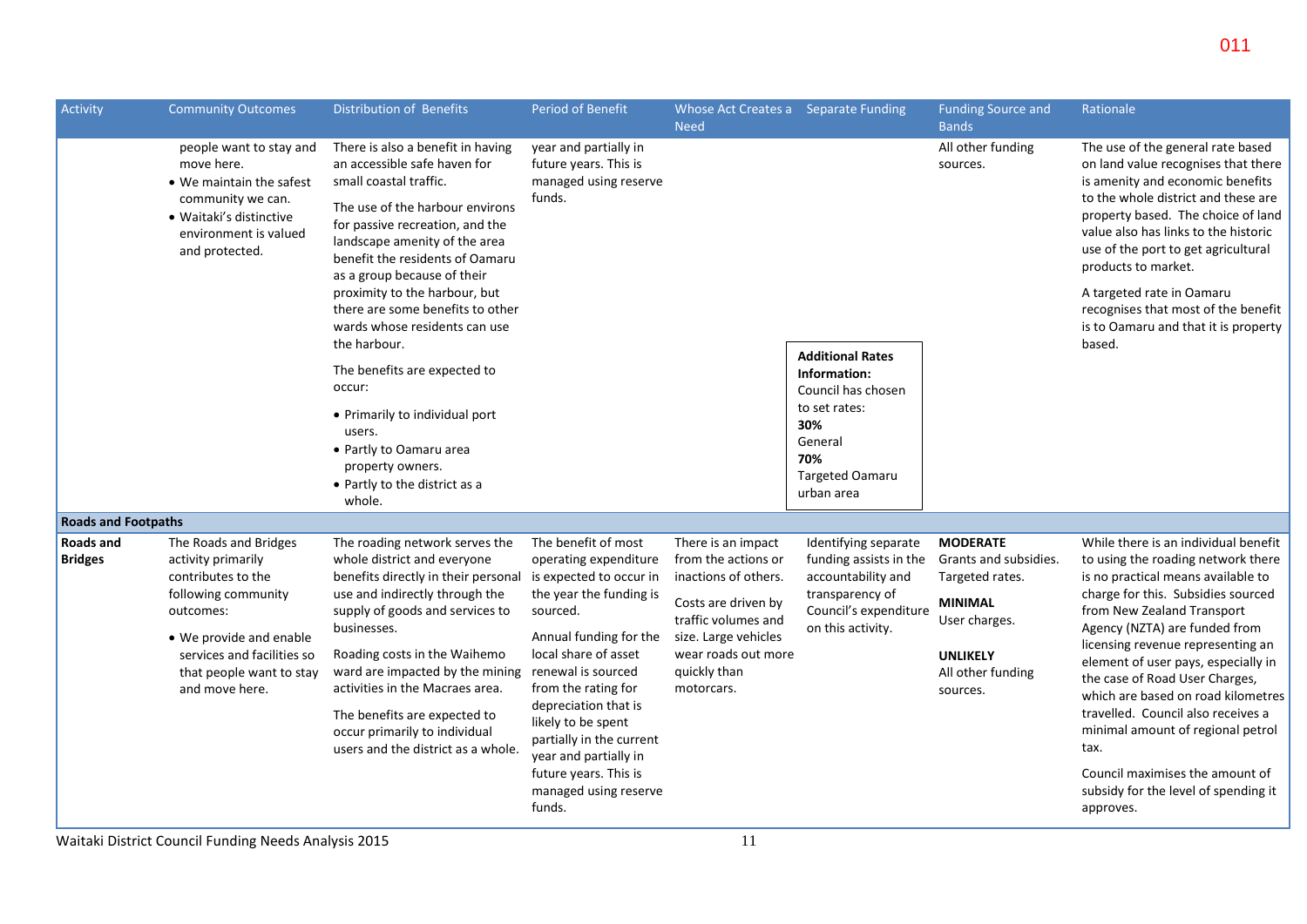| Activity                              | <b>Community Outcomes</b>                                                                                                                                                                                                                                                                                                                                               | <b>Distribution of Benefits</b>                                                                                                                    | <b>Period of Benefit</b>                                                                                   | Whose Act Creates a Separate Funding<br><b>Need</b>                                                                                   |                                                                                         | <b>Funding Source and</b><br><b>Bands</b>                                                                                                                                                                        | Rationale                                                                                                                                                                                                                                                                                                                                                                                                                                                                                                                                                                                |
|---------------------------------------|-------------------------------------------------------------------------------------------------------------------------------------------------------------------------------------------------------------------------------------------------------------------------------------------------------------------------------------------------------------------------|----------------------------------------------------------------------------------------------------------------------------------------------------|------------------------------------------------------------------------------------------------------------|---------------------------------------------------------------------------------------------------------------------------------------|-----------------------------------------------------------------------------------------|------------------------------------------------------------------------------------------------------------------------------------------------------------------------------------------------------------------|------------------------------------------------------------------------------------------------------------------------------------------------------------------------------------------------------------------------------------------------------------------------------------------------------------------------------------------------------------------------------------------------------------------------------------------------------------------------------------------------------------------------------------------------------------------------------------------|
| <b>Noxious Plants</b>                 | The noxious plants activity<br>primarily contributes to<br>the following community<br>outcomes:                                                                                                                                                                                                                                                                         | The control of pest plants<br>minimises the risk of<br>uncontrolled spread within the<br>road corridor and to adjoining                            | The benefit of most<br>operating expenditure<br>is expected to occur in<br>the year the funding is         | Very limited impact<br>from the actions or<br>inactions of others.                                                                    | Identifying separate<br>funding assists in the<br>accountability and<br>transparency of | <b>MOST</b><br>General rate.<br><b>MINIMAL</b><br>Subsidy.                                                                                                                                                       | A targeted roading rate based on<br>capital value funds Council's share<br>of expenditure. Capital value is<br>selected as it is considered it has<br>the best available relationship to<br>benefit received.<br>This is modified through a<br>differential system to recognise the<br>very different relationship between<br>capital value and benefit for three<br>two sectors being large scale<br>electricity generation, mineral<br>extraction and forestry.<br>Rates are the only funding source<br>as there are no practical means to<br>obtaining funding from other<br>sources. |
|                                       | • We maintain the safest<br>community we can.<br>• Waitaki's distinctive<br>environment is valued<br>and protected.                                                                                                                                                                                                                                                     | landowners. This is particularly<br>required within rural areas.<br>The benefits are expected to<br>occur primarily to the district as<br>a whole. | sourced.                                                                                                   |                                                                                                                                       | Council's expenditure<br>on this activity.                                              | <b>UNLIKELY</b><br>All other funding<br>sources.                                                                                                                                                                 | The use of general rates recognises<br>that the benefits are to the whole<br>district and are property-based.<br>Land value is chosen to reflect the<br>benefits to the agricultural sector<br>and because it is considered a<br>better match to the primary cost<br>driver which is road frontage.                                                                                                                                                                                                                                                                                      |
|                                       | <b>Waste Management &amp; Minimisation</b>                                                                                                                                                                                                                                                                                                                              |                                                                                                                                                    |                                                                                                            |                                                                                                                                       |                                                                                         |                                                                                                                                                                                                                  |                                                                                                                                                                                                                                                                                                                                                                                                                                                                                                                                                                                          |
| <b>Residual Waste</b><br>and Disposal | Residual waste disposal<br>This activity primarily benefits<br>primarily contributes to<br>the individuals and business that<br>the following community<br>through their actions create the<br>residual waste. They receive the<br>outcomes:<br>primary benefit of having a<br>• We provide and enable<br>means to dispose of this waste.<br>services and facilities so | The benefit of most<br>operating expenditure<br>is expected to occur in<br>the year the funding is<br>sourced.                                     | This activity is only<br>required due to the<br>act of creating<br>residual waste.<br>Those who create the | Identifying separate<br>funding assists in the<br>accountability and<br>transparency of<br>Council's expenditure<br>on this activity. | <b>Current</b><br><b>MODERATE</b><br>User charges.<br>General rate.<br><b>MINIMAL</b>   | The actions of individuals or groups<br>(largely business) create the need<br>to have this activity.<br>The user charges at landfills and<br>transfer stations fund this activity<br>in the short term. Once the |                                                                                                                                                                                                                                                                                                                                                                                                                                                                                                                                                                                          |
|                                       |                                                                                                                                                                                                                                                                                                                                                                         |                                                                                                                                                    |                                                                                                            | waste are individuals<br>and business.                                                                                                |                                                                                         | Reserve funds.                                                                                                                                                                                                   | Oamaru Landfill closes the funding<br>of this area will need to be                                                                                                                                                                                                                                                                                                                                                                                                                                                                                                                       |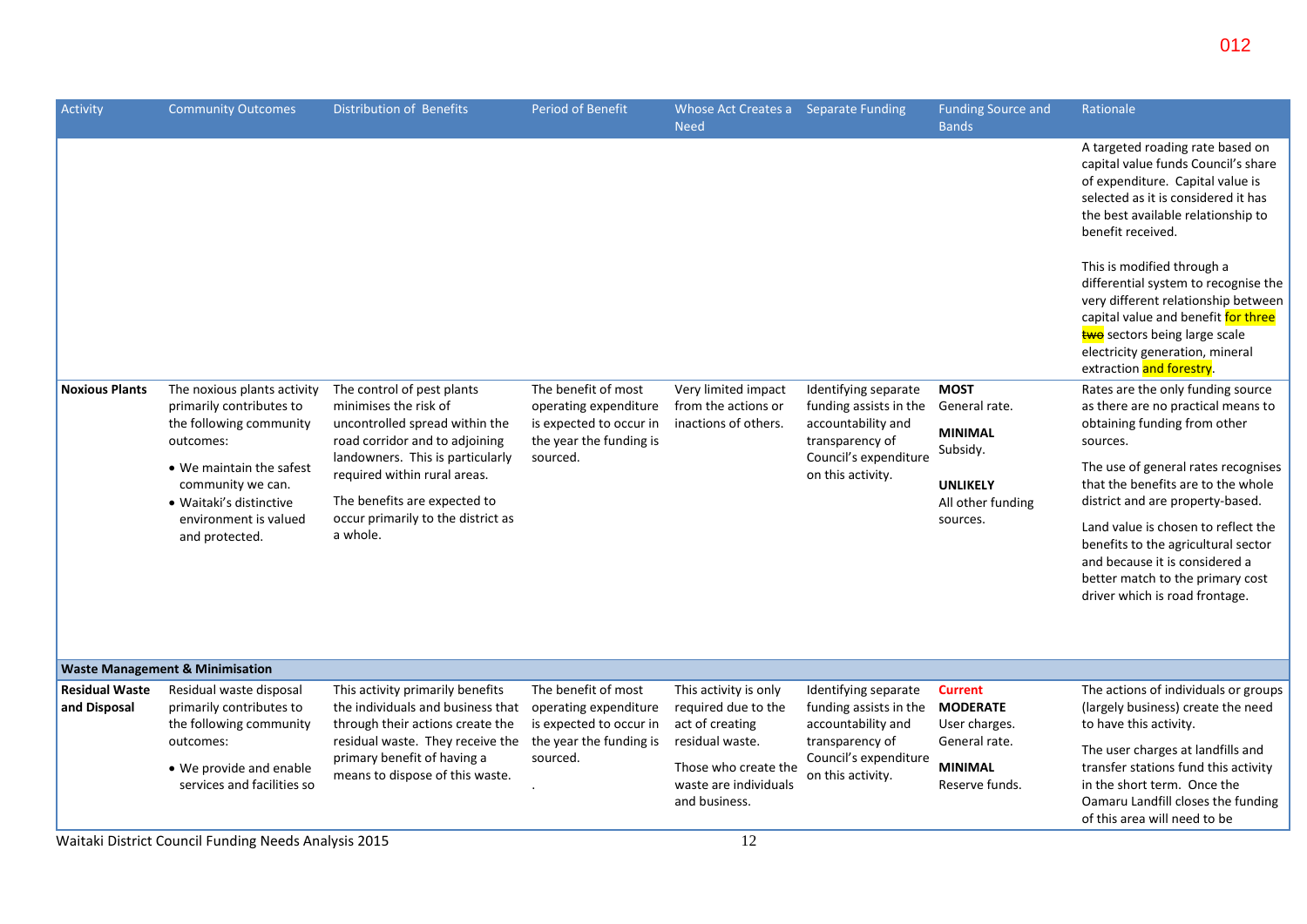| Activity                | <b>Community Outcomes</b>                                                                                                                                   | Distribution of Benefits                                                                                                                                                                                                                   | Period of Benefit                                                                                                                                                                                                                                                                                                         | Whose Act Creates a Separate Funding<br><b>Need</b> |                                                                                     | <b>Funding Source and</b><br><b>Bands</b>         | Rationale                                                                                                                                                                                                                                                       |
|-------------------------|-------------------------------------------------------------------------------------------------------------------------------------------------------------|--------------------------------------------------------------------------------------------------------------------------------------------------------------------------------------------------------------------------------------------|---------------------------------------------------------------------------------------------------------------------------------------------------------------------------------------------------------------------------------------------------------------------------------------------------------------------------|-----------------------------------------------------|-------------------------------------------------------------------------------------|---------------------------------------------------|-----------------------------------------------------------------------------------------------------------------------------------------------------------------------------------------------------------------------------------------------------------------|
|                         | that people want to stay<br>and move here.                                                                                                                  | There are some benefits to the<br>whole community in having                                                                                                                                                                                |                                                                                                                                                                                                                                                                                                                           |                                                     |                                                                                     | <b>UNLIKELY</b>                                   | reviewed considering the solution<br>developed for waste disposal.                                                                                                                                                                                              |
|                         | • We understand the<br>diverse needs of our<br>community.                                                                                                   | service available.<br>The benefits are expected to                                                                                                                                                                                         |                                                                                                                                                                                                                                                                                                                           |                                                     |                                                                                     | All other funding<br>sources.                     | The user charge recognises the<br>very direct relationship between                                                                                                                                                                                              |
|                         | • We maintain the safest<br>community we can.<br>• Waitaki's distinctive                                                                                    | occur:<br>• Primarily to individual users<br>• The actions of individuals or                                                                                                                                                               |                                                                                                                                                                                                                                                                                                                           |                                                     |                                                                                     | Proposed change<br><b>MOST</b><br>General rate.   | the cost of providing this service<br>and the amount of residual waste<br>created.                                                                                                                                                                              |
|                         | environment is valued<br>and protected.                                                                                                                     | groups create the need<br>• Partly to the district as a whole                                                                                                                                                                              |                                                                                                                                                                                                                                                                                                                           |                                                     |                                                                                     | <b>MINIMAL</b><br>User charges.<br>Reserve funds. | This approach may help those who<br>create the waste recognise the true<br>cost of their actions and encourage<br>waste reduction.                                                                                                                              |
|                         |                                                                                                                                                             |                                                                                                                                                                                                                                            |                                                                                                                                                                                                                                                                                                                           |                                                     |                                                                                     | <b>UNLIKELY</b><br>All other funding<br>sources.  | The uniform annual general charge<br>recognises benefit to the whole<br>community of this activity and that<br>full cost recovery in some locations<br>is impractical and would lead to<br>adverse behaviour that would be<br>expensive to mitigate or resolve. |
| <b>Closed Landfills</b> | <b>Managing Closed Landfills</b><br>primarily contributes to                                                                                                | Given the historic nature of most The benefit of most<br>of the sites it is not practical to                                                                                                                                               | operating expenditure                                                                                                                                                                                                                                                                                                     | The actions of<br>individuals or groups             | Identifying separate<br>funding assists in the                                      | <b>MOST</b><br>General rates.                     | The whole community share will be<br>recovered through a uniform                                                                                                                                                                                                |
|                         | the following community<br>outcomes:<br>• We maintain the safest<br>community we can.<br>• Waitaki's distinctive<br>environment is valued<br>and protected. | recover costs through disposal<br>charges.<br>The whole community benefits<br>from the responsible<br>management and monitoring of<br>these sites.<br>The benefits are expected to<br>occur:<br>• Primarily to the district as a<br>whole. | is expected to occur in<br>the year the funding is<br>sourced by ensuring<br>the closed landfill is<br>safe.<br>Annual funding for<br>landfill aftercare is<br>sourced from revenue<br>that may be spent<br>partially in the current<br>year and partially in<br>future years. This is<br>managed using reserve<br>funds. | have a minor impact                                 | accountability and<br>transparency of<br>Council's expenditure<br>on this activity. | <b>MINIMAL</b><br>Reserve funds.                  | annual general charge across the<br>district as it is considered this best<br>reflects the historic relationship<br>between the use of the landfill and<br>ratepayers.                                                                                          |
|                         |                                                                                                                                                             |                                                                                                                                                                                                                                            |                                                                                                                                                                                                                                                                                                                           |                                                     |                                                                                     | <b>UNLIKELY</b><br>All other funding              |                                                                                                                                                                                                                                                                 |
|                         |                                                                                                                                                             |                                                                                                                                                                                                                                            |                                                                                                                                                                                                                                                                                                                           |                                                     |                                                                                     | sources.                                          | Reserve funds collected from<br>annual funding for aftercare may<br>be available for some closed<br>landfills that have operated more<br>recently.                                                                                                              |
|                         |                                                                                                                                                             |                                                                                                                                                                                                                                            |                                                                                                                                                                                                                                                                                                                           |                                                     |                                                                                     |                                                   | The timing of some expenditure<br>may be uneven and unable to be<br>funded from aftercare reserve<br>funds, particularly when physical<br>works are required to meet<br>consent requirements, which may                                                         |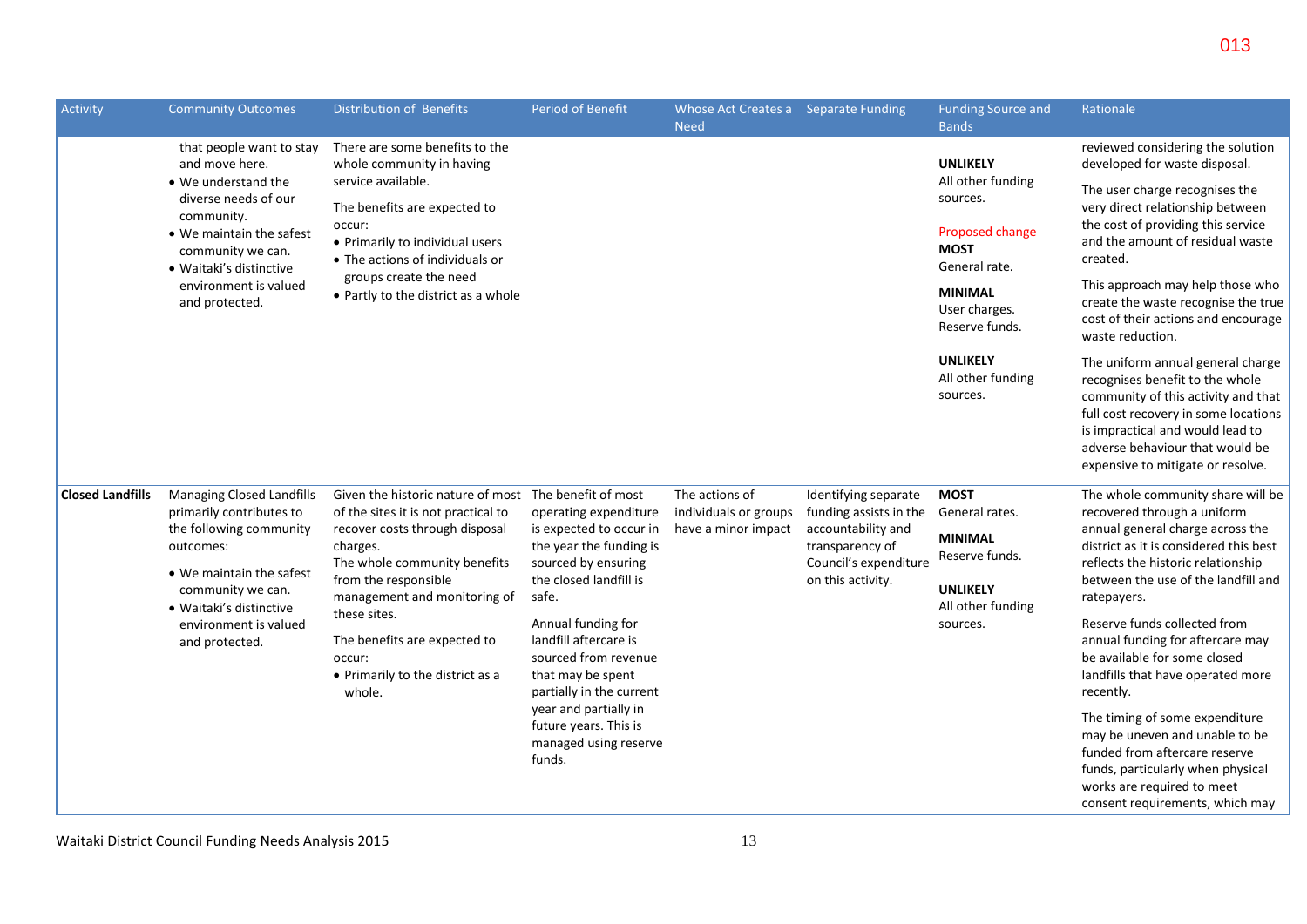| Activity                     | <b>Community Outcomes</b>                                                                                                                                                                                                                                                                                                                                                         | Distribution of Benefits                                                                                                                                                                                                                                                                                                                   | <b>Period of Benefit</b>                                                                                                                                                                                                                                                                                                         | Whose Act Creates a Separate Funding<br><b>Need</b>                                                                                                  |                                                                                                                                       | <b>Funding Source and</b><br><b>Bands</b>                                                                                                                                    | Rationale                                                                                                                                                                                                                                                                                                                                                                                                                                                            |
|------------------------------|-----------------------------------------------------------------------------------------------------------------------------------------------------------------------------------------------------------------------------------------------------------------------------------------------------------------------------------------------------------------------------------|--------------------------------------------------------------------------------------------------------------------------------------------------------------------------------------------------------------------------------------------------------------------------------------------------------------------------------------------|----------------------------------------------------------------------------------------------------------------------------------------------------------------------------------------------------------------------------------------------------------------------------------------------------------------------------------|------------------------------------------------------------------------------------------------------------------------------------------------------|---------------------------------------------------------------------------------------------------------------------------------------|------------------------------------------------------------------------------------------------------------------------------------------------------------------------------|----------------------------------------------------------------------------------------------------------------------------------------------------------------------------------------------------------------------------------------------------------------------------------------------------------------------------------------------------------------------------------------------------------------------------------------------------------------------|
|                              |                                                                                                                                                                                                                                                                                                                                                                                   |                                                                                                                                                                                                                                                                                                                                            |                                                                                                                                                                                                                                                                                                                                  |                                                                                                                                                      |                                                                                                                                       |                                                                                                                                                                              | not be able to be capitalised.<br>When this occurs borrowing will be<br>used to spread out the impact.                                                                                                                                                                                                                                                                                                                                                               |
| Waste<br><b>Minimisation</b> | Waste minimisation<br>primarily contributes to<br>the following community<br>outcomes:<br>• We provide and enable<br>services and facilities so<br>that people want to stay<br>and move here.<br>• We understand the<br>diverse needs of our<br>community.<br>• We maintain the safest<br>community we can.<br>• Waitaki's distinctive<br>environment is valued<br>and protected. | The whole community benefits<br>from action in this area to<br>minimise the negative impacts of is expected to occur in<br>waste.<br>The benefits are expected to<br>occur primarily to the district as<br>a whole.                                                                                                                        | The benefit of most<br>operating expenditure<br>the year the funding is<br>sourced.                                                                                                                                                                                                                                              | This activity is only<br>required due to the<br>act of creating<br>residual waste.<br>Those who create the<br>waste are individuals<br>and business. | Identifying separate<br>funding assists in the<br>accountability and<br>transparency of<br>Council's expenditure<br>on this activity. | <b>MODERATE</b><br>General rates.<br>Subsidies.<br><b>UNLIKELY</b><br>All other funding<br>sources.                                                                          | The whole community share will be<br>recovered through a uniform<br>annual general charge across the<br>district as it is considered this best<br>reflects the relationship between<br>ratepayers and the activities<br>undertaken in this area.<br>Central government provides<br>funding for some qualify waste<br>minimisation which will be applied<br>for annually.                                                                                             |
| <b>Waste Water</b>           |                                                                                                                                                                                                                                                                                                                                                                                   |                                                                                                                                                                                                                                                                                                                                            |                                                                                                                                                                                                                                                                                                                                  |                                                                                                                                                      |                                                                                                                                       |                                                                                                                                                                              |                                                                                                                                                                                                                                                                                                                                                                                                                                                                      |
| <b>Waste Water</b>           | Waste water services<br>primarily contributes to<br>the following community<br>outcomes:<br>• We provide and enable<br>services and facilities so<br>that people want to stay<br>and move here.<br>• We maintain the safest<br>community we can.<br>• Waitaki's distinctive<br>environment is valued<br>and protected.                                                            | The collection, treatment, and<br>disposal of wastewater are<br>primarily a private benefit for<br>people whose properties are<br>connected to the schemes.<br>The protection of the<br>environment is a benefit to the<br>serviced communities.<br>The benefits are expected to<br>occur primarily to individual<br>users and businesses. | The benefit of most<br>operating expenditure<br>is expected to occur in<br>the year the funding is<br>sourced.<br>Annual funding is<br>sourced from revenue<br>for depreciation that is<br>likely to be spent<br>partially in the current<br>year and partially in<br>future years. This is<br>managed through<br>reserve funds. | A small number of<br>heavy commercial<br>producers have an<br>adverse impact<br>greater than most<br>users.                                          | Identifying separate<br>funding assists in the<br>accountability and<br>transparency of<br>Council's expenditure<br>on this activity. | <b>HIGH</b><br>Targeted rates.<br><b>MINIMAL</b><br>Grants, subsidy and<br>other.<br>User charges.<br>Investment income.<br><b>UNLIKELY</b><br>All other funding<br>sources. | In most cases it is not practicable to<br>measure the quantity of each<br>individual's contribution to the<br>waste water system.<br>Those who (either directly or<br>indirectly) benefit should pay. A<br>uniform targeted rate per pan<br>approximates this in a practical<br>way.<br>There are some large producers or<br>producers of abnormal waste<br>water where direct charging is<br>required by the Trade Waste Bylaw<br>in addition to the targeted rate. |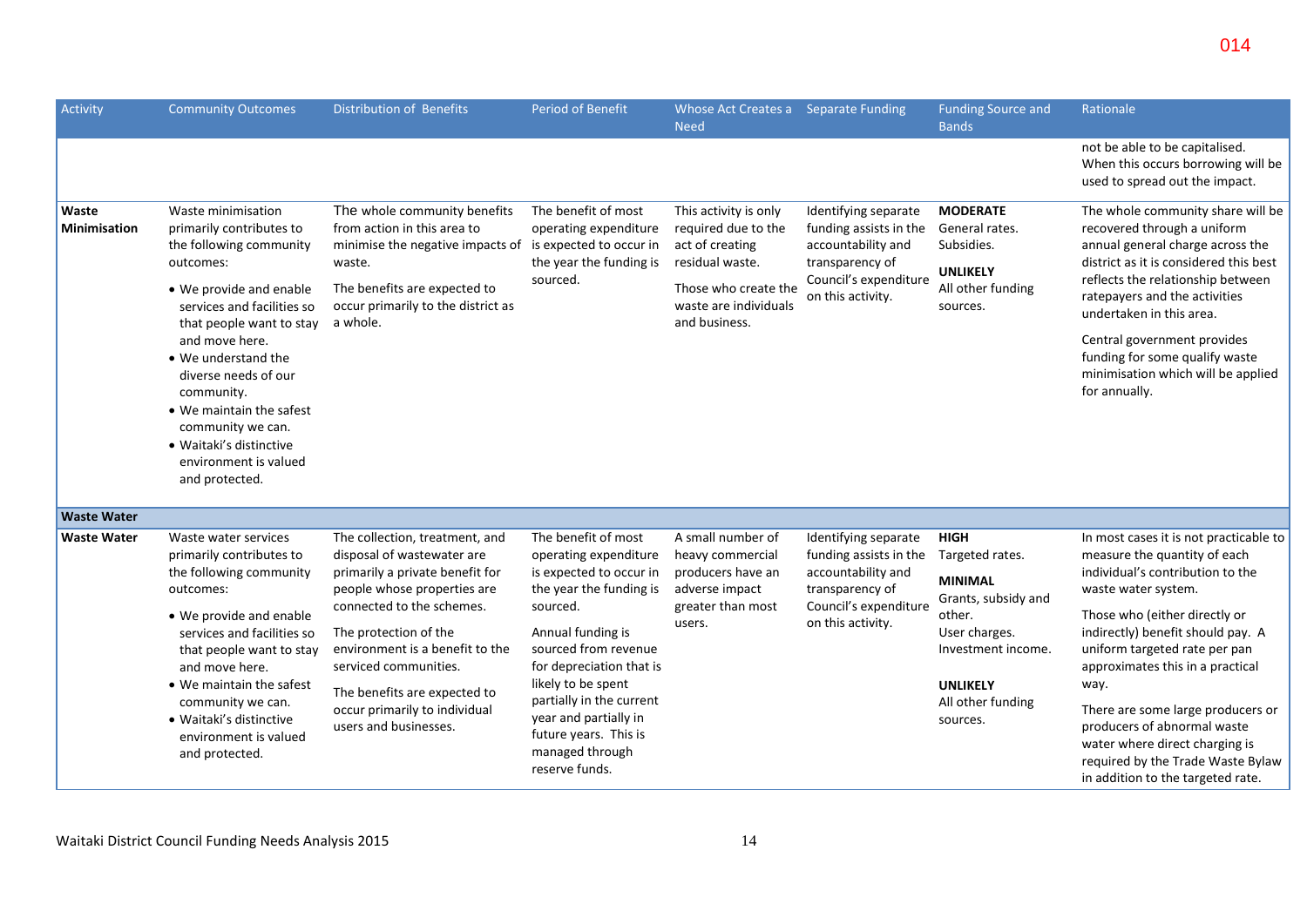| Activity                   | <b>Community Outcomes</b>                                                                                                                                                                                                  | Distribution of Benefits                                                                                                             | Period of Benefit                                                                                                                                                                                                          | Whose Act Creates a Separate Funding<br><b>Need</b>                     |                                                                                     | <b>Funding Source and</b><br><b>Bands</b>             | Rationale                                                                                                                                                    |
|----------------------------|----------------------------------------------------------------------------------------------------------------------------------------------------------------------------------------------------------------------------|--------------------------------------------------------------------------------------------------------------------------------------|----------------------------------------------------------------------------------------------------------------------------------------------------------------------------------------------------------------------------|-------------------------------------------------------------------------|-------------------------------------------------------------------------------------|-------------------------------------------------------|--------------------------------------------------------------------------------------------------------------------------------------------------------------|
|                            |                                                                                                                                                                                                                            |                                                                                                                                      |                                                                                                                                                                                                                            |                                                                         |                                                                                     |                                                       | Their share of costs is recovered by<br>way of trade waste user charges.                                                                                     |
|                            |                                                                                                                                                                                                                            |                                                                                                                                      |                                                                                                                                                                                                                            |                                                                         |                                                                                     |                                                       | Each community bears the cost of<br>treating and disposal of its own<br>waste water.                                                                         |
|                            |                                                                                                                                                                                                                            |                                                                                                                                      |                                                                                                                                                                                                                            |                                                                         |                                                                                     |                                                       | Each community therefore<br>contributes to the protection of the<br>environment in proportion to the<br>cost of its scheme.                                  |
| <b>Stormwater Drainage</b> |                                                                                                                                                                                                                            |                                                                                                                                      |                                                                                                                                                                                                                            |                                                                         |                                                                                     |                                                       |                                                                                                                                                              |
| <b>Stormwater</b>          | Stormwater and drainage<br>services primarily                                                                                                                                                                              | The collection, treatment, and<br>disposal of stormwater is                                                                          | The benefit of most<br>operating expenditure                                                                                                                                                                               | The actions of most<br>individuals or groups                            | Identifying separate<br>funding assists in the                                      | <b>ALL</b><br>Targeted rates.                         | There is no practical way to charge<br>individuals or groups for their                                                                                       |
|                            | contribute to the following<br>community outcomes:                                                                                                                                                                         | primarily a community benefit in<br>serviced communities.                                                                            | is expected to occur in<br>the year the funding is                                                                                                                                                                         | have a minor impact                                                     | accountability and<br>transparency of<br>Council's expenditure<br>on this activity. | <b>UNLIKELY</b>                                       | private benefit.                                                                                                                                             |
|                            | • We provide and enable<br>services and facilities so<br>that people want to stay<br>and move here.<br>• We maintain the safest<br>community we can.<br>• Waitaki's distinctive<br>environment is valued<br>and protected. | This benefit extends to the wider<br>community as it includes<br>protection of the environment<br>and an accessible roading          | sourced.<br>Annual funding is<br>sourced from revenue<br>for depreciation that is<br>likely to be spent<br>partially in the current<br>year and partially in<br>future years. This is<br>managed through<br>reserve funds. |                                                                         |                                                                                     | All other funding<br>sources.                         | Those who (either directly or<br>indirectly) benefit should pay.<br>Stormwater networks are funded<br>from local amenity rates in the<br>serviced townships. |
|                            |                                                                                                                                                                                                                            | network.<br>Some individual properties or<br>groups of properties benefit<br>from not being flooded.<br>The benefits are expected to |                                                                                                                                                                                                                            |                                                                         |                                                                                     |                                                       | Open drain systems on roads are<br>part of the roads and bridges<br>activity.                                                                                |
|                            |                                                                                                                                                                                                                            | occur:                                                                                                                               |                                                                                                                                                                                                                            |                                                                         |                                                                                     |                                                       |                                                                                                                                                              |
|                            |                                                                                                                                                                                                                            | • To individual properties<br>• The whole community benefits                                                                         |                                                                                                                                                                                                                            |                                                                         |                                                                                     |                                                       |                                                                                                                                                              |
| <b>Water Supplies</b>      |                                                                                                                                                                                                                            |                                                                                                                                      |                                                                                                                                                                                                                            |                                                                         |                                                                                     |                                                       |                                                                                                                                                              |
| <b>Water Supplies</b>      | Water supplies primarily<br>contribute to the following<br>community outcomes:                                                                                                                                             | The primary benefit from water<br>supply is to consumers in the<br>supply area. The consumption of is expected to occur in           | The benefit of most<br>operating expenditure                                                                                                                                                                               | Those who create the Identifying separate<br>demand are<br>individuals, | funding assists in the<br>accountability and                                        | <b>MOST</b><br>Targeted rates.                        | Those who (either directly or<br>indirectly) benefit should pay.                                                                                             |
|                            | • We enable opportunities<br>for new and existing<br>businesses.                                                                                                                                                           | water is a private good.<br>Good quality water improves<br>health and minimises disease for                                          | the year the funding is<br>sourced.<br>Annual funding is                                                                                                                                                                   | businesses and other<br>consumers.                                      | transparency of<br>Council's expenditure<br>on this activity.                       | <b>MINIMAL</b><br>User charges.<br>Investment income. | The cost of introducing a user pays<br>system across all connected users<br>is impractical due to cost, at this<br>time.                                     |
|                            | $M_{\rm eff}$ is the state of the set $\sim$ . The state of the state of the state of $\sim$ 100 $\sigma$                                                                                                                  | both human and stock                                                                                                                 | sourced from revenue<br>for depreciation that is                                                                                                                                                                           | 1 <sub>F</sub>                                                          |                                                                                     | <b>UNLIKELY</b>                                       |                                                                                                                                                              |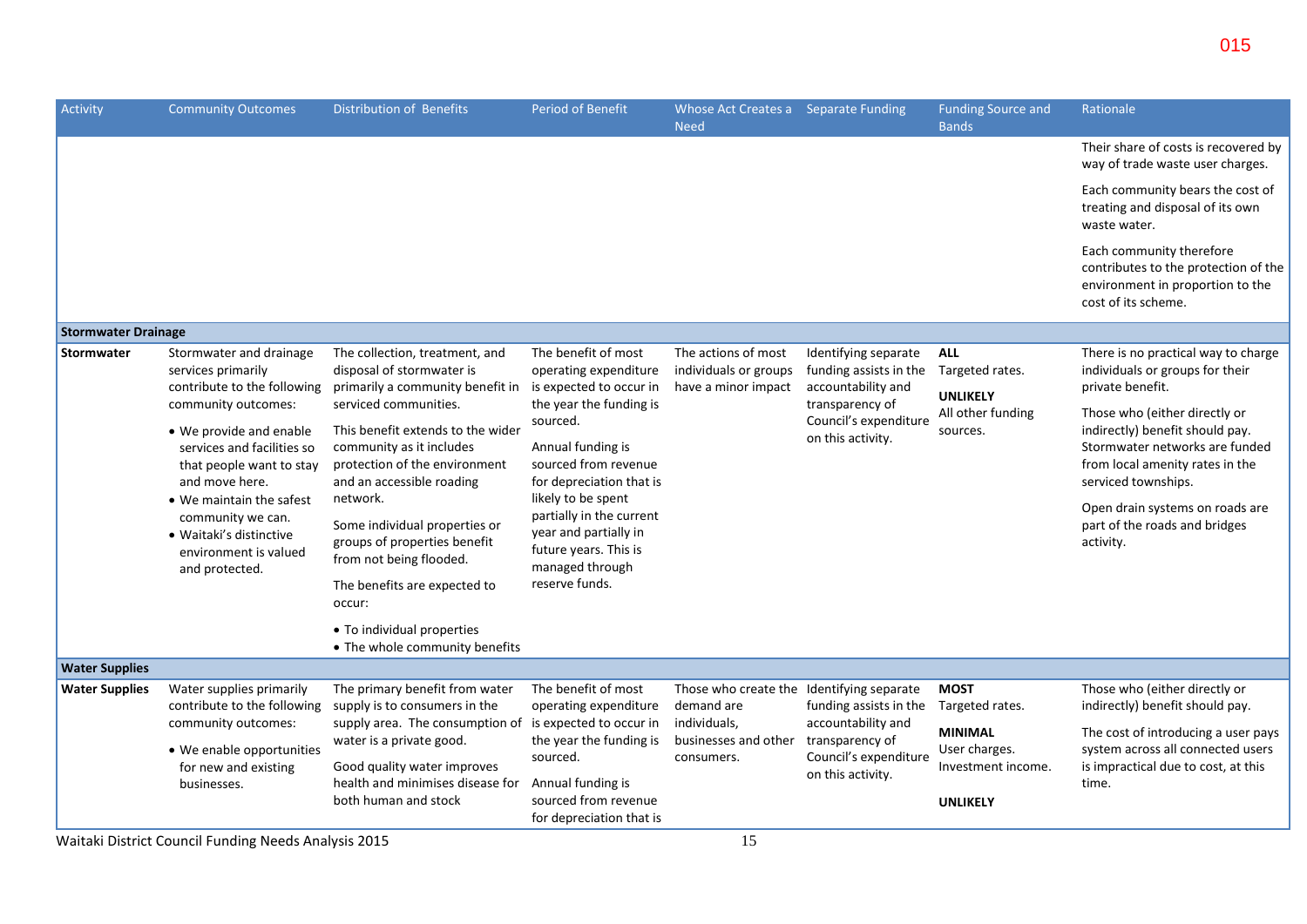| Activity                | <b>Community Outcomes</b>                                                                                                                                                                                                                                                                                                          | Distribution of Benefits                                                                                                                                                                                                                                                | <b>Period of Benefit</b>                                                                                                                                                                                   | Whose Act Creates a Separate Funding<br><b>Need</b>          |                                                                                                                                       | <b>Funding Source and</b><br><b>Bands</b>                                                                                        | Rationale                                                                                                                                                                                                                                             |
|-------------------------|------------------------------------------------------------------------------------------------------------------------------------------------------------------------------------------------------------------------------------------------------------------------------------------------------------------------------------|-------------------------------------------------------------------------------------------------------------------------------------------------------------------------------------------------------------------------------------------------------------------------|------------------------------------------------------------------------------------------------------------------------------------------------------------------------------------------------------------|--------------------------------------------------------------|---------------------------------------------------------------------------------------------------------------------------------------|----------------------------------------------------------------------------------------------------------------------------------|-------------------------------------------------------------------------------------------------------------------------------------------------------------------------------------------------------------------------------------------------------|
|                         | • We provide and enable<br>services and facilities so<br>that people want to stay<br>and move here.<br>• We maintain the safest                                                                                                                                                                                                    | consumption for the benefit of<br>the whole community.<br>Users of bulk water for non-<br>consumption (e.g. irrigation,<br>heating and cooling) receive                                                                                                                 | likely to be spent<br>partially in the current<br>year and partially in<br>future years. This is<br>managed through                                                                                        | <b>Bulk water users</b><br>require larger<br>infrastructure. |                                                                                                                                       | All other funding<br>sources.                                                                                                    | Most users are homogenous in<br>their consumption and a targeted<br>rate per connection or nature of<br>connection approximates this in a<br>practical way.                                                                                           |
|                         | community we can.<br>• Waitaki's distinctive<br>environment is valued<br>and protected.                                                                                                                                                                                                                                            | minimal benefit from the<br>treating of water. They often do<br>benefit from the size of the<br>reticulation.                                                                                                                                                           | reserve funds.                                                                                                                                                                                             |                                                              |                                                                                                                                       |                                                                                                                                  | In schemes where there are very<br>significant differences in use, some<br>water users will be charged based<br>on actual quantities where it is                                                                                                      |
|                         |                                                                                                                                                                                                                                                                                                                                    | The use of water for firefighting<br>purposes may benefit properties<br>that are not connected to a<br>scheme, and, in the event of a<br>fire, this benefit is principally a<br>private good.                                                                           |                                                                                                                                                                                                            |                                                              |                                                                                                                                       |                                                                                                                                  | practical due to the location, size or<br>the use of the property. Their<br>share of costs is recovered by way<br>of targeted water meter rates.<br>Where this situation applies<br>separate targeted rates will be<br>considered to fund the cost of |
|                         |                                                                                                                                                                                                                                                                                                                                    | The benefits are expected to                                                                                                                                                                                                                                            |                                                                                                                                                                                                            |                                                              |                                                                                                                                       |                                                                                                                                  | reticulation and of water supply.                                                                                                                                                                                                                     |
|                         |                                                                                                                                                                                                                                                                                                                                    | occur:<br>• Primarily to individual users<br>• Partly the whole community                                                                                                                                                                                               |                                                                                                                                                                                                            |                                                              |                                                                                                                                       |                                                                                                                                  | Each community bears the cost of<br>treating and supplying its own<br>water.                                                                                                                                                                          |
|                         |                                                                                                                                                                                                                                                                                                                                    | gets a benefit in terms of<br>health protection.                                                                                                                                                                                                                        |                                                                                                                                                                                                            |                                                              |                                                                                                                                       |                                                                                                                                  | The percentage of revenue from<br>metered use varies from scheme to<br>scheme.                                                                                                                                                                        |
|                         | <b>Commercial and Development Activities</b>                                                                                                                                                                                                                                                                                       |                                                                                                                                                                                                                                                                         |                                                                                                                                                                                                            |                                                              |                                                                                                                                       |                                                                                                                                  |                                                                                                                                                                                                                                                       |
| Economic<br>Development | Economic development<br>primarily contributes to<br>the following community<br>outcomes:<br>• We enable opportunities<br>for new and existing<br>businesses.<br>• We provide and enable<br>services and facilities so<br>that people want to stay<br>and move here.                                                                | Benefits accrue to the district as<br>a whole from efforts to grow the benefits could accrue<br>economy. The benefits accrue to over a number of years<br>all sectors of the economy.<br>The benefits are expected to<br>occur primarily to the district as<br>a whole. | Economic development The actions of many<br>as a result of some<br>expenditure. However,<br>the benefit of most<br>operating expenditure<br>is expected to occur in<br>the year the funding is<br>sourced. | individuals and<br>groups have a minor<br>impact.            | Identifying separate<br>funding assists in the<br>accountability and<br>transparency of<br>Council's expenditure<br>on this activity. | <b>MODERATE</b><br>General rates.<br>Targeted rates.<br>MINIMAL<br>Reserves.<br><b>UNLIKELY</b><br>All other funding<br>sources. | Rates are the main funding source<br>for discretionary expenditure in<br>this activity as there are no<br>practical means for obtaining<br>funding from other sources.                                                                                |
|                         | • We keep our district<br>affordable                                                                                                                                                                                                                                                                                               |                                                                                                                                                                                                                                                                         |                                                                                                                                                                                                            |                                                              |                                                                                                                                       |                                                                                                                                  |                                                                                                                                                                                                                                                       |
| .                       | $\mathbf{r}$ $\mathbf{r}$ $\mathbf{r}$ $\mathbf{r}$ $\mathbf{r}$ $\mathbf{r}$ $\mathbf{r}$ $\mathbf{r}$ $\mathbf{r}$ $\mathbf{r}$ $\mathbf{r}$ $\mathbf{r}$ $\mathbf{r}$ $\mathbf{r}$ $\mathbf{r}$ $\mathbf{r}$ $\mathbf{r}$ $\mathbf{r}$ $\mathbf{r}$ $\mathbf{r}$ $\mathbf{r}$ $\mathbf{r}$ $\mathbf{r}$ $\mathbf{r}$ $\mathbf{$ |                                                                                                                                                                                                                                                                         |                                                                                                                                                                                                            | $\sim$                                                       |                                                                                                                                       |                                                                                                                                  |                                                                                                                                                                                                                                                       |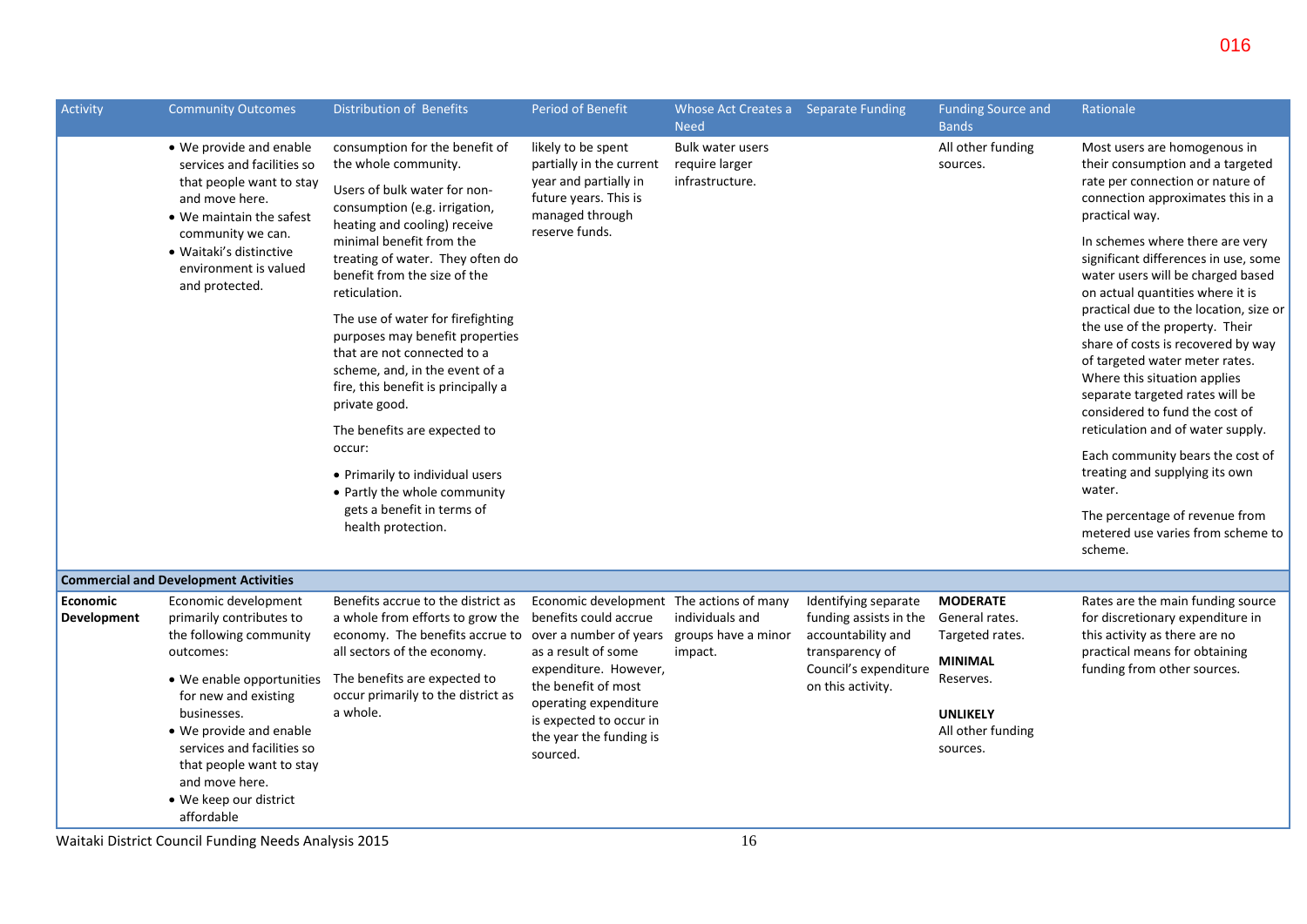| Activity                                                        | <b>Community Outcomes</b>                                                                                                                                                                                                                              | <b>Distribution of Benefits</b>                                                                                                                                                                                                                                                                                                                                                                                                                                                                                                    | <b>Period of Benefit</b>                                                                                                                                                                                                     | Whose Act Creates a Separate Funding<br><b>Need</b>                            |                                                                                                                                                       | <b>Funding Source and</b><br><b>Bands</b>                                                                                    | Rationale                                                                                                                                                                                                                                                                                                                                                                                                                                                                                                                                                                                                                                                                                                                                                                                                                                                                                                                                       |
|-----------------------------------------------------------------|--------------------------------------------------------------------------------------------------------------------------------------------------------------------------------------------------------------------------------------------------------|------------------------------------------------------------------------------------------------------------------------------------------------------------------------------------------------------------------------------------------------------------------------------------------------------------------------------------------------------------------------------------------------------------------------------------------------------------------------------------------------------------------------------------|------------------------------------------------------------------------------------------------------------------------------------------------------------------------------------------------------------------------------|--------------------------------------------------------------------------------|-------------------------------------------------------------------------------------------------------------------------------------------------------|------------------------------------------------------------------------------------------------------------------------------|-------------------------------------------------------------------------------------------------------------------------------------------------------------------------------------------------------------------------------------------------------------------------------------------------------------------------------------------------------------------------------------------------------------------------------------------------------------------------------------------------------------------------------------------------------------------------------------------------------------------------------------------------------------------------------------------------------------------------------------------------------------------------------------------------------------------------------------------------------------------------------------------------------------------------------------------------|
| <b>Tourism</b><br>Development<br>and Visitor<br><b>Services</b> | Tourism primarily<br>contributes to the<br>following community<br>outcomes:<br>• We enable opportunities<br>for new and existing<br>businesses.<br>• We provide and enable<br>services and facilities so<br>that people want to stay<br>and move here. | The majority of the benefit from<br>these services is to the district as<br>a whole.<br>It benefits businesses involved in<br>tourism and the wider economy<br>with increased foot traffic<br>entering the district - buying<br>goods and services. Thriving<br>business also ensures<br>employment.<br>The benefits are expected to<br>occur:<br>• Primarily to the district as a<br>whole.<br>• Tourism-based businesses as a<br>group receive some benefits<br>however these have a wide<br>flow-on effect in the<br>community. | Tourism benefits could<br>accrue over a number<br>of years as a result of<br>some expenditure.<br>However, the benefit<br>of most operating<br>expenditure is<br>expected to occur in<br>the year the funding is<br>sourced. | The actions of many<br>individuals and<br>groups have an<br>impact on tourism. | Identifying separate<br>funding assists in the<br>accountability and<br>transparency of<br>Council's expenditure Targeted rates.<br>on this activity. | <b>HIGH</b><br>General rates.<br>LOW<br><b>MINIMAL</b><br>Reserve funds.<br><b>UNLIKELY</b><br>All other funding<br>sources. | The services provided by Tourism<br>Waitaki are partially funded from I-<br>site, Oamaru Blue Penguin Colony,<br>and other revenue. This revenue<br>does not belong to Council but to<br>the Tourism Waitaki Limited.<br>Therefore Council does not have<br>any practical means to generate<br>income for this activity.<br>The benefits of tourism accrue<br>mostly to the whole district<br>accordingly tourism is to be funded<br>from the uniform annual general<br>charge.<br>A UAGC recognises that the use of<br>a general rate can disadvantage<br>outlying communities.<br>It is recognised that some<br>businesses receive a greater<br>benefit from this service than<br>others. This is recognised with 10%<br>of funding being recovered from<br>the Oamaru Business area.<br>Some funding will be available from<br>reserves as defined by Council (i.e.<br>for events).<br>The Alps 2 Ocean cycleway is<br>funded as a footpath. |
| <b>Treasury</b>                                                 | Treasury primarily<br>contributes to the<br>following community<br>outcomes:<br>• We enable opportunities<br>for new and existing<br>businesses.                                                                                                       | Benefits accrue to the district as<br>a whole from efforts to earn a<br>good return on investments.<br>The benefits are expected to<br>occur primarily to the district as<br>a whole.                                                                                                                                                                                                                                                                                                                                              | Treasury benefits could The actions of most<br>accrue over a number<br>of years as a result of<br>some operating<br>income being<br>transferred to reserves<br>for use by future<br>projects in other                        | individuals and<br>groups have a minor<br>impact.                              | Identifying separate<br>funding assists in the<br>accountability and<br>transparency of<br>Council's expenditure<br>on this activity.                 | <b>MOST</b><br>Investment income.<br><b>MINIMAL</b><br>Grants, subsidy and<br>other.<br>User charges.                        | This activity includes dividend<br>income from CCO investments<br>which is used to fund projects in<br>other activities and offset rates.<br>This activity includes interest<br>payments made by NOIC. These are                                                                                                                                                                                                                                                                                                                                                                                                                                                                                                                                                                                                                                                                                                                                |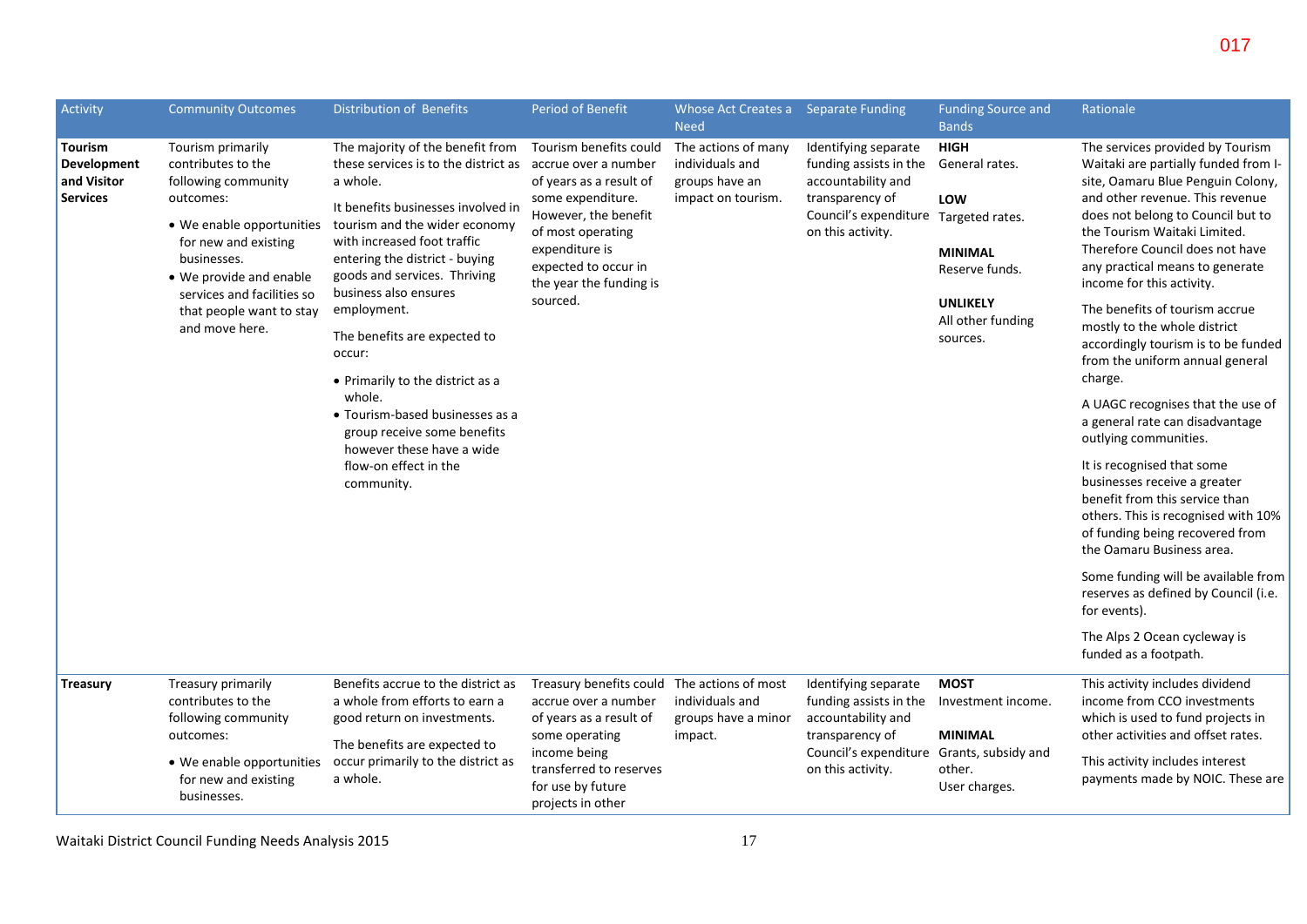| Activity                                                                                                                                                                                                                                                                                                       | <b>Community Outcomes</b>                                                                                                                   | <b>Distribution of Benefits</b>                                                                                                                                                                  | <b>Period of Benefit</b>                                                                                                                                                                                                         | Whose Act Creates a Separate Funding<br><b>Need</b>                                                              |                                                                                                                                                         | <b>Funding Source and</b><br><b>Bands</b>                                                                                                           | Rationale                                                                                                                                                                                                            |
|----------------------------------------------------------------------------------------------------------------------------------------------------------------------------------------------------------------------------------------------------------------------------------------------------------------|---------------------------------------------------------------------------------------------------------------------------------------------|--------------------------------------------------------------------------------------------------------------------------------------------------------------------------------------------------|----------------------------------------------------------------------------------------------------------------------------------------------------------------------------------------------------------------------------------|------------------------------------------------------------------------------------------------------------------|---------------------------------------------------------------------------------------------------------------------------------------------------------|-----------------------------------------------------------------------------------------------------------------------------------------------------|----------------------------------------------------------------------------------------------------------------------------------------------------------------------------------------------------------------------|
|                                                                                                                                                                                                                                                                                                                | • We provide and enable<br>services and facilities so                                                                                       |                                                                                                                                                                                                  | activities. However,<br>the benefit of most                                                                                                                                                                                      |                                                                                                                  |                                                                                                                                                         | Reserves.                                                                                                                                           | paid quarterly, which makes the<br>interest payments easily budgeted.                                                                                                                                                |
|                                                                                                                                                                                                                                                                                                                | that people want to stay<br>and move here.<br>• We keep our district<br>affordable.                                                         |                                                                                                                                                                                                  | operating income is<br>expected to occur in<br>the year the funding is<br>earned.                                                                                                                                                |                                                                                                                  |                                                                                                                                                         | <b>UNLIKELY</b><br>All other funding<br>sources.                                                                                                    | The net interest and dividend<br>income from this activity is used to<br>reduce general and targeted rates.                                                                                                          |
| <b>Commercial</b><br>Commercial property<br>investments primarily<br>Property<br>contribute to the following<br>community outcomes:<br>• We enable opportunities<br>for new and existing<br>businesses.<br>• We provide and enable<br>services and facilities so<br>that people want to stay<br>and move here. | The primary benefit from<br>commercial property is the use<br>of the property by commercial<br>tenants. This activity is a private<br>good. | Commercial property<br>benefits could accrue<br>over a number of years<br>as a result of some<br>expenditure. However,                                                                           | The actions of most<br>individuals or groups<br>have a minor impact.                                                                                                                                                             | Identifying separate<br>funding assists in the<br>accountability and<br>transparency of<br>Council's expenditure | <b>ALL</b><br>Investment income.<br><b>UNLIKELY</b><br>All other funding<br>sources.                                                                    | Benefits accrue primarily to users<br>who pay for the service provided<br>by way of rents, lease, licenses etc.<br>Assets sale income, unless       |                                                                                                                                                                                                                      |
|                                                                                                                                                                                                                                                                                                                | The benefits are expected to<br>occur:<br>• Primarily to individual users<br>• Partly to the district as a                                  | the benefit of most<br>operating expenditure<br>is expected to occur in<br>the year the funding is<br>sourced.                                                                                   |                                                                                                                                                                                                                                  | on this activity.                                                                                                |                                                                                                                                                         | otherwise resolved, is used to<br>reduce debt in this activity.<br>Budgeted surpluses are used to<br>reduce the district services<br>targeted rate. |                                                                                                                                                                                                                      |
|                                                                                                                                                                                                                                                                                                                |                                                                                                                                             | whole.                                                                                                                                                                                           |                                                                                                                                                                                                                                  |                                                                                                                  |                                                                                                                                                         |                                                                                                                                                     |                                                                                                                                                                                                                      |
| Forestry<br>outcomes:<br>businesses.                                                                                                                                                                                                                                                                           | Forest investments<br>primarily contribute to the<br>following community                                                                    | Most trees in Council's forestry<br>portfolio were not planted or<br>managed for the purpose of<br>investment, although they are                                                                 | Forest investment<br>benefits accrue over a<br>number of years as a<br>result of some<br>expenditure. However,<br>the benefit of most<br>operating expenditure<br>is expected to occur in<br>the year the funding is<br>sourced. | The actions of most<br>individuals or groups<br>have a minor impact.                                             | Identifying separate<br>funding assists in the<br>accountability and<br>transparency of<br>Council's expenditure All other funding<br>on this activity. | <b>ALL</b><br>Harvesting income.<br><b>UNLIKELY</b><br>sources.                                                                                     | Periodically Council harvests<br>forests and receives an investment<br>income. This income is usually<br>sufficient to pay for the harvesting                                                                        |
|                                                                                                                                                                                                                                                                                                                | • We enable opportunities<br>for new and existing<br>• We provide and enable<br>services and facilities so<br>that people want to stay      | managed for best return.<br>The operational purpose of each<br>site was generally in support of<br>catchment protection, control of<br>run-off, passive recreation<br>amenity or visual amenity. |                                                                                                                                                                                                                                  |                                                                                                                  |                                                                                                                                                         |                                                                                                                                                     | and renewal of the trees. Surplus<br>monies are placed in a reserve<br>fund. The level of income from this<br>sources is expected to be higher in<br>the medium term due to the<br>maturing of some of the holdings. |
|                                                                                                                                                                                                                                                                                                                | and move here.<br>• Waitaki's distinctive<br>environment is valued<br>and protected.                                                        | Most of the benefits relate to<br>operational activities such as<br>water supply, where the benefits<br>accrue with property ownership.                                                          |                                                                                                                                                                                                                                  |                                                                                                                  |                                                                                                                                                         |                                                                                                                                                     | If there is no harvesting income or<br>reserves available the annual<br>operating expenses will be funded<br>from general rates.                                                                                     |
| Operational<br>Property                                                                                                                                                                                                                                                                                        | Operational properties<br>primarily contribute to the                                                                                       | The primary benefit from<br>operational property is the use                                                                                                                                      | The benefit of most<br>operating expenditure                                                                                                                                                                                     | The actions of most<br>individuals or groups                                                                     | Identifying separate<br>funding assists in the                                                                                                          | <b>ALL</b><br>Rentals.                                                                                                                              | Revenue is generated from activity<br>rentals. Surpluses are allocated                                                                                                                                               |
|                                                                                                                                                                                                                                                                                                                | following community<br>outcomes:                                                                                                            | of the property by tenants. In<br>this case, the tenants are council<br>operations.                                                                                                              | is expected to occur in<br>the year the funding is<br>sourced.                                                                                                                                                                   | have a minor impact.                                                                                             | accountability and<br>transparency of                                                                                                                   | <b>UNLIKELY</b><br>All other funding<br>sources.                                                                                                    | against general rates based on land<br>value. This reflects the use of<br>operational properties for                                                                                                                 |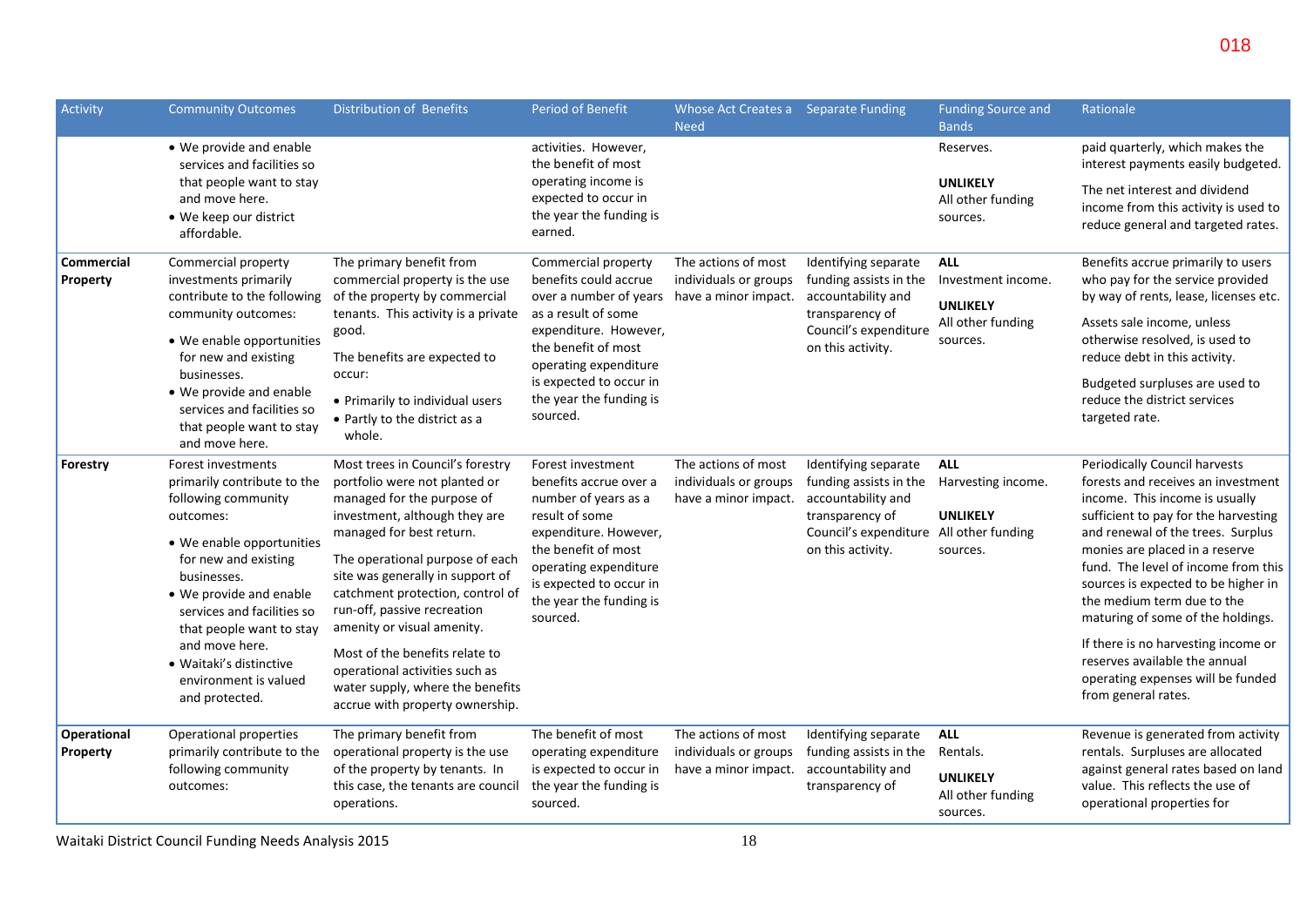| Activity                            | <b>Community Outcomes</b>                                                                                                                                                                                                                                             | <b>Distribution of Benefits</b>                                                                                                                                                                                                                                                                                                                                               | Period of Benefit                                                                                                                                                                                                                                                                                                                | Whose Act Creates a Separate Funding                                                            |                                                                                                                                       | <b>Funding Source and</b>                                                                                                                      | Rationale                                                                                                                                                                                                                                                                                                                                                                                          |
|-------------------------------------|-----------------------------------------------------------------------------------------------------------------------------------------------------------------------------------------------------------------------------------------------------------------------|-------------------------------------------------------------------------------------------------------------------------------------------------------------------------------------------------------------------------------------------------------------------------------------------------------------------------------------------------------------------------------|----------------------------------------------------------------------------------------------------------------------------------------------------------------------------------------------------------------------------------------------------------------------------------------------------------------------------------|-------------------------------------------------------------------------------------------------|---------------------------------------------------------------------------------------------------------------------------------------|------------------------------------------------------------------------------------------------------------------------------------------------|----------------------------------------------------------------------------------------------------------------------------------------------------------------------------------------------------------------------------------------------------------------------------------------------------------------------------------------------------------------------------------------------------|
|                                     | • We provide and enable<br>services and facilities so<br>that people want to stay<br>and move here.                                                                                                                                                                   |                                                                                                                                                                                                                                                                                                                                                                               | Annual funding is<br>sourced from revenue<br>for depreciation that is<br>likely to be spent<br>partially in the current<br>year and partially in<br>future years. This is<br>managed through<br>reserve funds.                                                                                                                   | <b>Need</b>                                                                                     | Council's expenditure<br>on this activity.                                                                                            | <b>Bands</b>                                                                                                                                   | governance to serve the whole<br>district.                                                                                                                                                                                                                                                                                                                                                         |
| <b>Oamaru Airport</b>               | The airport investment<br>primarily contributes to<br>the following community<br>outcomes:<br>• We enable opportunities<br>for new and existing<br>businesses.<br>• We provide and enable<br>services and facilities so<br>that people want to stay<br>and move here. | The primary benefit from the<br>airport is the movement of<br>aircraft for business and<br>recreational purposes and the<br>users of these. It also provides a<br>broad economic benefit to the<br>district.<br>The benefits are expected to<br>occur:<br>• Primarily to individual users.<br>• Partly to the district as a whole<br>in support of the community<br>outcomes. | The benefit of most<br>operating expenditure<br>is expected to occur in<br>the year the funding is<br>sourced.<br>Annual funding is<br>sourced from revenue<br>for depreciation that is<br>likely to be spent<br>partially in the current<br>year and partially in<br>future years. This is<br>managed through<br>reserve funds. | The actions of most<br>individuals or groups<br>have an impact on<br>providing this<br>service. | Identifying separate<br>funding assists in the<br>accountability and<br>transparency of<br>Council's expenditure<br>on this activity. | <b>MOST</b><br>Investment income.<br><b>MINIMAL</b><br>User charges.<br>Reserve funds.<br><b>UNLIKELY</b><br>All other funding<br>sources.     | Costs will be recovered from<br>investment income, including the<br>lease of non-operational land.<br>Leases on land will be reviewed<br>based on market conditions at the<br>time of renewal.<br>Charges for using the airport are<br>set at a market price, but<br>contribute minimally to annual<br>operating costs.<br>An operational reserve fund is used<br>to balance funding across years. |
| Arts, heritage and community        |                                                                                                                                                                                                                                                                       |                                                                                                                                                                                                                                                                                                                                                                               |                                                                                                                                                                                                                                                                                                                                  |                                                                                                 |                                                                                                                                       |                                                                                                                                                |                                                                                                                                                                                                                                                                                                                                                                                                    |
| <b>North Otago</b><br><b>Museum</b> | The museum primarily<br>contributes to the<br>following community<br>outcomes:<br>• We enable opportunities<br>for new and existing<br>businesses.<br>• We provide and enable<br>services and facilities so<br>that people want to stay<br>and move here.             | The museum provides for<br>exhibitions and use of the<br>archives by visitors to the<br>museum.<br>The residents of Oamaru and<br>Corriedale enjoy proximity to the<br>museum, and other residents<br>benefit from outreach activities<br>and travel to use the museum.<br>Businesses in the Oamaru<br>business area benefit from more<br>foot traffic in the town centre.    | The benefit of most<br>operating expenditure<br>is expected to occur in<br>the year the funding is<br>sourced.<br>Annual funding is<br>sourced from revenue<br>for depreciation that is<br>likely to be spent<br>partially in the current<br>year and partially in<br>future years. This is                                      | The actions of many<br>individuals and<br>groups have an<br>impact on this<br>activity.         | Identifying separate<br>funding assists in the<br>accountability and<br>transparency of<br>Council's expenditure<br>on this activity. | <b>MOST</b><br>Targeted rates.<br><b>MINIMAL</b><br>User charges.<br>Grants and subsidies.<br><b>UNLIKELY</b><br>All other funding<br>sources. | High levels of user charging is<br>contrary to the objective of<br>providing access. Some costs are<br>recovered through donations, retail<br>sales, and other minor activities.<br>The rates funding ratio is designed<br>to reflect the varying levels of<br>access that the different wards<br>have to the facility.                                                                            |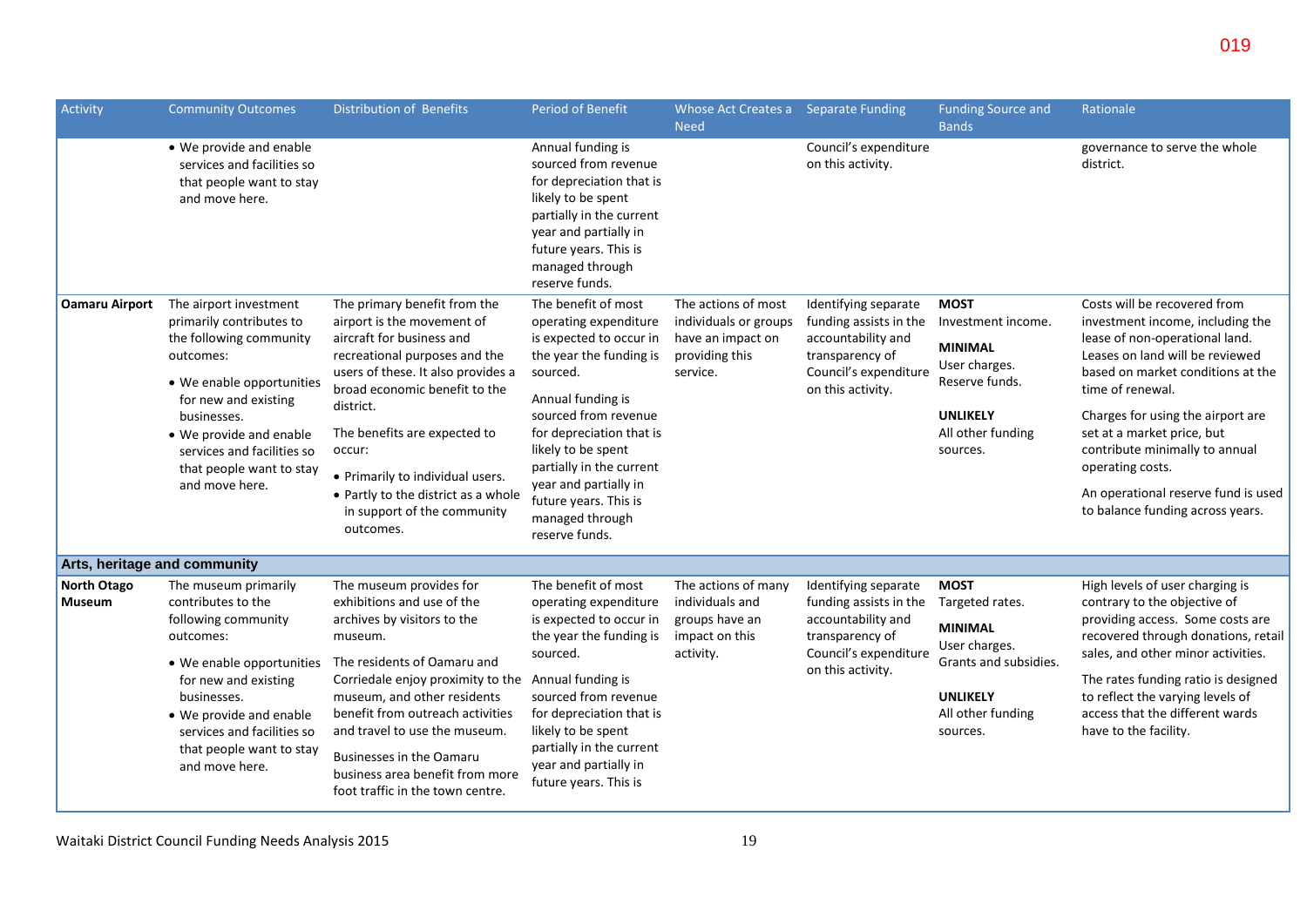| Activity | <b>Community Outcomes</b>                                                                                                                                       | <b>Distribution of Benefits</b>                                                                                                                                                                                                        | Period of Benefit                                                                                                                                                                                     | Whose Act Creates a Separate Funding<br><b>Need</b> |                                                | <b>Funding Source and</b><br><b>Bands</b>        | Rationale                                                                                                                           |
|----------|-----------------------------------------------------------------------------------------------------------------------------------------------------------------|----------------------------------------------------------------------------------------------------------------------------------------------------------------------------------------------------------------------------------------|-------------------------------------------------------------------------------------------------------------------------------------------------------------------------------------------------------|-----------------------------------------------------|------------------------------------------------|--------------------------------------------------|-------------------------------------------------------------------------------------------------------------------------------------|
|          |                                                                                                                                                                 | The district as a whole has a<br>collective sense of history due to reserve funds.<br>preservation of collections of<br>regional significance and the<br>contribution of the museum to<br>the regional visitor and tourism<br>economy. | managed through                                                                                                                                                                                       |                                                     |                                                |                                                  |                                                                                                                                     |
|          |                                                                                                                                                                 | The benefits are expected to<br>occur:                                                                                                                                                                                                 |                                                                                                                                                                                                       |                                                     |                                                |                                                  |                                                                                                                                     |
|          |                                                                                                                                                                 | • Partly to individual users.<br>• Partly to the district as a whole<br>with recognition to proximity.                                                                                                                                 |                                                                                                                                                                                                       |                                                     |                                                |                                                  |                                                                                                                                     |
|          | Forrester Gallery The gallery primarily<br>contributes to the                                                                                                   | The gallery provides for<br>exhibitions and use of the                                                                                                                                                                                 | The benefit of most<br>operating expenditure                                                                                                                                                          | The actions of many<br>individuals and              | Identifying separate<br>funding assists in the | <b>MOST</b><br>Targeted rates.                   | High levels of user charging is<br>contrary to the objective of                                                                     |
|          | following community<br>archives by visitors to the<br>outcomes:<br>Gallery.<br>The residents of Oamaru and<br>• We enable opportunities<br>for new and existing |                                                                                                                                                                                                                                        | is expected to occur in<br>the year the funding is                                                                                                                                                    | groups have an<br>impact on this                    | accountability and<br>transparency of          | <b>MINIMAL</b><br>User Charges.                  | providing access. Some costs are<br>recovered through donations,                                                                    |
|          |                                                                                                                                                                 | Corriedale enjoy proximity to the Annual funding is                                                                                                                                                                                    | sourced.<br>sourced from revenue<br>for depreciation that is<br>likely to be spent<br>partially in the current<br>year and partially in<br>future years. This is<br>managed through<br>reserve funds. | activity.                                           | Council's expenditure<br>on this activity.     | Grants and subsidies.                            | commission on sales of exhibited<br>works on behalf of artists, and<br>retail sales.                                                |
|          | businesses.<br>• We provide and enable<br>services and facilities so<br>that people want to stay                                                                | gallery, and other residents<br>benefit from specific exhibitions<br>and when they travel to use the<br>gallery.                                                                                                                       |                                                                                                                                                                                                       |                                                     |                                                | <b>UNLIKELY</b><br>All other funding<br>sources. | The rates funding ratio is designed<br>to reflect the varying levels of<br>access that the different wards<br>have to the facility. |
|          | and move here.                                                                                                                                                  | <b>Businesses in the Oamaru</b><br>business area benefit from more<br>foot traffic in the town centre.                                                                                                                                 |                                                                                                                                                                                                       |                                                     |                                                |                                                  |                                                                                                                                     |
|          |                                                                                                                                                                 | The district as a whole has a<br>collective sense of pride and<br>benefits from collections of<br>regional and national<br>significance and the contribution<br>of the gallery to the regional                                         |                                                                                                                                                                                                       |                                                     |                                                |                                                  |                                                                                                                                     |
|          |                                                                                                                                                                 | visitor and tourism economy.<br>The benefits are expected to<br>occur:                                                                                                                                                                 |                                                                                                                                                                                                       |                                                     |                                                |                                                  |                                                                                                                                     |
|          |                                                                                                                                                                 | • Partly to individual users.                                                                                                                                                                                                          |                                                                                                                                                                                                       |                                                     |                                                |                                                  |                                                                                                                                     |

Waitaki District Council Funding Needs Analysis 2015 20 and the state of the Second 20 and 20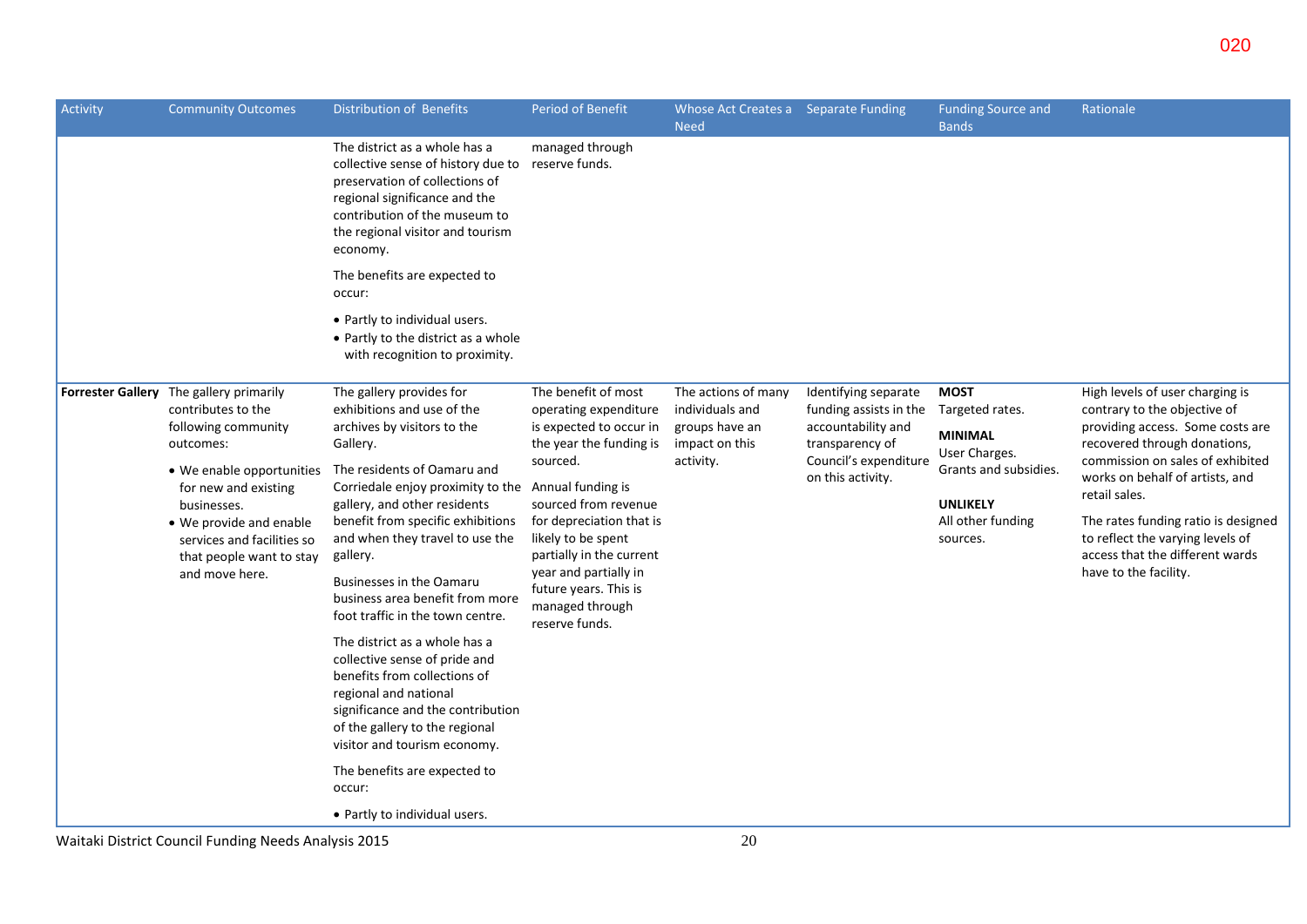| Whose Act Creates a<br><b>Need</b>                                                      | <b>Separate Funding</b>                                                                                                               | <b>Funding Source and</b><br><b>Bands</b>                                                               | Rationale                                                                                                                                                                                                                                     |
|-----------------------------------------------------------------------------------------|---------------------------------------------------------------------------------------------------------------------------------------|---------------------------------------------------------------------------------------------------------|-----------------------------------------------------------------------------------------------------------------------------------------------------------------------------------------------------------------------------------------------|
|                                                                                         |                                                                                                                                       |                                                                                                         |                                                                                                                                                                                                                                               |
| The actions of many<br>individuals and<br>groups have an<br>impact on this<br>activity. | Identifying separate<br>funding assists in the<br>accountability and<br>transparency of<br>Council's expenditure<br>on this activity. | <b>MOST</b><br>Targeted rates.<br><b>MINIMAL</b><br>User charges.<br>Grants and subsidies.<br>Reserves. | High levels of user charging would<br>be contrary to the objective of<br>providing access. Some costs are<br>recovered through user charges,<br>and fines. User recovery is also<br>constrained by s.142 of the local<br>government act 2002. |

| The benefit of most<br>operating expenditure<br>is expected to occur in<br>the year the funding is<br>sourced.<br>Annual funding is<br>sourced from revenue       | The actions of many<br>individuals and<br>groups have an<br>impact on this<br>activity. | Identifying separate<br>funding assists in the<br>accountability and<br>transparency of<br>Council's expenditure<br>on this activity. | <b>MOST</b><br>Targeted rates.<br><b>MINIMAL</b><br>User charges.<br>Grants and subsidies.<br>Reserves. | High levels of user charging would<br>be contrary to the objective of<br>providing access. Some costs are<br>recovered through user charges,<br>and fines. User recovery is also<br>constrained by s.142 of the local<br>government act 2002. |
|-------------------------------------------------------------------------------------------------------------------------------------------------------------------|-----------------------------------------------------------------------------------------|---------------------------------------------------------------------------------------------------------------------------------------|---------------------------------------------------------------------------------------------------------|-----------------------------------------------------------------------------------------------------------------------------------------------------------------------------------------------------------------------------------------------|
| for depreciation that is<br>likely to be spent<br>partially in the current<br>year and partially in<br>future years. This is<br>managed through<br>reserve funds. |                                                                                         |                                                                                                                                       | <b>UNLIKELY</b><br>All other funding<br>sources.                                                        | The rates funding ratio is designed<br>to reflect the varying levels of<br>access that the different wards<br>have to the facility.                                                                                                           |

| Archives)                    | • We enable opportunities<br>for new and existing<br>businesses.<br>• We provide and enable<br>services and facilities so<br>that people want to stay<br>and move here. | resources.<br>The library attracts visitors to<br>Oamaru which benefits local<br>businesses.<br>The residents of the Oamaru<br>ward enjoy greater access to the<br>main library; however, the<br>network of branches means that<br>the other wards enjoy ready<br>access to the service at a lower<br>level.<br>The districts residents are<br>enriched by the preservation of<br>collections of regional<br>significance and the contribution<br>of the library to a well-informed<br>and literate community.<br>The benefits are expected to<br>occur:<br>• Partly to individual users.<br>• Party to the district as a whole | the year the funding is<br>sourced.<br>Annual funding is<br>sourced from revenue<br>for depreciation that is<br>likely to be spent<br>partially in the current<br>year and partially in<br>future years. This is<br>managed through<br>reserve funds. | impact on this<br>activity.                              | transparency of<br>Council's expenditure<br>on this activity.        | IVIIIVIIVIAL<br>User charges.<br>Grants and subsidies.<br>Reserves.<br><b>UNLIKELY</b><br>All other funding<br>sources. | recovered through user charges,<br>and fines. User recovery is also<br>constrained by s.142 of the local<br>government act 2002.<br>The rates funding ratio is designed<br>to reflect the varying levels of<br>access that the different wards<br>have to the facility. |
|------------------------------|-------------------------------------------------------------------------------------------------------------------------------------------------------------------------|---------------------------------------------------------------------------------------------------------------------------------------------------------------------------------------------------------------------------------------------------------------------------------------------------------------------------------------------------------------------------------------------------------------------------------------------------------------------------------------------------------------------------------------------------------------------------------------------------------------------------------|-------------------------------------------------------------------------------------------------------------------------------------------------------------------------------------------------------------------------------------------------------|----------------------------------------------------------|----------------------------------------------------------------------|-------------------------------------------------------------------------------------------------------------------------|-------------------------------------------------------------------------------------------------------------------------------------------------------------------------------------------------------------------------------------------------------------------------|
| <b>Oamaru Opera</b><br>House | The opera house primarily<br>contributes to the<br>following community                                                                                                  | with recognition to proximity.<br>The primary benefit is to those<br>that hire the facility for various<br>entertainment business and                                                                                                                                                                                                                                                                                                                                                                                                                                                                                           | The benefit of most<br>operating expenditure<br>is expected to occur in                                                                                                                                                                               | The actions of many<br>individuals and<br>groups have an | Identifying separate<br>funding assists in the<br>accountability and | <b>HIGH</b><br>Targeted rates.                                                                                          | Funding is mainly from hire and<br>charges from users of the venue.<br>Council seeks to maximise revenue                                                                                                                                                                |
|                              | outcomes:                                                                                                                                                               | other functions.                                                                                                                                                                                                                                                                                                                                                                                                                                                                                                                                                                                                                | the year the funding is                                                                                                                                                                                                                               | impact on this                                           | transparency of                                                      | LOW                                                                                                                     | from these sources, particularly                                                                                                                                                                                                                                        |
|                              | • We enable opportunities<br>for new and existing<br>businesses.<br>• We provide and enable<br>services and facilities so                                               | The opera house provides an<br>important leisure amenity and<br>preservation and use of an<br>important heritage building. It<br>provides mostly for Oamaru and                                                                                                                                                                                                                                                                                                                                                                                                                                                                 | sourced.<br>Annual funding is<br>sourced from revenue<br>for depreciation that is<br>likely to be spent                                                                                                                                               | activity.                                                | Council's expenditure<br>on this activity.                           | User charges.<br><b>MINIMAL</b><br>Grants and subsidies.<br><b>UNLIKELY</b>                                             | from commercial users. Charges<br>will be market driven.<br>The opera house is iconic and<br>association with the brand has                                                                                                                                             |
|                              | Waitaki District Council Funding Needs Analysis 2015                                                                                                                    |                                                                                                                                                                                                                                                                                                                                                                                                                                                                                                                                                                                                                                 |                                                                                                                                                                                                                                                       | 21                                                       |                                                                      |                                                                                                                         |                                                                                                                                                                                                                                                                         |

Activity Community Outcomes Distribution of Benefits Period of Benefit

contribute to the following libraries is to those that borrow

**Waitaki District Libraries (includes** 

The libraries primarily

community outcomes:

• Partly to the district as a whole with recognition to proximity.

The primary benefit from

and use of library material and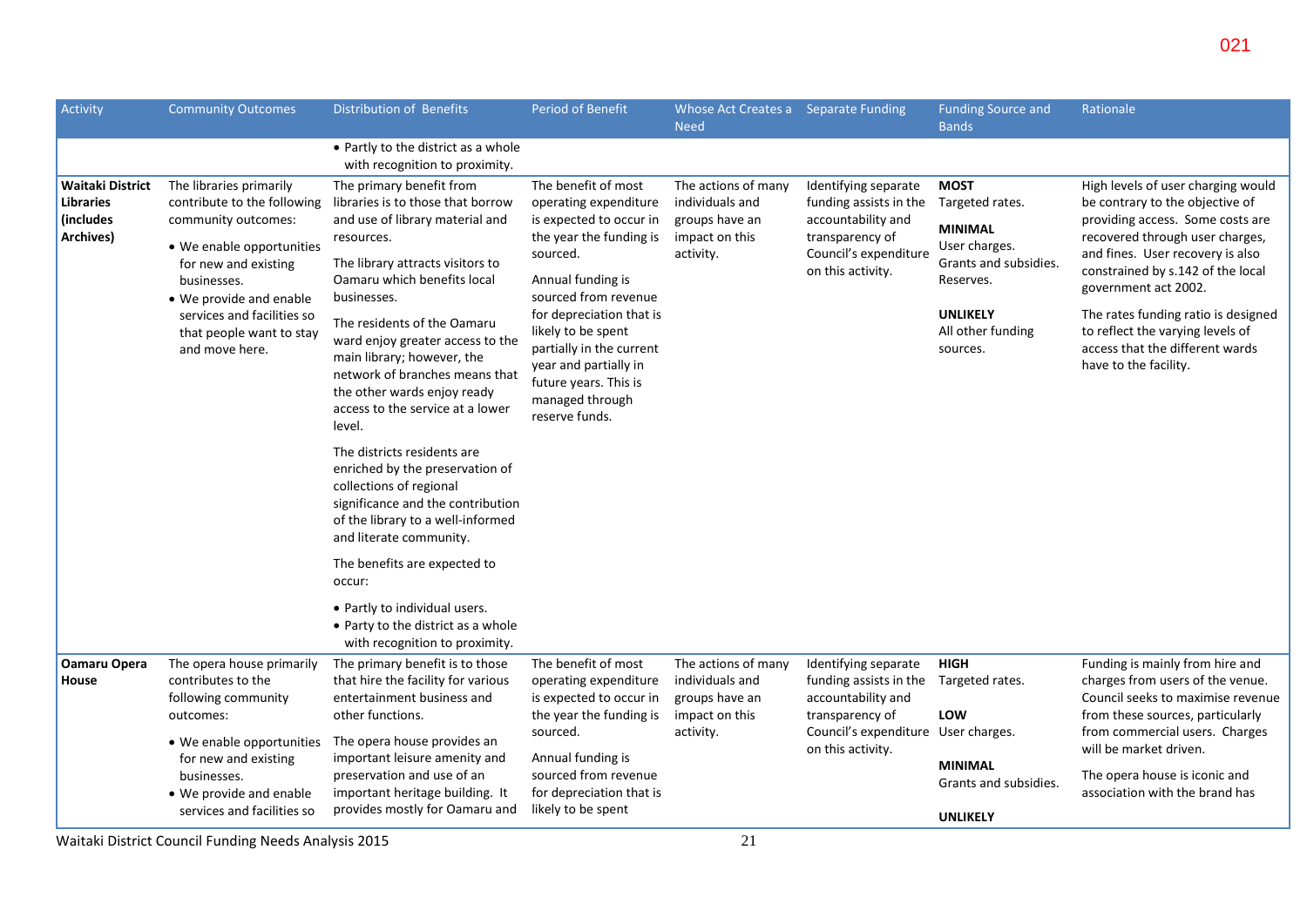| Activity                            | <b>Community Outcomes</b>                                                                                                                           | Distribution of Benefits                                                                                                    | <b>Period of Benefit</b>                                   | Whose Act Creates a Separate Funding<br><b>Need</b> |                                                | <b>Funding Source and</b><br><b>Bands</b>        | Rationale                                                                                                                                      |
|-------------------------------------|-----------------------------------------------------------------------------------------------------------------------------------------------------|-----------------------------------------------------------------------------------------------------------------------------|------------------------------------------------------------|-----------------------------------------------------|------------------------------------------------|--------------------------------------------------|------------------------------------------------------------------------------------------------------------------------------------------------|
|                                     | that people want to stay<br>and move here.                                                                                                          | Corriedale wards because of<br>their proximity to the opera                                                                 | partially in the current<br>year and partially in          |                                                     |                                                | All other funding<br>sources.                    | value, which has enabled some<br>sponsorship revenue.                                                                                          |
|                                     |                                                                                                                                                     | house.<br>The opera house attracts visitors<br>to Oamaru, which supports<br>business.                                       | future years. This is<br>managed through<br>reserve funds. |                                                     |                                                |                                                  | Rates will be primarily charged to<br>the Oamaru Ward in recognition of<br>its proximity to the facility.<br>However all wards will contribute |
|                                     |                                                                                                                                                     | The benefits are expected to<br>occur:                                                                                      |                                                            |                                                     |                                                |                                                  | to recognise the whole district<br>benefit.                                                                                                    |
|                                     |                                                                                                                                                     | • Primarily to individual users.<br>• Partly to the district as a whole<br>with recognition for proximity.                  |                                                            |                                                     |                                                |                                                  |                                                                                                                                                |
| Community<br>Safety and             | This activity primarily<br>contributes to the<br>following community<br>outcomes:                                                                   | All the people in the district<br>enjoy access to services funded                                                           | The benefit of most<br>operating expenditure               | The actions of most<br>individuals or groups        | Identifying separate<br>funding assists in the | <b>HIGH</b><br>General rates.                    | Community Grants activity includes<br>grants administration on behalf of                                                                       |
| <b>Grants - Other</b>               |                                                                                                                                                     | by Council grants. While some<br>services are located in specific                                                           | is expected to occur in<br>the year the funding is         | have a minor impact<br>on this activity.            | accountability and<br>transparency of          | <b>MINIMAL</b><br>Grants and subsidies.          | others. This shows as an income<br>and expense.                                                                                                |
| for new and existing<br>businesses. | • We enable opportunities                                                                                                                           | communities, generally the<br>activities funded are spread<br>across the district. Any person<br>may make application for a | sourced.                                                   |                                                     | Council's expenditure<br>on this activity.     | Targeted rates.<br>User charges.<br>Reserves.    | This is a people-based activity<br>which is funded evenly across the<br>district.                                                              |
|                                     | • We provide and enable<br>services and facilities so<br>that people want to stay<br>and move here<br>• We maintain the safest<br>community we can. | grant. The grants are for<br>services that are, in the main,<br>non-excludable.                                             |                                                            |                                                     |                                                | <b>UNLIKELY</b><br>All other funding<br>sources. | Community safety programmes<br>primarily provide benefit to<br>Oamaru residents so are funded by                                               |
|                                     |                                                                                                                                                     | The benefits are expected to<br>occur primarily to the district as<br>a whole in support of the<br>community outcomes.      |                                                            |                                                     |                                                |                                                  | targeted rates                                                                                                                                 |
|                                     |                                                                                                                                                     | Community safety programmes<br>and projects benefit the wider<br>community                                                  |                                                            |                                                     |                                                |                                                  |                                                                                                                                                |
| Community<br>Safety and             | The Otago Museum<br>primarily contributes to                                                                                                        | Council is required to make this<br>contribution. This cost will be                                                         | The benefit of<br>operating expenditure                    | The actions of most<br>individuals or groups        | Identifying separate<br>funding assists in the | <b>ALL</b><br>General rates.                     | This is a people based activity<br>which should be funded evenly                                                                               |
| Grants - Otago<br>Museum            | the following community<br>outcomes:                                                                                                                | spread across the district.                                                                                                 | is expected to occur in<br>the year the funding is         | have a minor impact<br>on this activity.            | accountability and<br>transparency of          | <b>UNLIKELY</b>                                  | across the district.                                                                                                                           |
|                                     | • We provide and enable<br>services and facilities so                                                                                               | The benefits are expected to<br>occur primarily to the district as                                                          | sourced.                                                   |                                                     | Council's expenditure<br>on this activity.     | All other funding<br>sources.                    |                                                                                                                                                |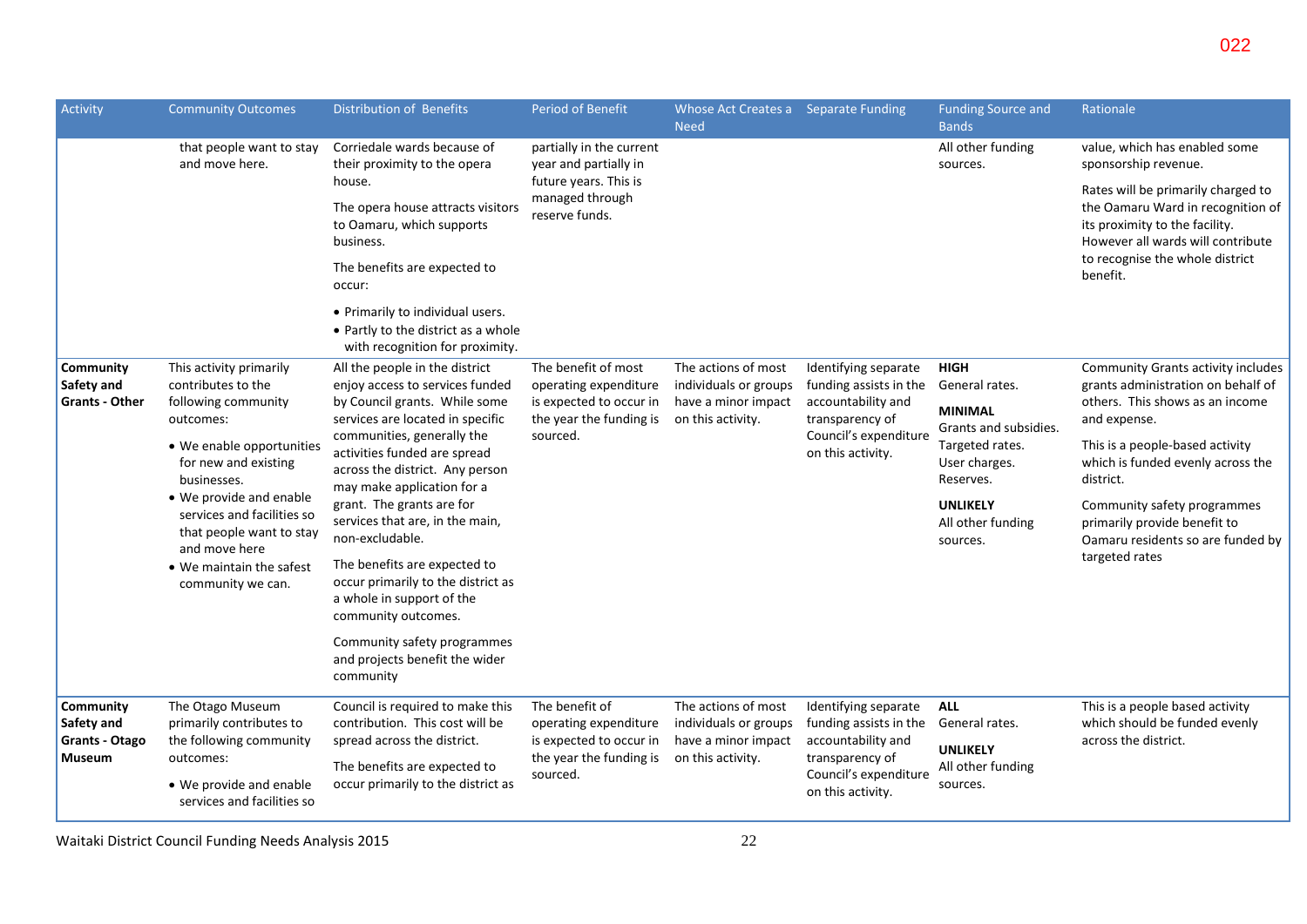| Activity                               | <b>Community Outcomes</b>                                                                                                                                                                                                                                                                                         | Distribution of Benefits                                                                                                                                                                                                                                                                                                                                                                                                                                                                                                                                                          | <b>Period of Benefit</b>                                                                                                                                                                                                                                                                                                    | Whose Act Creates a Separate Funding<br><b>Need</b>                                                                                                                                                              |                                                                                                                                       | <b>Funding Source and</b><br><b>Bands</b>                                                                                               | Rationale                                                                                                                                                                                                                                                                                                                                                                                                                                                                                                                   |
|----------------------------------------|-------------------------------------------------------------------------------------------------------------------------------------------------------------------------------------------------------------------------------------------------------------------------------------------------------------------|-----------------------------------------------------------------------------------------------------------------------------------------------------------------------------------------------------------------------------------------------------------------------------------------------------------------------------------------------------------------------------------------------------------------------------------------------------------------------------------------------------------------------------------------------------------------------------------|-----------------------------------------------------------------------------------------------------------------------------------------------------------------------------------------------------------------------------------------------------------------------------------------------------------------------------|------------------------------------------------------------------------------------------------------------------------------------------------------------------------------------------------------------------|---------------------------------------------------------------------------------------------------------------------------------------|-----------------------------------------------------------------------------------------------------------------------------------------|-----------------------------------------------------------------------------------------------------------------------------------------------------------------------------------------------------------------------------------------------------------------------------------------------------------------------------------------------------------------------------------------------------------------------------------------------------------------------------------------------------------------------------|
|                                        | that people want to stay<br>and move here.                                                                                                                                                                                                                                                                        | a whole in support of the<br>community outcomes.                                                                                                                                                                                                                                                                                                                                                                                                                                                                                                                                  |                                                                                                                                                                                                                                                                                                                             |                                                                                                                                                                                                                  |                                                                                                                                       |                                                                                                                                         |                                                                                                                                                                                                                                                                                                                                                                                                                                                                                                                             |
| Parks and recreation                   |                                                                                                                                                                                                                                                                                                                   |                                                                                                                                                                                                                                                                                                                                                                                                                                                                                                                                                                                   |                                                                                                                                                                                                                                                                                                                             |                                                                                                                                                                                                                  |                                                                                                                                       |                                                                                                                                         |                                                                                                                                                                                                                                                                                                                                                                                                                                                                                                                             |
| Waitaki Aquatic<br>Centre              | The aquatic centre<br>primarily contributes to<br>the following community<br>outcomes:<br>• We enable opportunities<br>for new and existing<br>businesses.<br>• We provide and enable<br>services and facilities so<br>that people want to stay<br>and move here<br>• We maintain the safest<br>community we can. | The primary benefit from the<br>aquatic centre is the use of the<br>pools for recreation, sporting,<br>educational, and water safety<br>purposes with the greatest<br>access enjoyed by Oamaru and<br>Corriedale residents.<br>The regional visitor uses the<br>centre which benefits businesses<br>in the area.<br>The community enjoys access to<br>a facility to improve fitness,<br>health and water safety.<br>The benefits are expected to<br>occur:<br>• Primarily to individual users.<br>• Partly to the district as a whole<br>in support of the community<br>outcomes. | The benefit of<br>operating expenditure<br>is expected to occur in<br>the year the funding is<br>sourced.<br>Annual funding is<br>sourced from revenue<br>for depreciation that is<br>likely to be spent<br>partially in the current<br>year and partially in<br>future years. This is<br>managed through<br>reserve funds. | The actions of most<br>individuals or groups<br>has an impact on this<br>activity. There is a<br>correlation between<br>the numbers of<br>people using the<br>aquatic centre<br>services and<br>operating costs. | Identifying separate<br>funding assists in the<br>accountability and<br>transparency of<br>Council's expenditure<br>on this activity. | <b>MODERATE</b><br>Targeted rates.<br>User charges.<br><b>UNLIKELY</b><br>All other funding<br>sources.                                 | User charges are made for casual<br>recreation use, fees for recreation<br>programmes, swim school, and<br>retail sales. User charges are also<br>constrained by charges at<br>neighbouring facilities.<br>User charges do not fully recover<br>the cost of the private benefit and<br>rates funding is required to allow<br>wide spread access to these<br>services.<br>The use of targeted rates recovers<br>costs not recovered through user<br>charges with a ward targeted rate<br>ratio reflecting proximity for use. |
| <b>Oamaru Public</b><br><b>Gardens</b> | The gardens primarily<br>contributes to the<br>following community<br>outcomes:<br>• We enable opportunities<br>for new and existing<br>businesses.<br>• We provide and enable<br>services and facilities so<br>that people want to stay<br>and move here.                                                        | The gardens are for the<br>recreational enjoyment of the<br>amenity by visitors.<br>The residents of Oamaru and<br>Corriedale enjoy proximity to the<br>gardens but residents of other<br>wards may benefit from the<br>facility if they choose to travel to<br>Oamaru.<br>District wide benefit includes the<br>preservation of natural heritage                                                                                                                                                                                                                                 | The benefit of<br>operating expenditure<br>is expected to occur in<br>the year the funding is<br>sourced.<br>Annual funding is<br>sourced from revenue<br>for depreciation that is<br>likely to be spent<br>partially in the current<br>year and partially in<br>future years. This is                                      | The actions of most<br>individuals or groups<br>have little impact on<br>this activity.                                                                                                                          | Identifying separate<br>funding assists in the<br>accountability and<br>transparency of<br>Council's expenditure<br>on this activity. | <b>MOST</b><br>Targeted rates.<br><b>MINIMAL</b><br>User charges.<br>Reserve funds.<br><b>UNLIKELY</b><br>All other funding<br>sources. | A small amount of user charges is<br>achievable for private use of the<br>facility such as weddings and<br>festivals.<br>It is not practical to charge casual<br>users as the collection costs would<br>outweigh any benefit.<br>The targeted rate ratio reflects<br>proximity to the gardens.                                                                                                                                                                                                                              |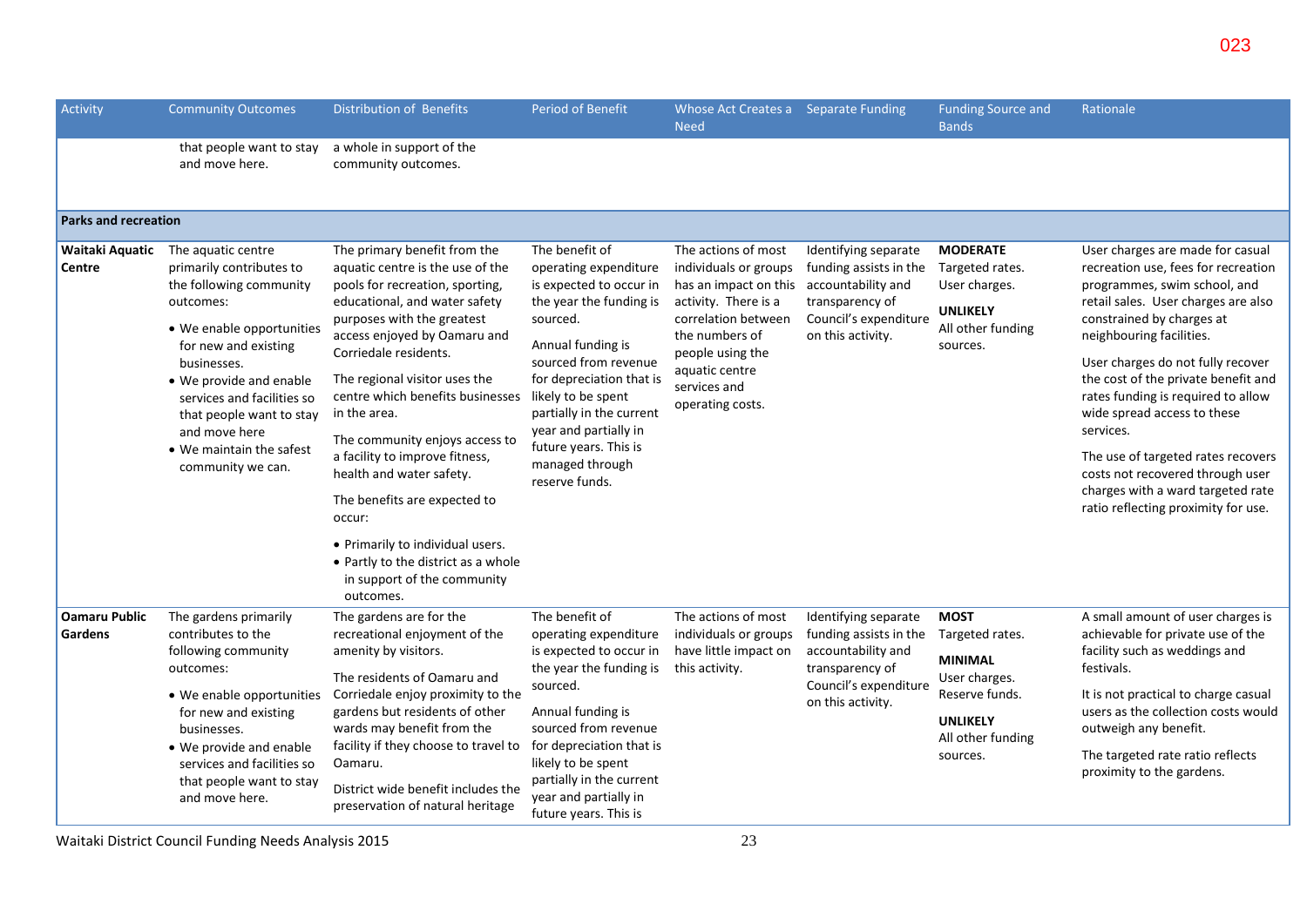| Activity                                                                                                                                                                  | <b>Community Outcomes</b>                                                                                             | Distribution of Benefits                                                                                                                             | <b>Period of Benefit</b>                                                                                                     | Whose Act Creates a Separate Funding<br><b>Need</b>                                     |                                                                                                                                       | <b>Funding Source and</b><br><b>Bands</b>                                                                                                                   | Rationale                                                                                                                                      |
|---------------------------------------------------------------------------------------------------------------------------------------------------------------------------|-----------------------------------------------------------------------------------------------------------------------|------------------------------------------------------------------------------------------------------------------------------------------------------|------------------------------------------------------------------------------------------------------------------------------|-----------------------------------------------------------------------------------------|---------------------------------------------------------------------------------------------------------------------------------------|-------------------------------------------------------------------------------------------------------------------------------------------------------------|------------------------------------------------------------------------------------------------------------------------------------------------|
|                                                                                                                                                                           | • Waitaki's distinctive<br>environment is valued<br>and protected.                                                    | of regional significance, and the<br>contribution of the gardens to<br>the regional visitor economy.                                                 | managed through<br>reserve funds.                                                                                            |                                                                                         |                                                                                                                                       |                                                                                                                                                             | The Oamaru business rate<br>recognises a visitor attraction<br>benefit to Oamaru businesses.                                                   |
|                                                                                                                                                                           |                                                                                                                       | The benefits are expected to<br>occur primarily to the district as<br>a whole with recognition to<br>proximity.                                      |                                                                                                                              |                                                                                         |                                                                                                                                       |                                                                                                                                                             | Council may use the financial<br>contributions reserve funds for<br>some operating expenses,<br>generally of a project nature.                 |
| Reserves, Green<br>Spaces and<br>Playgrounds                                                                                                                              | These facilities primarily<br>contribute to the following<br>community outcomes:                                      | It provides a district wide<br>landscape amenity created by<br>maintaining green space and                                                           | The benefit of<br>operating expenditure<br>is expected to occur in                                                           | The actions of most<br>individuals or groups<br>have little impact on<br>this activity. | Identifying separate<br>funding assists in the<br>accountability and<br>transparency of<br>Council's expenditure<br>on this activity. | <b>MOST</b><br>Targeted rates.<br><b>MINIMAL</b><br>Reserve funds.<br>User charges.                                                                         | There is no practical way to collect<br>revenues from private benefit<br>across this activity.                                                 |
|                                                                                                                                                                           | street beautification (including<br>• We enable opportunities<br>playgrounds).<br>for new and existing<br>businesses. | The benefits are expected to                                                                                                                         | the year the funding is<br>sourced.<br>Annual funding is                                                                     |                                                                                         |                                                                                                                                       |                                                                                                                                                             | Rates funding recognises the<br>provision of landscape amenity is<br>across the district.                                                      |
| • We provide and enable<br>services and facilities so<br>that people want to stay<br>and move here.<br>• Waitaki's distinctive<br>environment is valued<br>and protected. | occur primarily to the district as<br>a whole.                                                                        | sourced from revenue<br>for depreciation that is<br>likely to be spent<br>partially in the current<br>year and partially in<br>future years. This is |                                                                                                                              |                                                                                         | <b>UNLIKELY</b><br>All other funding<br>sources.                                                                                      | Also local residents enjoy the<br>benefits of landscape amenity in<br>their locality. A ward rate enables<br>local communities to exercise local<br>choice. |                                                                                                                                                |
|                                                                                                                                                                           |                                                                                                                       |                                                                                                                                                      | managed through<br>reserve funds.                                                                                            |                                                                                         |                                                                                                                                       |                                                                                                                                                             | Council may use the financial<br>contributions reserve funds for<br>some operating expenses,<br>generally of a project nature.                 |
| <b>Sports Grounds</b>                                                                                                                                                     | These facilities primarily<br>contribute to the following<br>community outcomes:<br>• We enable opportunities         | The primary benefit from sports<br>grounds is their use for<br>recreation; Use by groups for<br>organised activities means that                      | The benefit of<br>operating expenditure<br>is expected to occur in<br>the year the funding is                                | The actions of most<br>individuals or groups<br>have some impact on<br>this activity.   | Identifying separate<br>funding assists in the<br>accountability and<br>transparency of                                               | <b>MOST</b><br>General rates.<br><b>MINIMAL</b><br>User charges.                                                                                            | A small contribution from private<br>use is recovered through ground<br>rentals for leased areas and fees<br>for seasonal or one-off use. A 5% |
| for new and existing<br>businesses.<br>and move here.<br>• Waitaki's distinctive<br>and protected.                                                                        | • We provide and enable                                                                                               | they may not always be available sourced.<br>for all users.<br>Some specialised grounds have                                                         | Annual funding is<br>sourced from revenue                                                                                    |                                                                                         | Council's expenditure<br>on this activity.                                                                                            | Reserve funds.<br><b>UNLIKELY</b><br>All other funding<br>sources.                                                                                          | overall costs recovery is estimated.<br>The use of the uniform annual<br>general charge recognises the                                         |
|                                                                                                                                                                           | services and facilities so<br>that people want to stay<br>environment is valued                                       | no public access to them.<br>However, in most cases they are<br>usually available for casual use<br>by the whole community.                          | for depreciation that is<br>likely to be spent<br>partially in the current<br>year and partially in<br>future years. This is |                                                                                         |                                                                                                                                       |                                                                                                                                                             | public good is people-based.<br>The use of general rates recognises<br>the economic benefit to the<br>district.                                |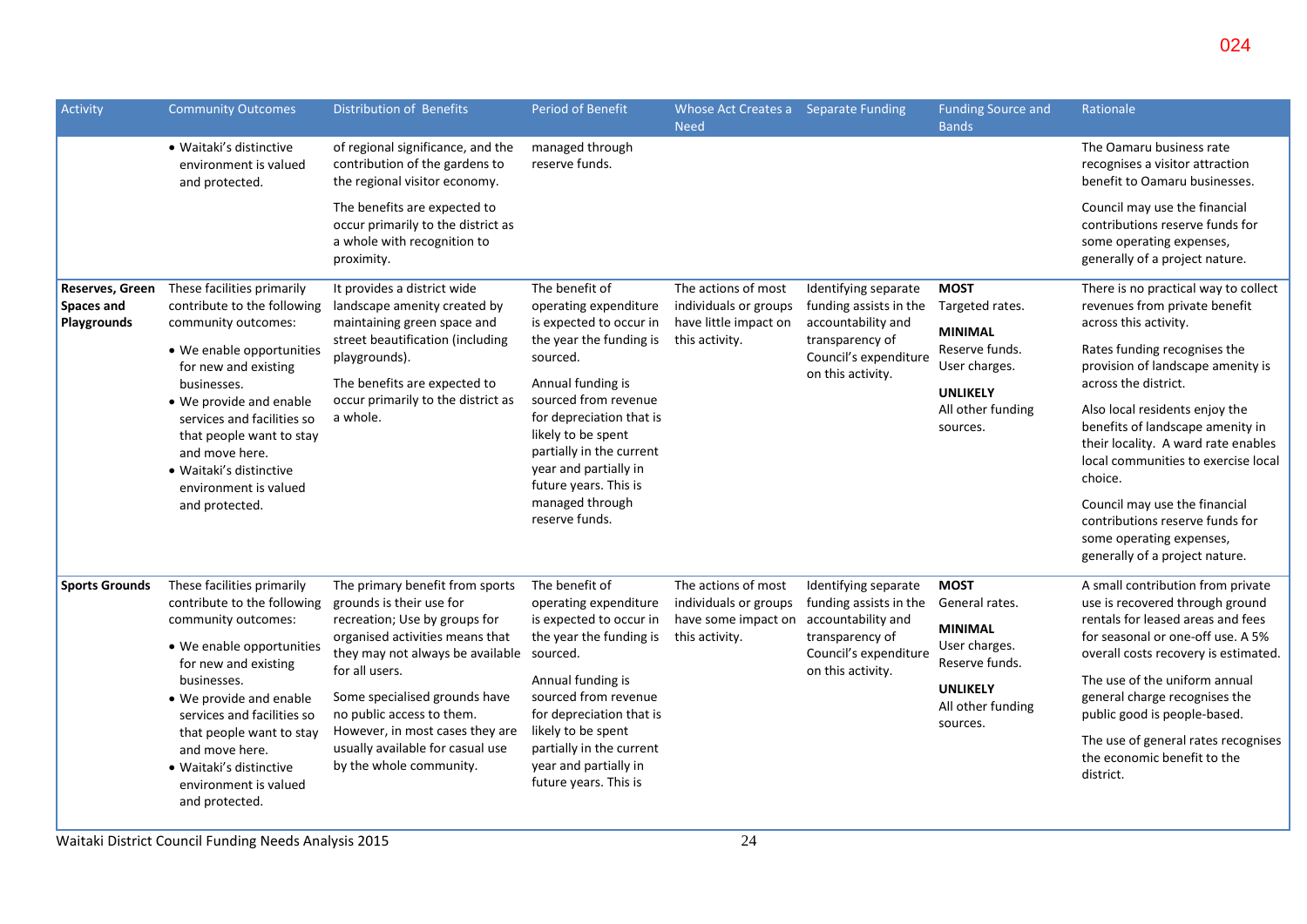| Activity                                                  | <b>Community Outcomes</b>                                                                                                                                                                                                              | Distribution of Benefits                                                                                                                                                                                                                                                                                                                                                                                                                                                                                     | <b>Period of Benefit</b>                                                                                                                                                                                                                                                                                                    | Whose Act Creates a Separate Funding<br><b>Need</b>                                   |                                                                                                                                               | <b>Funding Source and</b><br><b>Bands</b>                                                                                                    | Rationale                                                                                                                                                                                                                                                                                                                       |
|-----------------------------------------------------------|----------------------------------------------------------------------------------------------------------------------------------------------------------------------------------------------------------------------------------------|--------------------------------------------------------------------------------------------------------------------------------------------------------------------------------------------------------------------------------------------------------------------------------------------------------------------------------------------------------------------------------------------------------------------------------------------------------------------------------------------------------------|-----------------------------------------------------------------------------------------------------------------------------------------------------------------------------------------------------------------------------------------------------------------------------------------------------------------------------|---------------------------------------------------------------------------------------|-----------------------------------------------------------------------------------------------------------------------------------------------|----------------------------------------------------------------------------------------------------------------------------------------------|---------------------------------------------------------------------------------------------------------------------------------------------------------------------------------------------------------------------------------------------------------------------------------------------------------------------------------|
|                                                           |                                                                                                                                                                                                                                        | Major sporting events and<br>tournaments assist the regional<br>visitor economy.                                                                                                                                                                                                                                                                                                                                                                                                                             | managed through<br>reserve funds.                                                                                                                                                                                                                                                                                           |                                                                                       |                                                                                                                                               |                                                                                                                                              |                                                                                                                                                                                                                                                                                                                                 |
|                                                           |                                                                                                                                                                                                                                        | The benefits are expected to<br>occur:                                                                                                                                                                                                                                                                                                                                                                                                                                                                       |                                                                                                                                                                                                                                                                                                                             |                                                                                       |                                                                                                                                               |                                                                                                                                              |                                                                                                                                                                                                                                                                                                                                 |
|                                                           |                                                                                                                                                                                                                                        | • Primarily to the district as a<br>whole in support of the<br>community outcomes.<br>• Partially to groups and<br>individuals involved in<br>organised sports that require<br>these facilities.                                                                                                                                                                                                                                                                                                             |                                                                                                                                                                                                                                                                                                                             |                                                                                       |                                                                                                                                               |                                                                                                                                              |                                                                                                                                                                                                                                                                                                                                 |
| <b>Community Amenities</b>                                |                                                                                                                                                                                                                                        |                                                                                                                                                                                                                                                                                                                                                                                                                                                                                                              |                                                                                                                                                                                                                                                                                                                             |                                                                                       |                                                                                                                                               |                                                                                                                                              |                                                                                                                                                                                                                                                                                                                                 |
| <b>Cemeteries</b>                                         | The cemeteries primarily<br>contribute to the following<br>community outcomes:<br>• We provide and enable<br>services and facilities so<br>that people want to stay<br>and move here.<br>• We maintain the safest<br>community we can. | The provision of burial facilities<br>and services is for individuals.<br>The district in turn has available<br>green space, protecting public<br>health by ensuring the safe<br>disposal of human remains, and<br>in maintaining cemeteries and<br>cemetery records for future<br>generations to locate their<br>ancestor's burial plot/site.<br>The benefits are expected to<br>occur:<br>• Partly to individual users.<br>• Partly to the district as a whole<br>in support of the community<br>outcomes. | The benefit of<br>operating expenditure<br>is expected to occur in<br>the year the funding is<br>sourced.<br>Annual funding is<br>sourced from revenue<br>for depreciation that is<br>likely to be spent<br>partially in the current<br>year and partially in<br>future years. This is<br>managed through<br>reserve funds. | The actions of some<br>individuals or groups<br>have some impact on<br>this activity. | Identifying separate<br>funding assists in the<br>accountability and<br>transparency of<br>Council's expenditure MINIMAL<br>on this activity. | <b>MODERATE</b><br>General rates.<br>User charges.<br>Grants and subsidies.<br>Reserves.<br><b>UNLIKELY</b><br>All other funding<br>sources. | Individuals pay user charges for the<br>initial acquisition and use of a<br>burial site (burial fees and plot<br>charges).<br>The community pays for the on-<br>going maintenance of that site.<br>With the wider district elements<br>collected from the uniform annual<br>general charge as it is considered<br>people based. |
| <b>Public Halls</b><br>and<br>Community<br><b>Centres</b> | Halls and community<br>centres primarily<br>contribute to the following<br>community outcomes:<br>• We provide and enable<br>services and facilities so                                                                                | Public halls provide a venue for<br>community activities for those in<br>the hall rating area. Generally<br>each hall can be used by only<br>one group at a time.                                                                                                                                                                                                                                                                                                                                            | The benefit of<br>operating expenditure<br>is expected to occur in<br>the year the funding is<br>sourced.                                                                                                                                                                                                                   | The actions of some<br>individuals or groups<br>have some impact on<br>this activity. | Identifying separate<br>funding assists in the<br>accountability and<br>transparency of<br>Council's expenditure<br>on this activity.         | <b>MOST</b><br>Targeted rates.<br><b>MINIMAL</b><br>User charges.<br>Investment income.<br>Reserves.                                         | Most halls using council funds are<br>operated by local committees<br>under delegation. Not all halls are<br>owned by Council. Local<br>committees retain any small                                                                                                                                                             |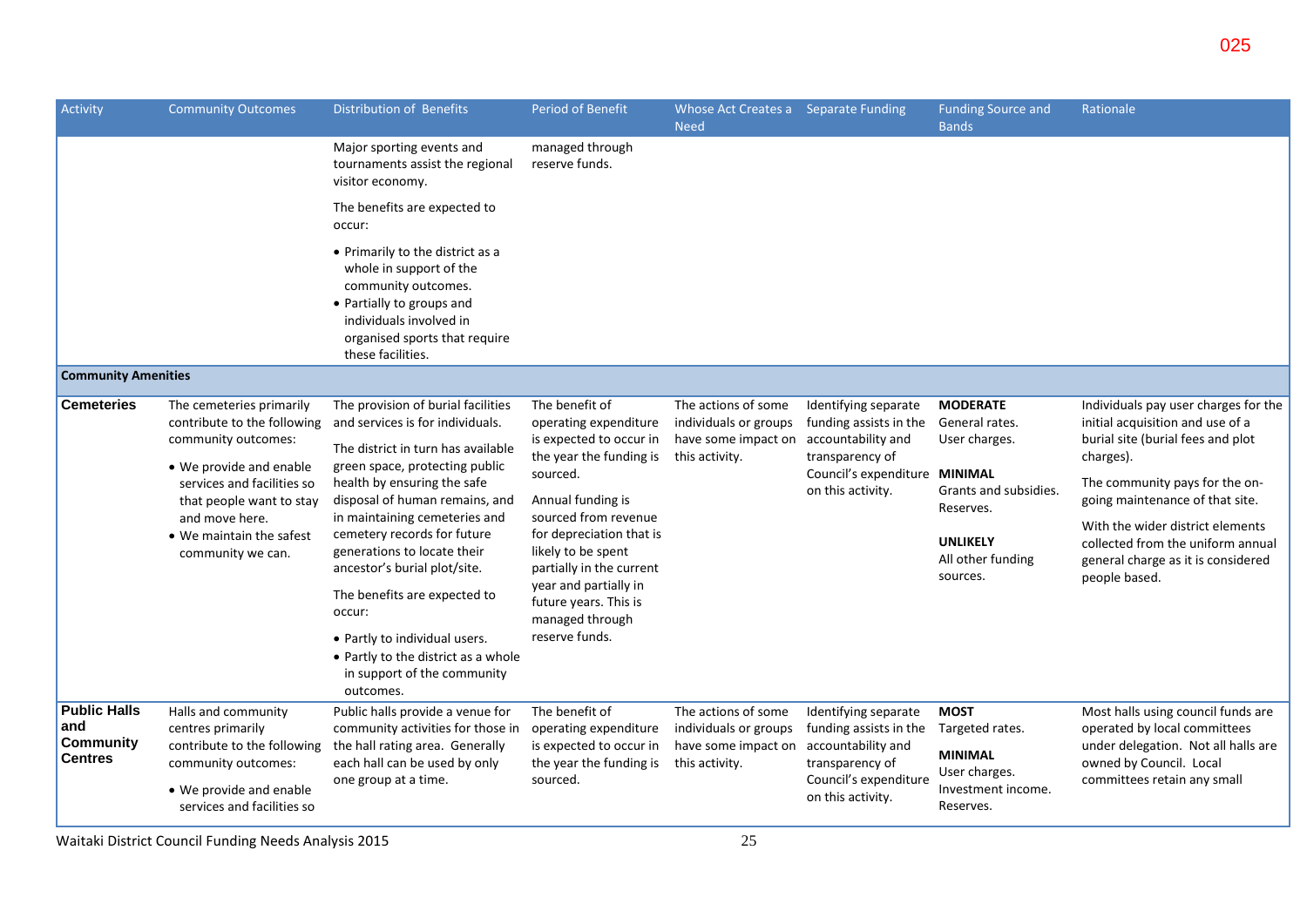| Activity                                                                                                        | <b>Community Outcomes</b>                                                                                                                                                                                                                                         | Distribution of Benefits                                                                                                                                                                                                                                                                                                                                                                                                                              | Period of Benefit                                                                                                                                                                                                                                                                                                           | Whose Act Creates a Separate Funding<br><b>Need</b>                                   |                                                                                                                                                | <b>Funding Source and</b><br><b>Bands</b>                                                                    | Rationale                                                                                                                                                                                                                                                                                                                              |
|-----------------------------------------------------------------------------------------------------------------|-------------------------------------------------------------------------------------------------------------------------------------------------------------------------------------------------------------------------------------------------------------------|-------------------------------------------------------------------------------------------------------------------------------------------------------------------------------------------------------------------------------------------------------------------------------------------------------------------------------------------------------------------------------------------------------------------------------------------------------|-----------------------------------------------------------------------------------------------------------------------------------------------------------------------------------------------------------------------------------------------------------------------------------------------------------------------------|---------------------------------------------------------------------------------------|------------------------------------------------------------------------------------------------------------------------------------------------|--------------------------------------------------------------------------------------------------------------|----------------------------------------------------------------------------------------------------------------------------------------------------------------------------------------------------------------------------------------------------------------------------------------------------------------------------------------|
|                                                                                                                 | that people want to stay<br>and move here.                                                                                                                                                                                                                        | The benefits are expected to<br>occur:<br>• Primarily to the immediate<br>area supporting the<br>community hall / centre.                                                                                                                                                                                                                                                                                                                             | Annual funding is<br>sourced from revenue<br>for depreciation that is<br>likely to be spent<br>partially in the current<br>year and partially in<br>future years. This is<br>managed through<br>reserve funds.                                                                                                              |                                                                                       |                                                                                                                                                | <b>UNLIKELY</b><br>All other funding<br>sources.                                                             | amounts of income they earn<br>separate from Council.<br>Targeted hall rates recognise the<br>benefit from the activity is focussed<br>mainly on the hall rating area.                                                                                                                                                                 |
| <b>Waitaki Lakes</b><br>Camping                                                                                 | The camping grounds<br>primarily contribute to the<br>following community<br>outcomes:<br>• We enable opportunities<br>for new and existing<br>businesses.<br>• We provide and enable<br>services and facilities so<br>that people want to stay<br>and move here. | Campers enjoy most of the<br>benefit from lakes camping.<br>The facilities available are also<br>used by casual users and visitors<br>that do not stay overnight, which<br>is a public benefit.<br>This can contribute to economic<br>development for the district as a<br>whole, and more particularly the<br>Ahuriri ward.<br>The benefits are expected to<br>occur:<br>• Primarily to individual users.<br>• Partly to the district as a<br>whole. | The benefit of<br>operating expenditure<br>is expected to occur in<br>the year the funding is<br>sourced.<br>Annual funding is<br>sourced from revenue<br>for depreciation that is<br>likely to be spent<br>partially in the current<br>year and partially in<br>future years. This is<br>managed through<br>reserve funds. | The actions of users<br>have some impact on<br>this activity.                         | Identifying separate<br>funding assists in the<br>accountability and<br>transparency of<br>Council's expenditure UNLIKELY<br>on this activity. | <b>MODERATE</b><br>Targeted rate.<br>User charges.<br>All other funding<br>sources.                          | Private use is funded by user<br>charges (camping fees).<br>Rating is targeted to recognise that,<br>although economic development<br>benefits accrue to the whole<br>district, the primary impact is to<br>the Ahuriri ward as the camping<br>grounds are a legacy of<br>hydroelectric development in that<br>area. (to be removed)   |
| <b>Community</b><br><b>Safety and</b><br>Grants -<br>Waitaki<br><b>Community</b><br>Recreation<br><b>Centre</b> | The recreation centre<br>primarily contributes to<br>the following community<br>outcomes:<br>• We provide and enable<br>services and facilities so<br>that people want to stay<br>and move here.                                                                  | This recreation benefit is a<br>people-based benefit, and<br>accrues mainly to people living in<br>the Oamaru and Corriedale<br>wards because of their proximity<br>to the Centre.<br>There is also a benefit to the<br>community as a whole from the<br>Centre to the district economy as<br>a venue for community events.                                                                                                                           | The benefit of<br>operating expenditure<br>is expected to occur in<br>the year the funding is<br>sourced.                                                                                                                                                                                                                   | The actions of most<br>individuals or groups<br>have some impact on<br>this activity. | Identifying separate<br>funding assists in the<br>accountability and<br>transparency of<br>Council's expenditure<br>on this activity.          | <b>HIGH</b><br>Targeted rate.<br>LOW<br>General rates.<br><b>MINIMAL</b><br>User charges.<br><b>UNLIKELY</b> | This activity provides for a grant to<br>the Waitaki Recreation Centre<br>Trust for the operation and<br>maintenance of the Waitaki<br>Recreation Centre. The Council<br>grant supplements income from<br>user charges and other sources<br>collected by the trust.<br>The choice of the rating funding<br>sources recognises that the |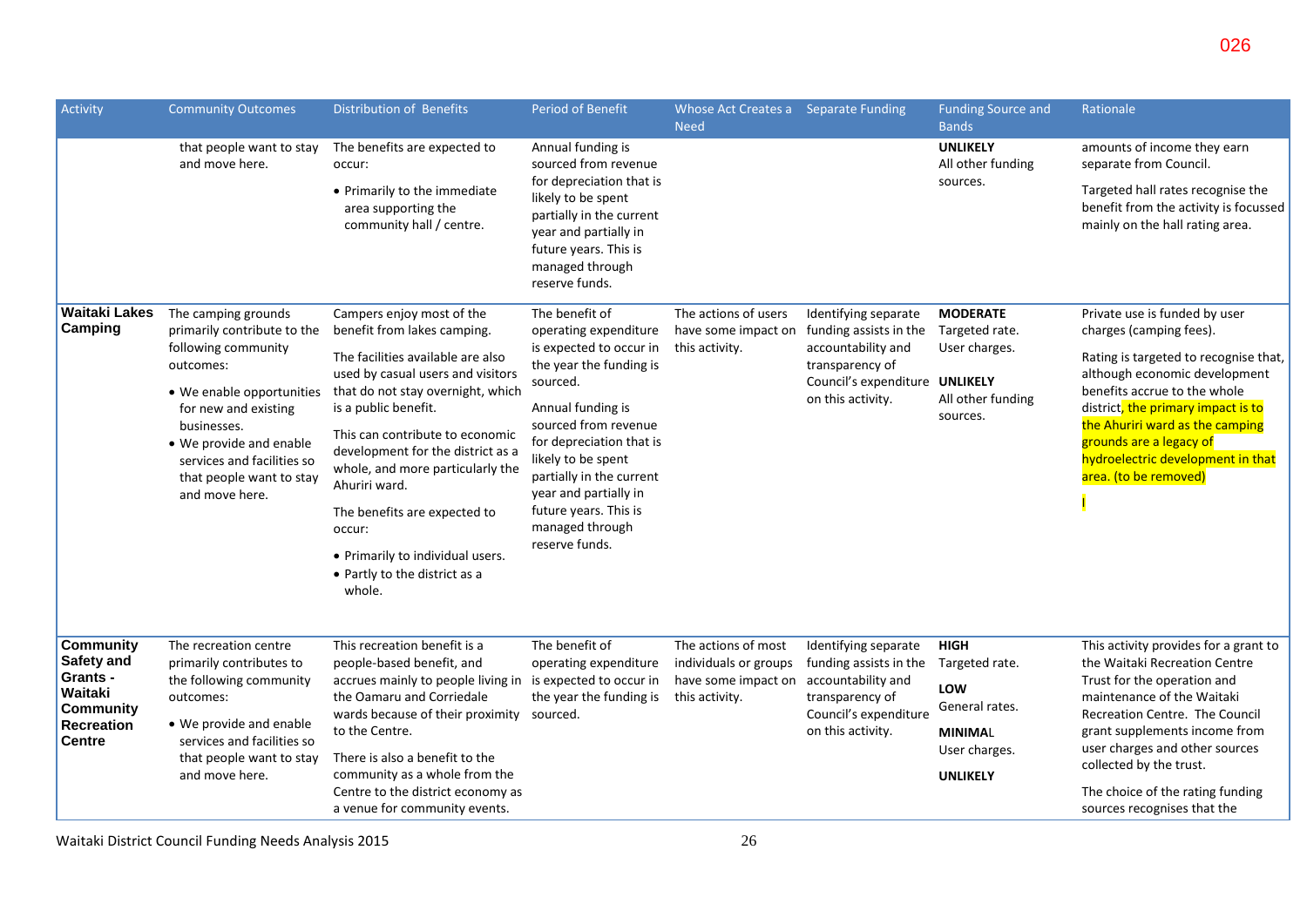| Activity                           | <b>Community Outcomes</b>                                                                           | <b>Distribution of Benefits</b>                                                                                                           | <b>Period of Benefit</b>                                                                                                                                                                                       | Whose Act Creates a Separate Funding<br><b>Need</b> |                                                                      | <b>Funding Source and</b><br><b>Bands</b>        | Rationale                                                                                                            |
|------------------------------------|-----------------------------------------------------------------------------------------------------|-------------------------------------------------------------------------------------------------------------------------------------------|----------------------------------------------------------------------------------------------------------------------------------------------------------------------------------------------------------------|-----------------------------------------------------|----------------------------------------------------------------------|--------------------------------------------------|----------------------------------------------------------------------------------------------------------------------|
|                                    |                                                                                                     | This economic development<br>benefit is to the district as a<br>whole and is not people-based.                                            |                                                                                                                                                                                                                |                                                     |                                                                      | All other funding<br>sources.                    | recreation benefits are the main<br>benefit and that this accrues to<br>people in Corriedale and Oamaru.             |
|                                    |                                                                                                     | The benefits are expected to<br>occur:                                                                                                    |                                                                                                                                                                                                                |                                                     |                                                                      |                                                  | It also recognises that the<br>economic development benefit is<br>to the whole district.                             |
|                                    |                                                                                                     | • Primarily to the people in<br>Oamaru and Corriedale.<br>• Partly to the district as a whole<br>in support of the community<br>outcomes. |                                                                                                                                                                                                                |                                                     |                                                                      |                                                  |                                                                                                                      |
| <b>Community</b><br><b>Housing</b> | Community housing<br>primarily contributes to                                                       | Tenants primarily benefit from<br>community housing                                                                                       | The benefit of                                                                                                                                                                                                 | The actions of most<br>individuals or groups        | Identifying separate<br>funding assists in the<br>accountability and | <b>HIGH</b><br>User charges.                     | Rents are set in accord with the<br>Community Housing Policy and are<br>at or near market value.                     |
|                                    | the following community                                                                             |                                                                                                                                           | operating expenditure<br>is expected to occur in                                                                                                                                                               | have a minor impact                                 |                                                                      | LOW                                              |                                                                                                                      |
|                                    | outcomes:                                                                                           | Council's objective for the<br>community housing activity is                                                                              | the year the funding is<br>sourced.                                                                                                                                                                            | on this activity.                                   | transparency of<br>Council's expenditure                             | Targeted rates.                                  | Council recognises that this activity                                                                                |
|                                    | • We provide and enable<br>services and facilities so<br>that people want to stay<br>and move here. | that it should be self-funding and<br>not be subsidised by rates.                                                                         | Annual funding is<br>sourced from revenue<br>for depreciation that is<br>likely to be spent<br>partially in the current<br>year and partially in<br>future years. This is<br>managed through<br>reserve funds. |                                                     | on this activity.                                                    | <b>UNLIKELY</b>                                  | may not always be fully self-<br>funding. If no reserves are                                                         |
|                                    |                                                                                                     | The benefits are expected to<br>occur:                                                                                                    |                                                                                                                                                                                                                |                                                     |                                                                      | All other funding<br>sources.                    | available then any short fall will be<br>funded from rates. This funding will<br>be recovered across the district as |
|                                    |                                                                                                     | • Primarily to individual users.<br>• Partly to the district as a whole<br>in support of the community<br>outcomes.                       |                                                                                                                                                                                                                |                                                     |                                                                      |                                                  | a whole on a capital value basis.                                                                                    |
| <b>Public Toilets</b>              | Public toilets primarily                                                                            | Mainly visitors and those away                                                                                                            | The benefit of                                                                                                                                                                                                 | The actions of most                                 | Identifying separate                                                 | <b>Current</b>                                   | There is no practical way of                                                                                         |
|                                    | contribute to the following<br>community outcomes:                                                  | from their home use public<br>toilets generally in support of                                                                             | operating expenditure<br>is expected to occur in                                                                                                                                                               | individuals or groups<br>have some impact on        | funding assists in the<br>accountability and                         | <b>MOST</b><br>General rates.                    | charging for the use of public<br>toilets.                                                                           |
|                                    | • We provide and enable<br>services and facilities so<br>that people want to stay                   | leisure pursuits, tourism and<br>commercial businesses (in urban<br>areas).                                                               | the year the funding is<br>sourced.<br>Annual funding is<br>sourced from revenue<br>for depreciation that is<br>likely to be spent                                                                             | this activity.                                      | transparency of<br>Council's expenditure<br>on this activity.        | <b>MINIMAL</b><br>Targeted rates.                | Uniform annual general charges<br>provide recognition of the mostly<br>people-based benefit.                         |
|                                    | and move here.                                                                                      | The benefits are expected to<br>occur:<br>• Primarily to individual users.                                                                |                                                                                                                                                                                                                |                                                     |                                                                      | <b>UNLIKELY</b><br>All other funding<br>sources. | A higher level of service is provided<br>in the Oamaru Business Area and<br>this is recognised. (to be removed)      |
|                                    |                                                                                                     | • Partly to the district as a<br>whole.                                                                                                   | partially in the current<br>year and partially in<br>future years. This is                                                                                                                                     |                                                     |                                                                      | Proposed<br><b>ALL</b>                           |                                                                                                                      |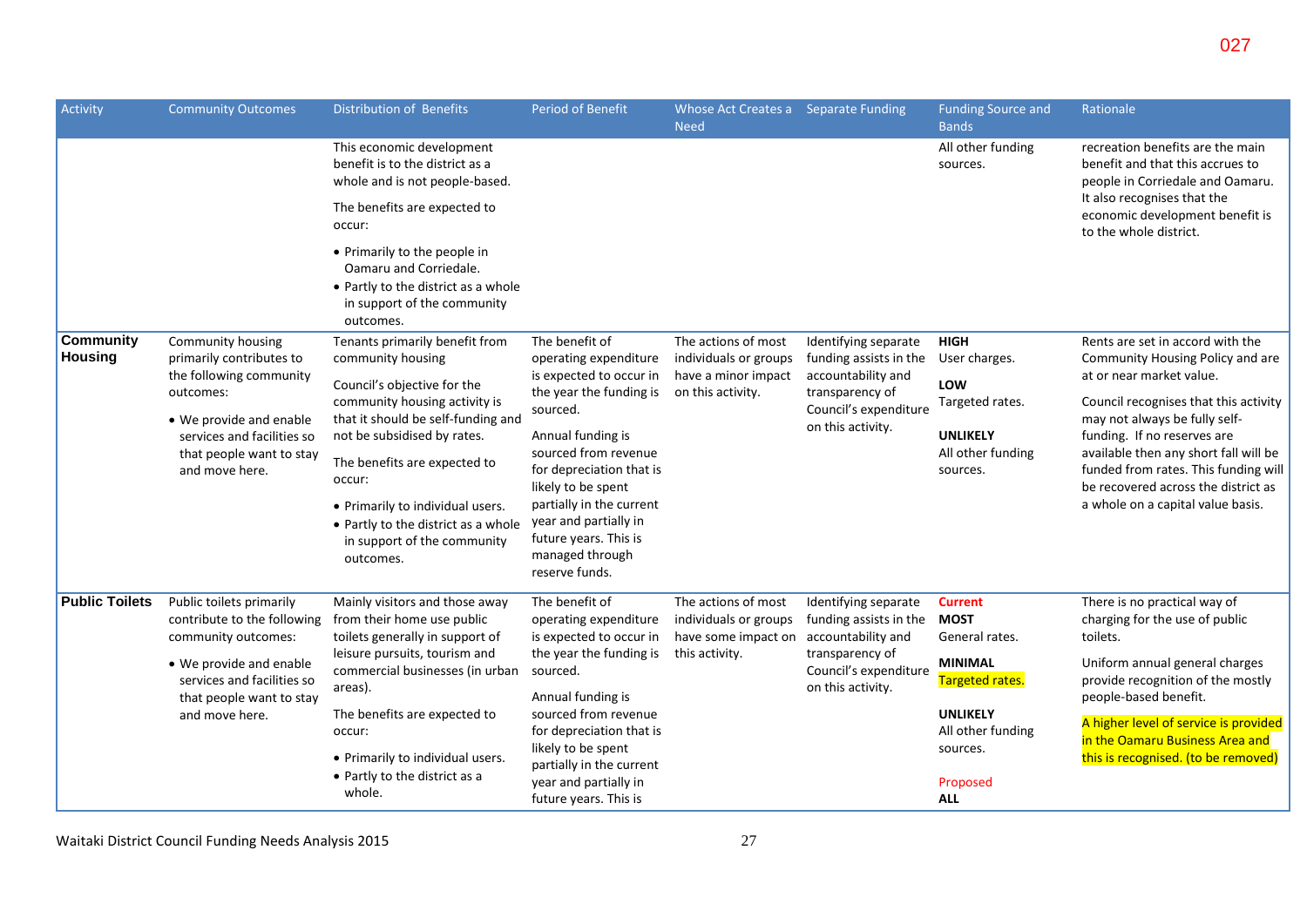| Activity                                                                | <b>Community Outcomes</b>                                                                                                                                                                                                                                                                                                              | <b>Distribution of Benefits</b>                                                                                                                                                                                                                                                                                                                                                                                                            | Period of Benefit                                                                                                                                                                                                                                                                                                           | Whose Act Creates a Separate Funding<br><b>Need</b>                                                                              |                                                                                                                                       | <b>Funding Source and</b><br><b>Bands</b>                                         | Rationale                                                                                                                                                                                                                                                                                                                                                               |
|-------------------------------------------------------------------------|----------------------------------------------------------------------------------------------------------------------------------------------------------------------------------------------------------------------------------------------------------------------------------------------------------------------------------------|--------------------------------------------------------------------------------------------------------------------------------------------------------------------------------------------------------------------------------------------------------------------------------------------------------------------------------------------------------------------------------------------------------------------------------------------|-----------------------------------------------------------------------------------------------------------------------------------------------------------------------------------------------------------------------------------------------------------------------------------------------------------------------------|----------------------------------------------------------------------------------------------------------------------------------|---------------------------------------------------------------------------------------------------------------------------------------|-----------------------------------------------------------------------------------|-------------------------------------------------------------------------------------------------------------------------------------------------------------------------------------------------------------------------------------------------------------------------------------------------------------------------------------------------------------------------|
|                                                                         |                                                                                                                                                                                                                                                                                                                                        |                                                                                                                                                                                                                                                                                                                                                                                                                                            | managed through<br>reserve funds.                                                                                                                                                                                                                                                                                           |                                                                                                                                  |                                                                                                                                       | General rates.<br><b>UNLIKELY</b><br>All other funding<br>sources.                |                                                                                                                                                                                                                                                                                                                                                                         |
| <b>Town Centre</b><br>Services -<br>Township<br><b>Works</b>            | The township works<br>primarily contribute to the<br>following community<br>outcomes:<br>• We enable opportunities<br>for new and existing<br>businesses.<br>• We provide and enable<br>services and facilities so<br>that people want to stay<br>and move here.<br>· Waitaki's distinctive<br>environment is valued<br>and protected. | The benefits of township works<br>are in visual amenity and safety<br>for people in townships, the area is expected to occur in<br>serviced by the township and<br>properties in business areas with sourced.<br>higher levels of service.<br>The benefits are expected to<br>occur:<br>• Primarily to the township and<br>ward they are located in.<br>• Partially to the district as a<br>whole in support of the<br>community outcomes. | The benefit of<br>operating expenditure<br>the year the funding is<br>Annual funding is<br>sourced from revenue<br>for depreciation that is<br>likely to be spent<br>partially in the current<br>year and partially in<br>future years. This is<br>managed through<br>reserve funds.                                        | The actions of others<br>do contribute to the<br>costs, particularly in<br>relation to litter bin<br>collection and<br>disposal. | Identifying separate<br>funding assists in the<br>accountability and<br>transparency of<br>Council's expenditure<br>on this activity. | <b>ALL</b><br>Targeted rates.<br><b>UNLIKELY</b><br>All other funding<br>sources. | As townships and their surrounds<br>have an impact on the level of<br>service they receive, it is<br>considered use of a capital value<br>ward based charge is the best<br>match to the benefit received.<br>This recognises that all townships<br>service an area greater than the<br>township itself and the benefit<br>relates to the size and use of<br>properties. |
| <b>Town Centre</b><br>Works -<br><b>Christmas</b><br><b>Decorations</b> | Christmas decorations<br>primarily contribute to the<br>following community<br>outcomes:<br>• We provide and enable<br>services and facilities so<br>that people want to stay<br>and move here.<br>• Waitaki's distinctive<br>environment is valued<br>and protected.                                                                  | Decorations are provided in<br>towns across the district. Most<br>decorations are in the Oamaru<br>business area.                                                                                                                                                                                                                                                                                                                          | The benefit of<br>operating expenditure<br>is expected to occur in<br>the year the funding is<br>sourced.<br>Annual funding is<br>sourced from revenue<br>for depreciation that is<br>likely to be spent<br>partially in the current<br>year and partially in<br>future years. This is<br>managed through<br>reserve funds. | The actions of most<br>individuals or groups<br>have a minor impact<br>on this activity.                                         | Identifying separate<br>funding assists in the<br>accountability and<br>transparency of<br>Council's expenditure<br>on this activity. | <b>ALL</b><br>Targeted rates.<br><b>UNLIKELY</b><br>All other funding<br>sources. | Christmas Decorations benefit the<br>whole district. The targeted rate<br>considers the business benefit from<br>decorations installed in Oamaru<br>town centre.                                                                                                                                                                                                        |
|                                                                         | <b>Environment, Regulation and Safety</b>                                                                                                                                                                                                                                                                                              |                                                                                                                                                                                                                                                                                                                                                                                                                                            |                                                                                                                                                                                                                                                                                                                             |                                                                                                                                  |                                                                                                                                       |                                                                                   |                                                                                                                                                                                                                                                                                                                                                                         |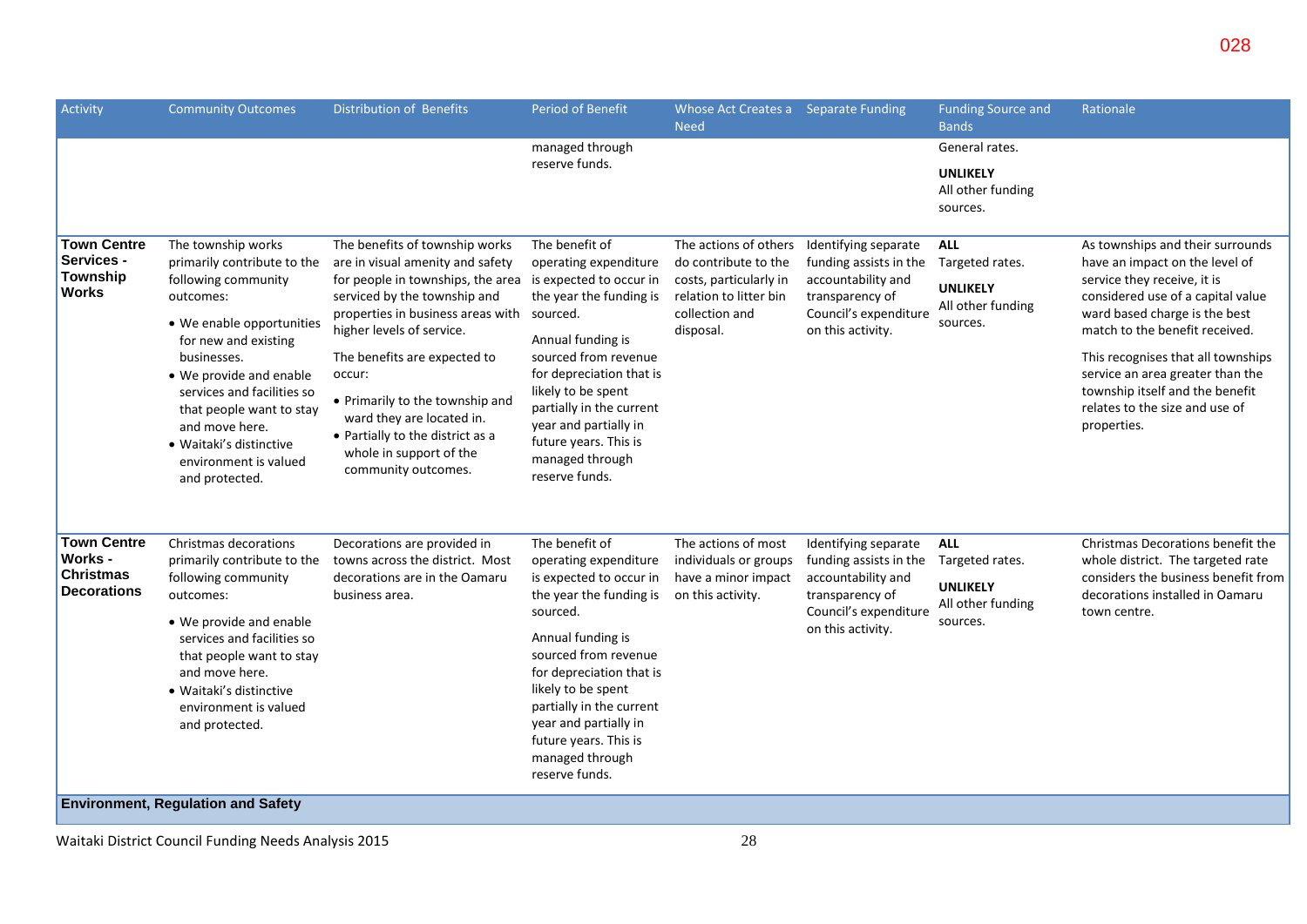| <b>Period of Benefit</b>                                                                                                                                                                                                                                                                                                    | Whose Act Creates a<br><b>Need</b>                                                                                                                                                                                                                     | <b>Separate Funding</b>                                                                                                               | <b>Funding Source and</b><br><b>Bands</b>                                       | Rationale                                                                                                                                                                                                                                                                                                                                                                 |
|-----------------------------------------------------------------------------------------------------------------------------------------------------------------------------------------------------------------------------------------------------------------------------------------------------------------------------|--------------------------------------------------------------------------------------------------------------------------------------------------------------------------------------------------------------------------------------------------------|---------------------------------------------------------------------------------------------------------------------------------------|---------------------------------------------------------------------------------|---------------------------------------------------------------------------------------------------------------------------------------------------------------------------------------------------------------------------------------------------------------------------------------------------------------------------------------------------------------------------|
| The benefit of<br>operating expenditure<br>is expected to occur in<br>the year the funding is<br>sourced.<br>Annual funding is<br>sourced from revenue<br>for depreciation that is<br>likely to be spent<br>partially in the current<br>year and partially in<br>future years. This is<br>managed through<br>reserve funds. | The allocation of<br>charges is modified<br>on grounds of<br>fairness and equity to<br>recognise that the<br>costs of controlling<br>the negative effects<br>of the actions or<br>inactions of animal<br>owners should be<br>borne by those<br>owners. | Identifying separate<br>funding assists in the<br>accountability and<br>transparency of<br>Council's expenditure<br>on this activity. | <b>ALL</b><br>User charges.<br><b>UNLIKELY</b><br>All other funding<br>sources. | Council budgets to break even on<br>this activity. Any surplus will be<br>held in reserve and used to offset<br>future fees.<br>User charges recognise that the<br>benefits of registration activities<br>are to dog owners and the costs of<br>responding to complaints about<br>dogs and wandering stock are<br>driven by the actions or inactions<br>of animal owners. |

029

|                                   |                                                                                                                                                      | The benefits are expected to<br>occur:                                                                                                                                                                                                                                                                                                                                                                                                                    | future years. This is<br>managed through<br>reserve funds.                                                | owners.                                                                                  |                                                                                                                                       |                                                                                                           |                                                                                                                                                                                                                                                |
|-----------------------------------|------------------------------------------------------------------------------------------------------------------------------------------------------|-----------------------------------------------------------------------------------------------------------------------------------------------------------------------------------------------------------------------------------------------------------------------------------------------------------------------------------------------------------------------------------------------------------------------------------------------------------|-----------------------------------------------------------------------------------------------------------|------------------------------------------------------------------------------------------|---------------------------------------------------------------------------------------------------------------------------------------|-----------------------------------------------------------------------------------------------------------|------------------------------------------------------------------------------------------------------------------------------------------------------------------------------------------------------------------------------------------------|
|                                   |                                                                                                                                                      | • Primarily to individual users.<br>• Partly to the district as a<br>whole.                                                                                                                                                                                                                                                                                                                                                                               |                                                                                                           |                                                                                          |                                                                                                                                       |                                                                                                           |                                                                                                                                                                                                                                                |
| <b>Building</b><br><b>Control</b> | <b>Building control services</b><br>primarily contribute to the<br>following community<br>outcomes:<br>• We maintain the safest<br>community we can. | Individuals applying for consents<br>and who use other services in<br>this area directly drive the<br>majority of the costs.<br>Building control activities also<br>benefit the public who may<br>access the building and future<br>owners and occupiers of the<br>building<br>Information is supplied to the<br>public through enquiries.<br>The benefits are expected to<br>occur:<br>• Primarily to individual users.<br>• Partly to the district as a | The benefit of<br>operating expenditure<br>is expected to occur in<br>the year the funding is<br>sourced. | The actions of most<br>individuals or groups<br>have a minor impact<br>on this activity. | Identifying separate<br>funding assists in the<br>accountability and<br>transparency of<br>Council's expenditure<br>on this activity. | <b>HIGH</b><br>User charges.<br>LOW<br>General rates.<br><b>UNLIKELY</b><br>All other funding<br>sources. | User charges are favoured for<br>those that apply for building<br>consents, code compliance<br>certificates, PIMs or LIMs.<br>The use of a uniform annual<br>general charge funds the public<br>benefits element across the whole<br>district. |
|                                   |                                                                                                                                                      | whole.                                                                                                                                                                                                                                                                                                                                                                                                                                                    |                                                                                                           |                                                                                          |                                                                                                                                       |                                                                                                           |                                                                                                                                                                                                                                                |
| Environmenta<br><b>Health</b>     | <b>Environment health</b><br>services primarily                                                                                                      | The benefits of inspection and<br>licensing of premises (including<br>food premises, camping grounds,                                                                                                                                                                                                                                                                                                                                                     | The benefit of<br>operating expenditure<br>is expected to occur in                                        | The allocation of<br>charges is modified<br>on grounds of                                | Identifying separate<br>funding assists in the<br>accountability and                                                                  | <b>MODERATE</b><br>General rates.<br>User charges.                                                        | User charges recognise the benefits<br>to people who apply for licences.                                                                                                                                                                       |

Activity Community Outcomes Distribution of Benefits

Dog registration benefits dog owners by allowing legal ownership of dogs and enabling impounded dogs to be traced to

Dog ranging, pound keeping and response to animal complaints are activities that protect the public from the negative effects of the actions or inactions of dog

their owners.

owners.

Animal control primarily contributes to the following community

 We maintain the safest community we can.

outcomes:

**Animal Control**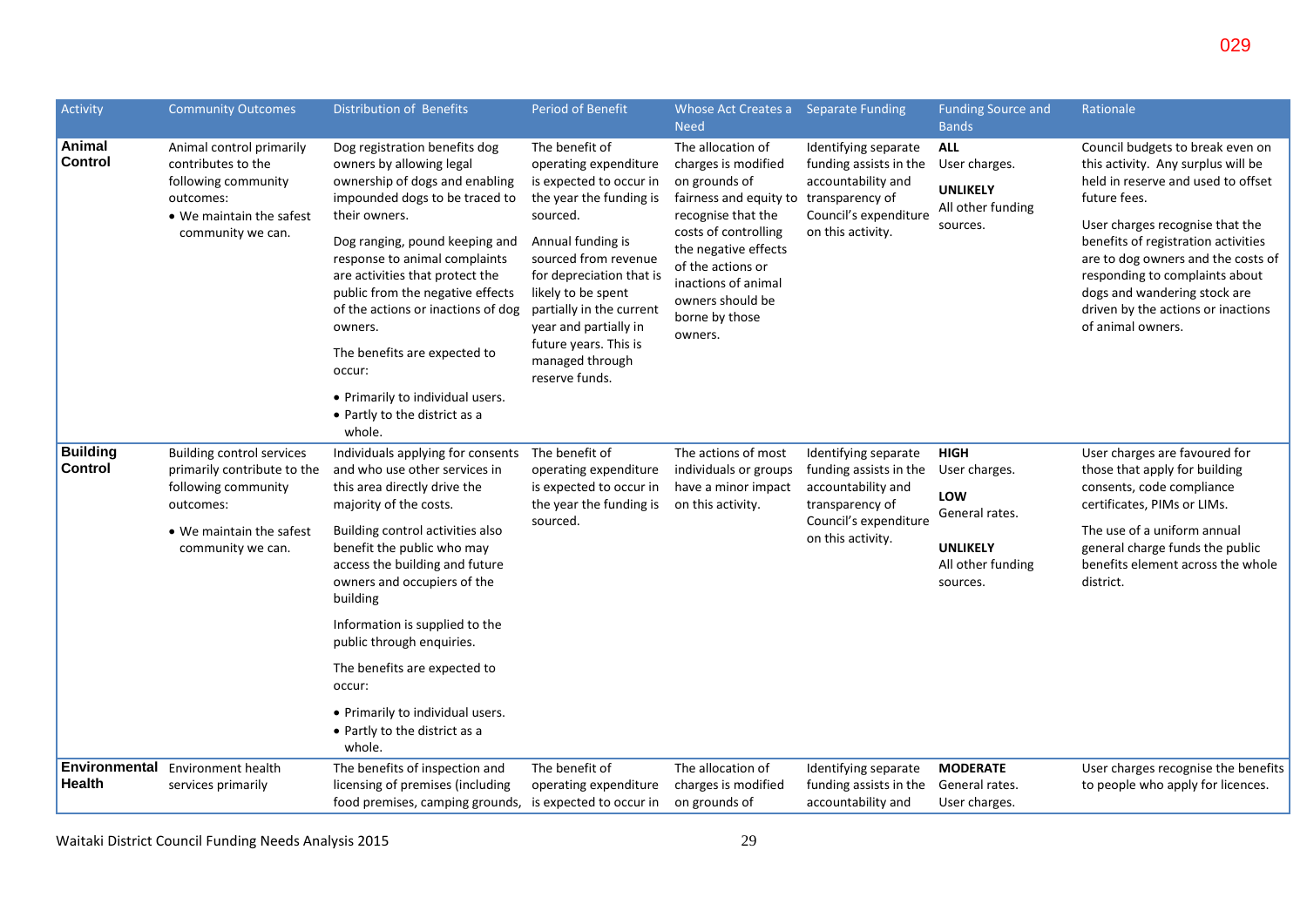| Activity                                                 | <b>Community Outcomes</b>                                                                  | <b>Distribution of Benefits</b>                                                                                                      | <b>Period of Benefit</b>                                                                      | Whose Act Creates a Separate Funding<br><b>Need</b>                                                                                                                                                                                    |                                                                      | <b>Funding Source and</b><br><b>Bands</b>                                                                                        | Rationale                                                                                                                                                                             |
|----------------------------------------------------------|--------------------------------------------------------------------------------------------|--------------------------------------------------------------------------------------------------------------------------------------|-----------------------------------------------------------------------------------------------|----------------------------------------------------------------------------------------------------------------------------------------------------------------------------------------------------------------------------------------|----------------------------------------------------------------------|----------------------------------------------------------------------------------------------------------------------------------|---------------------------------------------------------------------------------------------------------------------------------------------------------------------------------------|
|                                                          | contribute to the following<br>community outcomes:<br>• We maintain the safest             | hairdressers, offensive trades<br>and funeral directors) accrue<br>mostly to the business owner.                                     | the year the funding is<br>sourced.                                                           | fairness and equity to transparency of<br>recognise that the<br>costs of controlling                                                                                                                                                   | Council's expenditure UNLIKELY<br>on this activity.                  | All other funding                                                                                                                | The use of uniform annual general<br>charge recognises the public<br>protection elements.                                                                                             |
|                                                          | community we can.                                                                          | The protection of public health<br>by ensuring the premises meet<br>requirements is a benefit to the<br>public.                      |                                                                                               | the negative effects<br>of the actions or<br>inactions of business<br>owners should be<br>borne by those                                                                                                                               |                                                                      | sources.                                                                                                                         |                                                                                                                                                                                       |
|                                                          |                                                                                            | The benefits are expected to<br>occur:                                                                                               |                                                                                               | owners.                                                                                                                                                                                                                                |                                                                      |                                                                                                                                  |                                                                                                                                                                                       |
|                                                          |                                                                                            | • Primarily to individual users.<br>• Partly to the district as a<br>whole.                                                          |                                                                                               |                                                                                                                                                                                                                                        |                                                                      |                                                                                                                                  |                                                                                                                                                                                       |
| Environmental<br><b>Monitoring</b><br>and<br>Enforcement | This activity primarily<br>contributes to the<br>following community<br>outcomes:          | Monitoring activities generate<br>the costs which benefit the<br>consumers of water supplies -<br>which cover the whole district $-$ | The benefit of<br>operating expenditure<br>is expected to occur in<br>the year the funding is | The actions of most<br>Identifying separate<br><b>MOST</b><br>individuals or groups<br>funding assists in the<br>General rates.<br>accountability and<br>have a minor impact<br>transparency of<br>on this activity.<br><b>MINIMAL</b> |                                                                      | Charging of user charges is not<br>practical for environmental<br>monitoring and hazardous<br>substances. There are minimal user |                                                                                                                                                                                       |
|                                                          | • We maintain the safest<br>community we can.<br>sewage facilities.<br>whole.<br>enforced. | and to the users of rivers and<br>lakes that receive discharge from                                                                  | sourced.                                                                                      |                                                                                                                                                                                                                                        | Council's expenditure User charges.<br>on this activity.             | <b>UNLIKELY</b>                                                                                                                  | charges in the form of fines for<br>enforcement.                                                                                                                                      |
|                                                          |                                                                                            | Health education and notifiable<br>infectious disease response<br>benefit the community as a                                         |                                                                                               |                                                                                                                                                                                                                                        |                                                                      | All other funding<br>sources.                                                                                                    | The use of uniform annual general<br>charge to recover the public good<br>recognises that the benefits are to<br>the whole district and are more<br>people-based than property-based. |
|                                                          |                                                                                            | Bylaws for Council activities,<br>which are for the benefit of the<br>wider community are actively                                   |                                                                                               |                                                                                                                                                                                                                                        |                                                                      |                                                                                                                                  |                                                                                                                                                                                       |
|                                                          |                                                                                            | The benefits are expected to<br>occur:                                                                                               |                                                                                               |                                                                                                                                                                                                                                        |                                                                      |                                                                                                                                  |                                                                                                                                                                                       |
|                                                          |                                                                                            | • Primarily to individual users.<br>• Partly to the district as a<br>whole.                                                          |                                                                                               |                                                                                                                                                                                                                                        |                                                                      |                                                                                                                                  |                                                                                                                                                                                       |
| Liquor<br>Licensing                                      | Liquor licensing primarily<br>contributes to the                                           | The issue of liquor licences is<br>predominantly of benefit to the<br>applicant as most applications                                 | The benefit of<br>operating expenditure<br>is expected to occur in                            | The allocation of<br>charges is modified<br>on grounds of                                                                                                                                                                              | Identifying separate<br>funding assists in the<br>accountability and | <b>MODERATE</b><br>General rates.<br>User charges.                                                                               | The primary funding sources are<br>user charges (licence fees).                                                                                                                       |

Waitaki District Council Funding Needs Analysis 2015 30 and the state of the Samuel Council Funding Needs Analysis 2015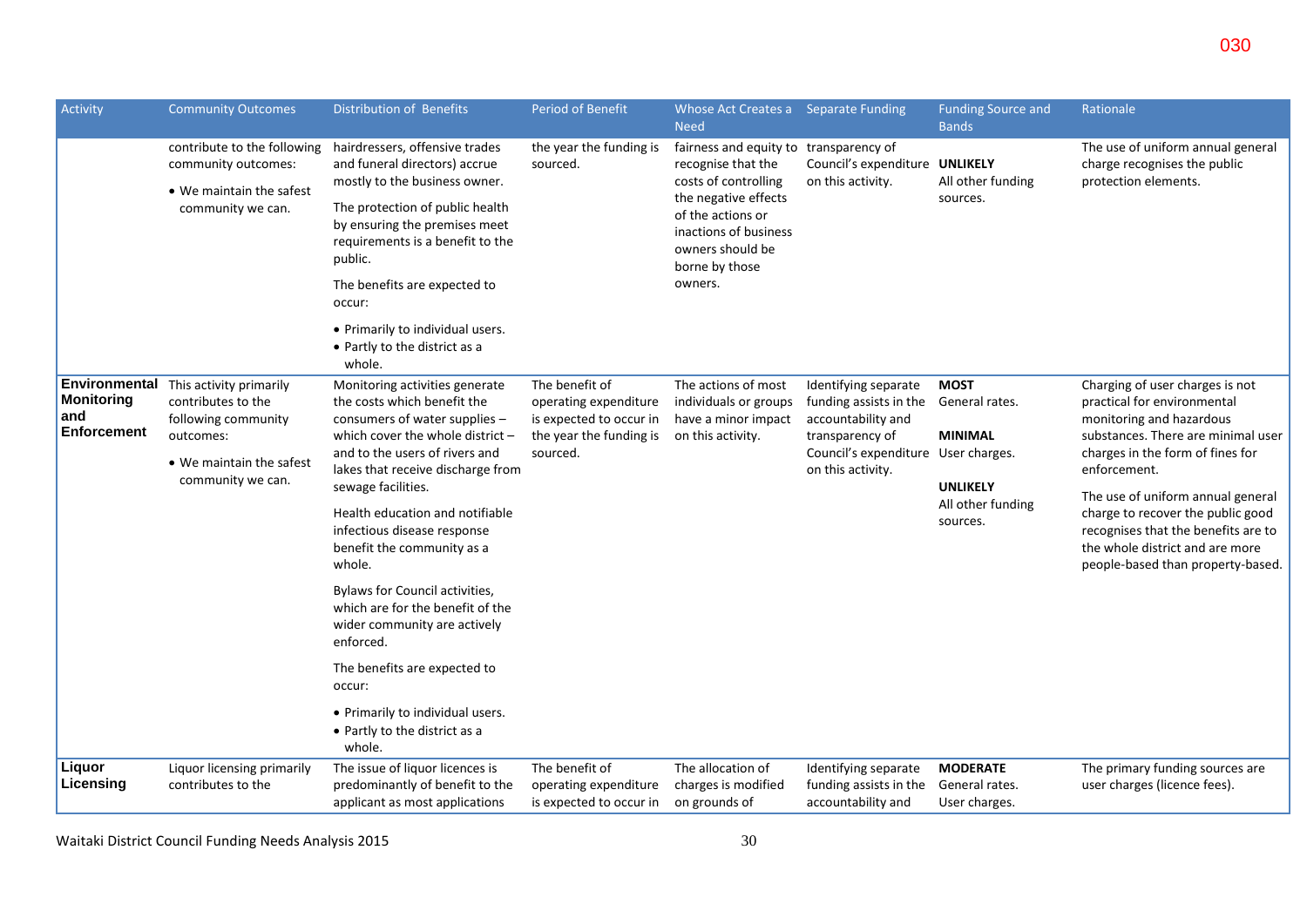| Activity                    | <b>Community Outcomes</b>                                                                                                                                                                                                                                                                                           | <b>Distribution of Benefits</b>                                                                                                                                                                                                                                                                                                                                                                                                                                       | <b>Period of Benefit</b>                                                                                         | Whose Act Creates a Separate Funding<br><b>Need</b>                                                                                                                                                       |                                                                                                                               | <b>Funding Source and</b><br><b>Bands</b>                  | Rationale                                                                                                                                                                                                                                                                                                                                                                                                                        |
|-----------------------------|---------------------------------------------------------------------------------------------------------------------------------------------------------------------------------------------------------------------------------------------------------------------------------------------------------------------|-----------------------------------------------------------------------------------------------------------------------------------------------------------------------------------------------------------------------------------------------------------------------------------------------------------------------------------------------------------------------------------------------------------------------------------------------------------------------|------------------------------------------------------------------------------------------------------------------|-----------------------------------------------------------------------------------------------------------------------------------------------------------------------------------------------------------|-------------------------------------------------------------------------------------------------------------------------------|------------------------------------------------------------|----------------------------------------------------------------------------------------------------------------------------------------------------------------------------------------------------------------------------------------------------------------------------------------------------------------------------------------------------------------------------------------------------------------------------------|
|                             | following community<br>outcomes:<br>• We maintain the safest<br>community we can.                                                                                                                                                                                                                                   | are to allow for a commercial<br>activity to take place.<br>These activities also provide<br>benefit to those affected by an<br>application and people who<br>generally benefit from mitigation<br>of the adverse effects (such as<br>protection of public safety).<br>The benefits are expected to<br>occur:<br>• Primarily to individual users.<br>• Partly to the district as a                                                                                    | the year the funding is<br>sourced.                                                                              | fairness and equity to transparency of<br>recognise that the<br>costs of controlling<br>the negative effects<br>of the actions or<br>inactions of alcohol<br>should be borne by<br>those selling alcohol. | Council's expenditure UNLIKELY<br>on this activity.                                                                           | All other funding<br>sources.                              | Liquor licensing fees are regulated<br>by central government which limits<br>council's opportunities to make any<br>adjustments to meet the level of<br>recovery it desires<br>Uniform annual general charge<br>funds the public benefit.                                                                                                                                                                                        |
| Parking<br>Enforcement      | Parking enforcement<br>primarily contributes to<br>the following community<br>outcomes:<br>• We enable opportunities<br>for new and existing<br>businesses.<br>• We provide and enable<br>services and facilities so<br>that people want to stay<br>and move here.<br>• We maintain the safest<br>community we can. | whole.<br>Parking is of benefit to the<br>individual and the business<br>community that requires<br>rotation of parking spaces.<br>The enforcement activity also<br>provides public safety benefit by<br>protecting access to fire<br>hydrants and compliance with<br>regulations designed to protect<br>pedestrians.<br>The benefits are expected to<br>occur:<br>• Primarily to individual users<br>and Oamaru business.<br>• Partly to the district as a<br>whole. | The benefit of<br>operating expenditure<br>is expected to occur in<br>the year the funding is<br>sourced.        | The actions of<br>individual and groups funding assists in the<br>help drive the need<br>for parking<br>enforcement                                                                                       | Identifying separate<br>accountability and<br>transparency of<br>Council's expenditure All other funding<br>on this activity. | <b>ALL</b><br>User charges.<br><b>UNLIKELY</b><br>sources. | User charges are charged to people<br>who use parking. Fees will be set<br>at a level to try and achieve both<br>good movement (so people do not<br>park all day, which benefits<br>businesses) and high levels of<br>occupancy.<br>Any carpark meters/permits<br>surplus income 100% user pays<br>- Part to reserve<br>- Balance offsets parking<br>enforcement<br>- any further surplus offsets<br><b>Oamaru Business Rate</b> |
| <b>Emergency management</b> |                                                                                                                                                                                                                                                                                                                     |                                                                                                                                                                                                                                                                                                                                                                                                                                                                       |                                                                                                                  |                                                                                                                                                                                                           |                                                                                                                               |                                                            |                                                                                                                                                                                                                                                                                                                                                                                                                                  |
| <b>Civil Defence</b>        | Civil defence primarily<br>contributes to the                                                                                                                                                                                                                                                                       | Civil defence activities are<br>provided for the benefit of all<br>the people in the district as                                                                                                                                                                                                                                                                                                                                                                      | The benefit of<br>operating expenditure<br>is in having plans in the have a significant<br>event of an emergency | The actions of<br>individual and groups funding assists in the                                                                                                                                            | Identifying separate<br>accountability and<br>transparency of                                                                 | <b>Current</b><br><b>MODERATE</b><br>General rates.        | In the event of an activation<br>Council may be entitled to<br>subsidies for some related costs                                                                                                                                                                                                                                                                                                                                  |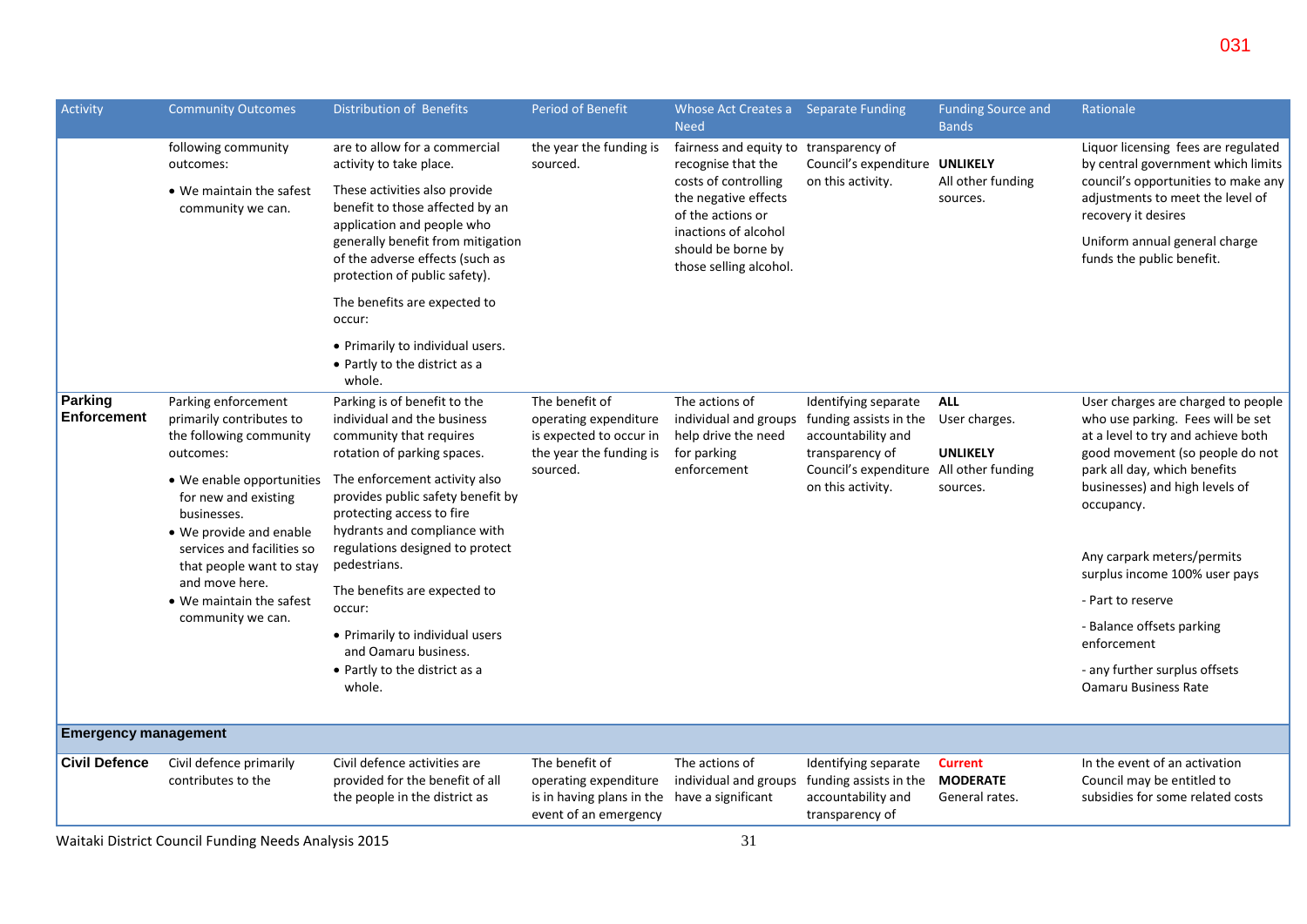| Activity          | <b>Community Outcomes</b>                                                                                                              | <b>Distribution of Benefits</b>                                                                                                                                                                                                                                                                                                                                                                                                                                          | Period of Benefit                                                                                                                                                                                                                                                                                                                                                                                                                      | Whose Act Creates a Separate Funding<br><b>Need</b>                                                                                                                                                                                                             |                                                                                                                                       | <b>Funding Source and</b><br><b>Bands</b>                                                                                                                                                                      | Rationale                                                                                                                                                                                                                                                                                                                                                                                                                                                                                                                                                                                                                                                                                                                                                                           |
|-------------------|----------------------------------------------------------------------------------------------------------------------------------------|--------------------------------------------------------------------------------------------------------------------------------------------------------------------------------------------------------------------------------------------------------------------------------------------------------------------------------------------------------------------------------------------------------------------------------------------------------------------------|----------------------------------------------------------------------------------------------------------------------------------------------------------------------------------------------------------------------------------------------------------------------------------------------------------------------------------------------------------------------------------------------------------------------------------------|-----------------------------------------------------------------------------------------------------------------------------------------------------------------------------------------------------------------------------------------------------------------|---------------------------------------------------------------------------------------------------------------------------------------|----------------------------------------------------------------------------------------------------------------------------------------------------------------------------------------------------------------|-------------------------------------------------------------------------------------------------------------------------------------------------------------------------------------------------------------------------------------------------------------------------------------------------------------------------------------------------------------------------------------------------------------------------------------------------------------------------------------------------------------------------------------------------------------------------------------------------------------------------------------------------------------------------------------------------------------------------------------------------------------------------------------|
|                   | following community<br>outcomes:<br>• We maintain the safest<br>community we can.                                                      | anyone can be affected by an<br>emergency event.<br>Civil defence emergency may be<br>initiated in response to threats<br>to life or property.<br>The benefits are expected to<br>occur primarily to the district as<br>a whole.                                                                                                                                                                                                                                         | at some time in the<br>future.<br>The annual operating<br>costs ensure these are<br>up to date and staff<br>and volunteers are<br>trained. This<br>expenditure is incurred<br>in the year the funding<br>is sourced.<br>Annual funding is<br>sourced from revenue<br>for depreciation that is<br>likely to be spent<br>partially in the current<br>year and partially in<br>future years. This is<br>managed through<br>reserve funds. | impact in this<br>activity.<br>Mining and<br>hydroelectric<br>electricity generation<br>each present<br>significant risk to the<br>district in the event<br>of earthquake events<br>fracturing a dam on<br>the Waitaki River or<br>the Macraes tailings<br>dam. | Council's expenditure<br>on this activity.                                                                                            | Targeted rates.<br><b>MINIMAL</b><br>User charges.<br><b>UNLIKELY</b><br>All other funding<br>sources.<br><b>Proposed</b><br><b>MOST</b><br>General rates.<br><b>UNLIKELY</b><br>All other funding<br>sources. | such as welfare. Council does not<br>budget for this income or expense.<br>The planning for an emergency<br>benefits the whole community and<br>is fully rate funded. Council has<br>chosen to recognise that civil<br>defence has a primary interest in<br>the welfare of people and has<br>chosen to rate for <b>100% 50%</b> using<br>the uniform annual general charge.<br>The remaining 50% is rated on<br>property value but is differentiated<br>to recognise the increased risk two<br>commercial operations place on<br>the community. Council is aware<br>that both companies appear to<br>undertake all requirements to<br>mitigate this risk; however in event<br>these mitigations fail the size and<br>scope of the emergency will be<br>significant. (to be removed) |
| <b>Rural Fire</b> | <b>Rural fire primarily</b><br>contributes to the<br>following community<br>outcomes:<br>• We maintain the safest<br>community we can. | <b>Rural fire planning and</b><br>preparedness exists as<br>throughout the district any area<br>/ person could be affected by an<br>emergency event.<br>The benefits are mainly<br>property-based as, while all fires<br>outside the NZ Fire Service areas<br>are responded to (including<br>property fires and motor vehicle<br>accidents), most rural fires are<br>vegetation fires.<br>Rural fire units support the NZ<br>Fire Service in the event of major<br>fires | The benefit of<br>operating expenditure<br>is expected to occur in<br>the year the funding is<br>sourced.                                                                                                                                                                                                                                                                                                                              | The benefits of fire<br>response to an<br>incident are to the<br>specific property that<br>is the location of the<br>fire and the adjoining<br>properties.                                                                                                      | Identifying separate<br>funding assists in the<br>accountability and<br>transparency of<br>Council's expenditure<br>on this activity. | <b>ALL</b><br>Targeted rates.<br><b>UNLIKELY</b><br><b>All other funding</b><br>sources.                                                                                                                       | Rural fire is run centrally by the<br>Otago Rural Fire Authority. Council<br>provides grant funding to support<br>the overall operations.<br>Council will also provide funding to<br>meet the shortfall of any costs not<br>recovered from liable parties.<br>The choice of these funding<br>sources recognises that the activity<br>benefits property across the<br>district.                                                                                                                                                                                                                                                                                                                                                                                                      |

032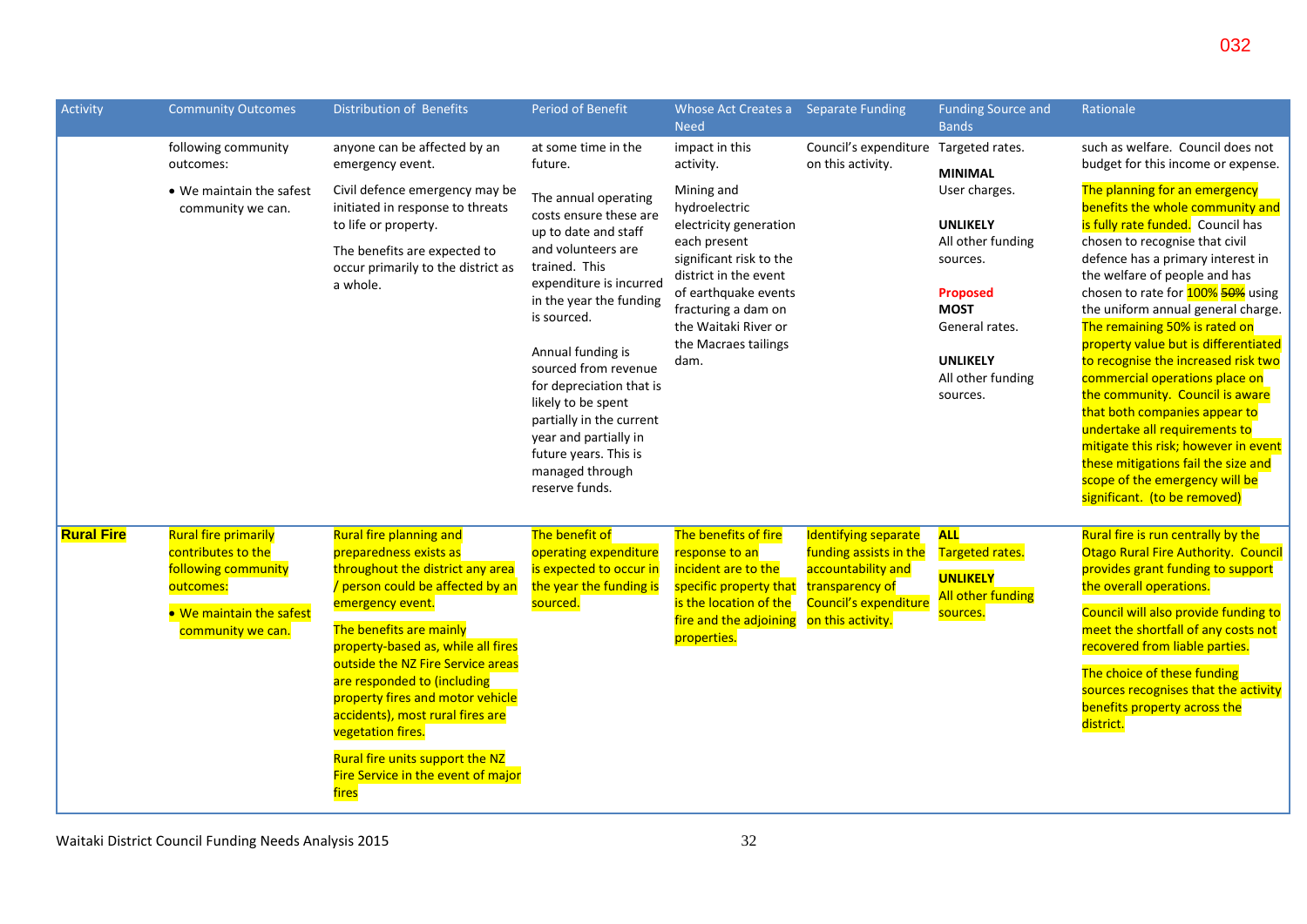| Activity                                 | <b>Community Outcomes</b>                                                                                                                                                                                                                                                                                                 | <b>Distribution of Benefits</b>                                                                                                                                                                                                                                                                                                                                                                                                                                                                                                                                                                                                                                                                              | Period of Benefit                                                                                         | Whose Act Creates a Separate Funding<br><b>Need</b>                                     |                                                                                                                                                                        | <b>Funding Source and</b><br><b>Bands</b>                                                                 | Rationale                                                                                                                                                                                                                            |
|------------------------------------------|---------------------------------------------------------------------------------------------------------------------------------------------------------------------------------------------------------------------------------------------------------------------------------------------------------------------------|--------------------------------------------------------------------------------------------------------------------------------------------------------------------------------------------------------------------------------------------------------------------------------------------------------------------------------------------------------------------------------------------------------------------------------------------------------------------------------------------------------------------------------------------------------------------------------------------------------------------------------------------------------------------------------------------------------------|-----------------------------------------------------------------------------------------------------------|-----------------------------------------------------------------------------------------|------------------------------------------------------------------------------------------------------------------------------------------------------------------------|-----------------------------------------------------------------------------------------------------------|--------------------------------------------------------------------------------------------------------------------------------------------------------------------------------------------------------------------------------------|
|                                          |                                                                                                                                                                                                                                                                                                                           | The benefits are expected to<br>occur:                                                                                                                                                                                                                                                                                                                                                                                                                                                                                                                                                                                                                                                                       |                                                                                                           |                                                                                         |                                                                                                                                                                        |                                                                                                           |                                                                                                                                                                                                                                      |
|                                          |                                                                                                                                                                                                                                                                                                                           | • Primarily to individual users.<br>• Partly to the district as a<br>whole.                                                                                                                                                                                                                                                                                                                                                                                                                                                                                                                                                                                                                                  |                                                                                                           |                                                                                         |                                                                                                                                                                        |                                                                                                           |                                                                                                                                                                                                                                      |
| <b>Planning Group</b>                    |                                                                                                                                                                                                                                                                                                                           |                                                                                                                                                                                                                                                                                                                                                                                                                                                                                                                                                                                                                                                                                                              |                                                                                                           |                                                                                         |                                                                                                                                                                        |                                                                                                           |                                                                                                                                                                                                                                      |
| <b>Resource</b><br>Consent<br>Processing | Consents primarily<br>contribute to the following<br>community outcomes:<br>• We enable opportunities<br>for new and existing<br>businesses.<br>• We provide and enable<br>services and facilities so<br>that people want to stay<br>and move here.<br>• Waitaki's distinctive<br>environment is valued<br>and protected. | Individuals that apply for<br>consents and use the other<br>services in this area are the<br>predominant beneficiaries of this<br>activity. Through their actions<br>they directly drive the majority<br>of the costs.<br>These resource consent activities<br>also provide benefit to persons<br>other than the applicant such<br>future owners and occupiers of<br>the land (a property-based<br>benefit). There is also a person<br>based benefit it relation to the<br>information that is supplied to<br>the public through inquiries.<br>The benefits are expected to<br>occur:<br>• Primarily to individual users.<br>• Partly to the district as a whole<br>in support of the community<br>outcomes. | The benefit of<br>operating expenditure<br>is expected to occur in<br>the year the funding is<br>sourced. | The actions of<br>individuals and<br>groups drive the<br>costs in this activity.        | Identifying separate<br>funding assists in the<br>accountability and<br>transparency of<br>Council's expenditure<br>on this activity.                                  | <b>HIGH</b><br>General rates.<br>LOW<br>User charges.<br><b>UNLIKELY</b><br>All other funding<br>sources. | A user charge recognises the<br>benefits to people who apply for<br>resource consents.<br>The use of general rate to recover<br>the public good recognises that the<br>benefits are to the whole district<br>and are property-based. |
| <b>District</b><br><b>Planning</b>       | District planning primarily<br>contribute to the following<br>community outcomes:<br>• We enable opportunities<br>for new and existing<br>businesses.                                                                                                                                                                     | • The maintenance and<br>development of the District<br>Plan benefits the entire District<br>as it sets out the rights and<br>obligations in relation to all<br>property uses.                                                                                                                                                                                                                                                                                                                                                                                                                                                                                                                               | The benefit of<br>operating expenditure<br>is expected to occur in<br>the year the funding is<br>sourced. | The actions of most<br>individuals or groups<br>have a minor impact<br>on this activity | Identifying separate<br>funding assists in the General rates.<br>accountability and<br>transparency of<br>Council's expenditure All other funding<br>on this activity. | <b>ALL</b><br><b>UNLIKELY</b><br>sources.                                                                 | The use of general rate to recover<br>the public good recognises that the<br>benefits are to the whole district<br>and are property-based.                                                                                           |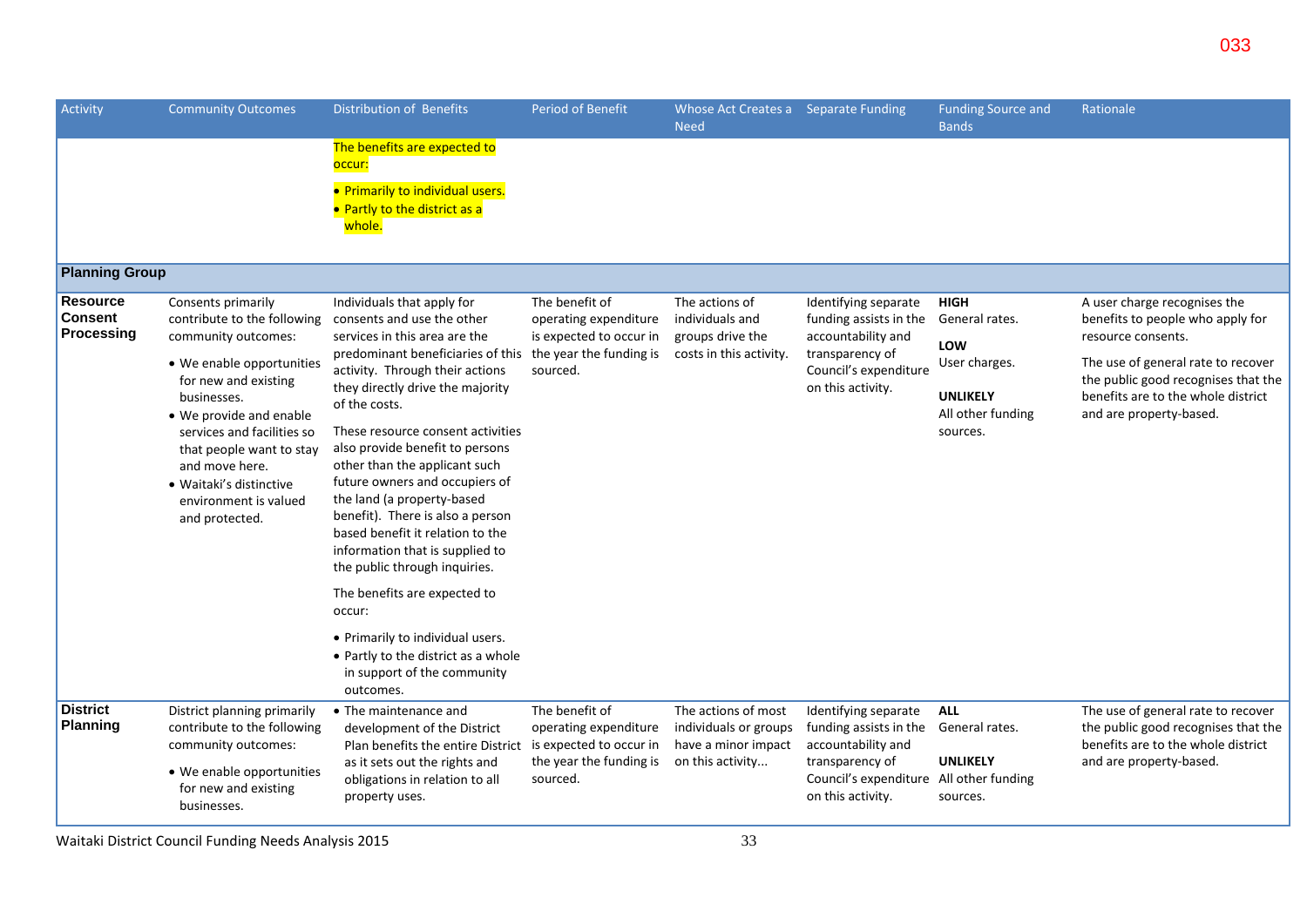| Activity                          | <b>Community Outcomes</b>                                                                                                                                                                                                                                                                                                                                                                               | Distribution of Benefits                                                                                                                                                                                                                                                                                                                                                                                                                                                                | <b>Period of Benefit</b>                                                                                  | Whose Act Creates a Separate Funding<br><b>Need</b>                              |                                                                                                                                       | <b>Funding Source and</b><br><b>Bands</b>                                                                                                                                                | Rationale                                                                                                                                                                                                                                                                                                                                                                                                                                                                                |
|-----------------------------------|---------------------------------------------------------------------------------------------------------------------------------------------------------------------------------------------------------------------------------------------------------------------------------------------------------------------------------------------------------------------------------------------------------|-----------------------------------------------------------------------------------------------------------------------------------------------------------------------------------------------------------------------------------------------------------------------------------------------------------------------------------------------------------------------------------------------------------------------------------------------------------------------------------------|-----------------------------------------------------------------------------------------------------------|----------------------------------------------------------------------------------|---------------------------------------------------------------------------------------------------------------------------------------|------------------------------------------------------------------------------------------------------------------------------------------------------------------------------------------|------------------------------------------------------------------------------------------------------------------------------------------------------------------------------------------------------------------------------------------------------------------------------------------------------------------------------------------------------------------------------------------------------------------------------------------------------------------------------------------|
|                                   | • We provide and enable<br>services and facilities so<br>that people want to stay<br>and move here.<br>· Waitaki's distinctive<br>environment is valued<br>and protected.                                                                                                                                                                                                                               |                                                                                                                                                                                                                                                                                                                                                                                                                                                                                         |                                                                                                           |                                                                                  |                                                                                                                                       |                                                                                                                                                                                          |                                                                                                                                                                                                                                                                                                                                                                                                                                                                                          |
|                                   | <b>Democracy Accountability and Governance</b>                                                                                                                                                                                                                                                                                                                                                          |                                                                                                                                                                                                                                                                                                                                                                                                                                                                                         |                                                                                                           |                                                                                  |                                                                                                                                       |                                                                                                                                                                                          |                                                                                                                                                                                                                                                                                                                                                                                                                                                                                          |
| Council                           | Council contributes to all<br>community outcomes:<br>• We enable opportunities<br>for new and existing<br>businesses.<br>• We provide and enable<br>services and facilities so<br>that people want to stay<br>and move here.<br>• We understand the<br>diverse needs of our<br>community.<br>· Waitaki's distinctive<br>environment is valued<br>and protected.<br>• We keep our district<br>affordable | All the people in the district<br>enjoy the right to participate in<br>democratic processes (i.e. A<br>benefit that people can enjoy<br>without owning property).<br>All those with property in the<br>district also benefit as<br>infrastructure servicing<br>properties and utility networks,<br>and services (such as economic<br>development) benefit businesses<br>including utility businesses.<br>The benefits are expected to<br>occur primarily to the district as<br>a whole. | The benefit of<br>operating expenditure<br>is expected to occur in<br>the year the funding is<br>sourced. | The community gets<br>what it asked for.                                         | Identifying separate<br>funding assists in the<br>accountability and<br>transparency of<br>Council's expenditure<br>on this activity. | <b>MODERATE</b><br>General rates.<br>LOW<br>Targeted rates.<br><b>MINIMAL</b><br>User charges.<br>Grants and subsidies.<br>Reserves.<br><b>UNLIKELY</b><br>All other funding<br>sources. | The benefits of this activity are<br>available to the whole community<br>and expenditure on council<br>governance is largely independent<br>of the number of residents.<br>Council resolved that the balance<br>not funded by non-rating income<br>be 60% general rate - land value<br>and 40% targeted district services<br>rate - capital value.<br>This may be modified if required to<br>meet the requirements of the Local<br>Government (Rating) Act limits on<br>uniform charges. |
| <b>Community</b><br><b>Boards</b> | Community boards<br>contribute to all<br>community outcomes:<br>• We enable opportunities<br>for new and existing<br>businesses.<br>• We provide and enable<br>services and facilities so<br>that people want to stay<br>and move here.                                                                                                                                                                 | The benefits of this activity are<br>available to all members of the<br>communities served by the<br>community boards. Expenditure<br>on council governance is largely<br>independent of the number of<br>residents.<br>The benefits are expected to<br>occur primarily to the serviced<br>wards.                                                                                                                                                                                       | The benefit of<br>operating expenditure<br>is expected to occur in<br>the year the funding is<br>sourced. | The actions of<br>individuals and<br>groups drive the<br>costs in this activity. | Identifying separate<br>funding assists in the<br>accountability and<br>transparency of<br>Council's expenditure<br>on this activity. | <b>HIGH</b><br>Targeted rates.<br>LOW<br>General rates.<br><b>UNLIKELY</b><br>All other funding<br>sources.                                                                              | The choice of these funding<br>sources recognises the mix of<br>people and property benefits to<br>the wards served by community<br>boards.                                                                                                                                                                                                                                                                                                                                              |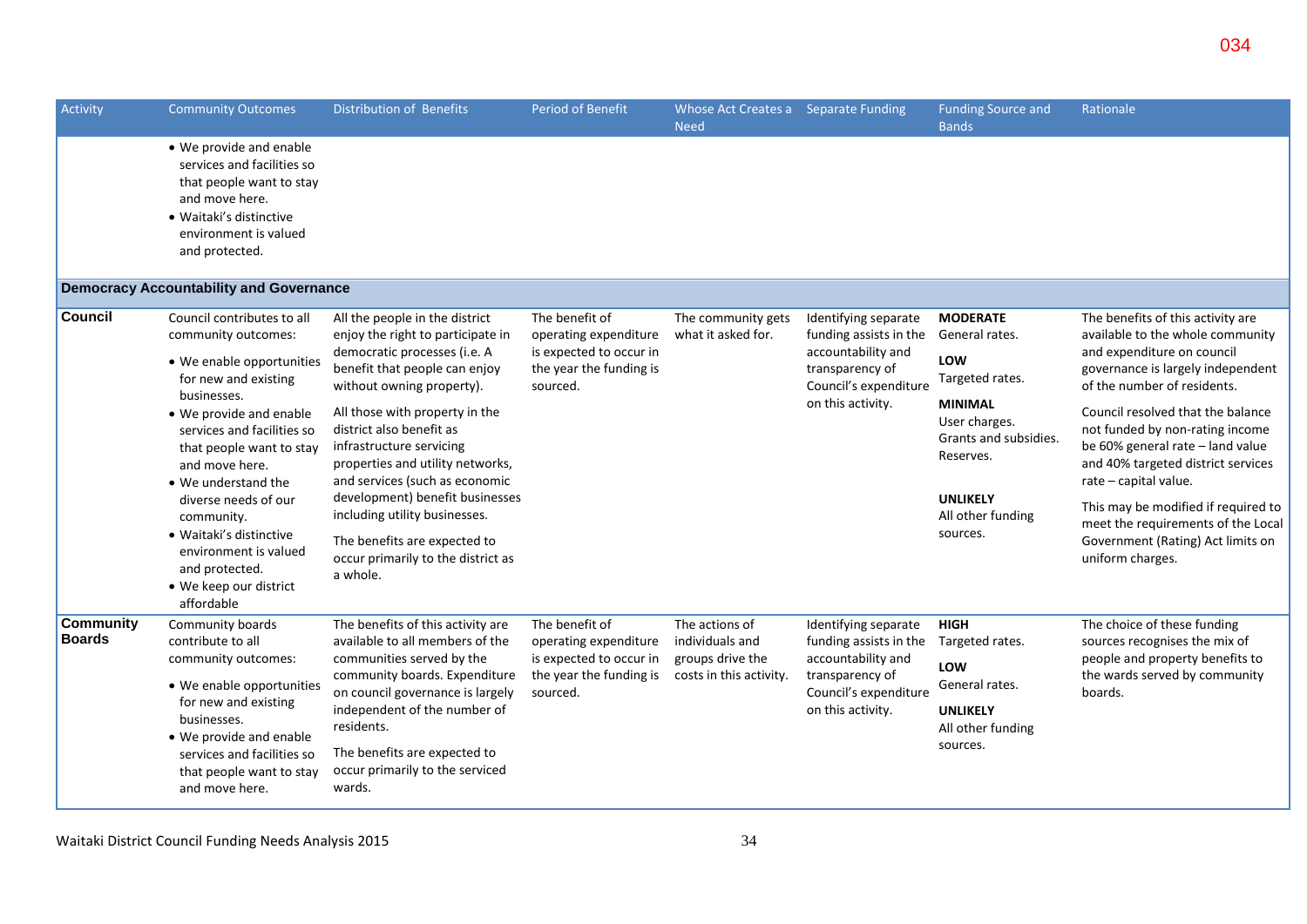| Activity                                                       | <b>Community Outcomes</b>                                                                                                                                                                                                                                                                                                                                                                | <b>Distribution of Benefits</b>                                                                                                                                                                                                                                                                                                                | <b>Period of Benefit</b>                                                                                  | Whose Act Creates a Separate Funding<br><b>Need</b>                              |                                                                                                                                       | <b>Funding Source and</b><br><b>Bands</b>                                                                | Rationale                                                                                                                                                                 |
|----------------------------------------------------------------|------------------------------------------------------------------------------------------------------------------------------------------------------------------------------------------------------------------------------------------------------------------------------------------------------------------------------------------------------------------------------------------|------------------------------------------------------------------------------------------------------------------------------------------------------------------------------------------------------------------------------------------------------------------------------------------------------------------------------------------------|-----------------------------------------------------------------------------------------------------------|----------------------------------------------------------------------------------|---------------------------------------------------------------------------------------------------------------------------------------|----------------------------------------------------------------------------------------------------------|---------------------------------------------------------------------------------------------------------------------------------------------------------------------------|
|                                                                | • We understand the<br>diverse needs of our<br>community.<br>• Waitaki's distinctive<br>environment is valued<br>and protected.<br>• We keep our district<br>affordable                                                                                                                                                                                                                  |                                                                                                                                                                                                                                                                                                                                                |                                                                                                           |                                                                                  |                                                                                                                                       |                                                                                                          |                                                                                                                                                                           |
| Waihemo<br><b>Service Centre</b>                               | The centre primarily<br>contribute to the following<br>community outcomes:<br>• We enable opportunities<br>for new and existing<br>businesses.<br>• We provide and enable<br>services and facilities so<br>that people want to stay<br>and move here.<br>• We understand the<br>diverse needs of our<br>community.<br>· Waitaki's distinctive<br>environment is valued<br>and protected. | The benefits of the centre fall<br>primarily to the people in the<br>Waihemo ward because of their<br>proximity to the centre. The<br>services provided from the<br>centre are a mix of people-based<br>services and services arising<br>from property ownership.<br>The benefits are expected to<br>occur primarily to the serviced<br>wards. | The benefit of<br>operating expenditure<br>is expected to occur in<br>the year the funding is<br>sourced. | The actions of<br>individuals and<br>groups drive the<br>costs in this activity. | Identifying separate<br>funding assists in the<br>accountability and<br>transparency of<br>Council's expenditure<br>on this activity. | <b>ALL</b><br>Targeted rates.<br><b>UNLIKELY</b><br>All other funding<br>sources.                        | The choice of these funding<br>sources recognises that the<br>benefits accrue to property and to<br>the Waihemo ward rather than the<br>whole district.                   |
| <b>Community</b><br><b>Planning and</b><br><b>Consultation</b> | Planning and consultation<br>primarily contribute to the<br>following community<br>outcomes:<br>• We enable opportunities<br>for new and existing<br>businesses.<br>• We provide and enable<br>services and facilities so<br>that people want to stay<br>and move here.<br>• We understand the<br>diverse needs of our<br>community.                                                     | These plans, reports and<br>information are available to the<br>community as a whole.<br>The benefits are expected to<br>occur primarily to the district as<br>a whole.                                                                                                                                                                        | The benefit of<br>operating expenditure<br>is expected to occur in<br>the year the funding is<br>sourced. | The actions of<br>individuals and<br>groups drive the<br>costs in this activity. | Identifying separate<br>funding assists in the<br>accountability and<br>transparency of<br>Council's expenditure<br>on this activity. | <b>MODERATE</b><br>General rates.<br>Targeted rates.<br><b>UNLIKELY</b><br>All other funding<br>sources. | The use of general rates and<br>district rates recognises that the<br>benefits are to the whole district<br>and are a mix of property-based<br>and people-based benefits. |